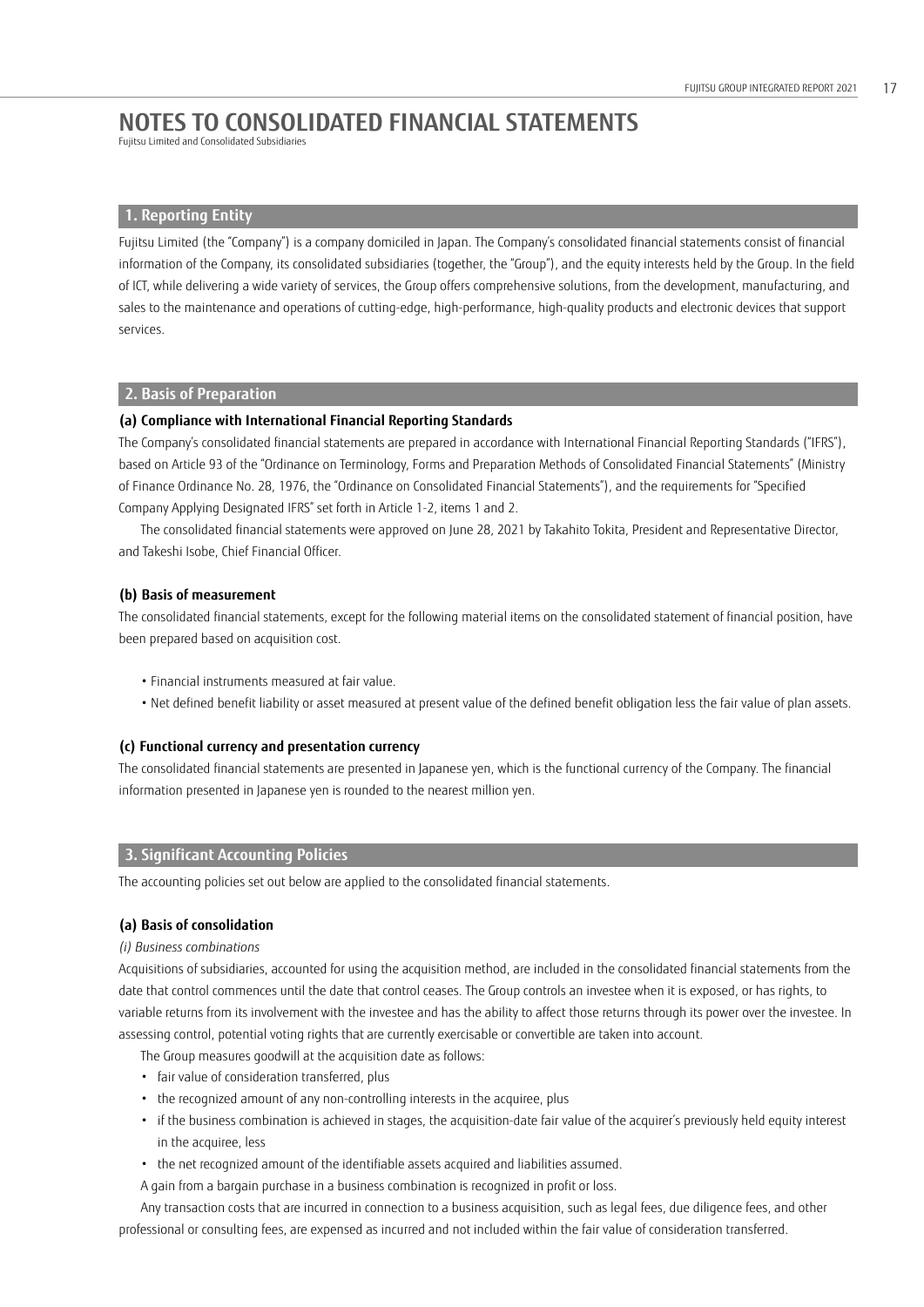#### *(ii) Acquisition of non-controlling interests*

Acquisitions of non-controlling interests are accounted for as transactions with owners and therefore no goodwill is recognized as a result of such transactions. A change in the ownership interest, without changing control, is accounted for as an equity transaction.

## *(iii) Subsidiaries*

Subsidiaries are entities that the Group controls. Financial statements of subsidiaries are included in the consolidated financial statements from the date that control commences to the date that control ceases.

Comprehensive income of a subsidiary is attributed to the owners of the parent and non-controlling interests even if this results in the non-controlling interests having a deficit balance.

#### *(iv) Loss of control*

If the Group loses control over a subsidiary, it derecognizes the assets and liabilities of the subsidiary, any non-controlling interests, and other components of equity related to the subsidiary. Any gain or loss arising from loss of control is recognized in profit or loss. If the Group retains any interest in the subsidiary, that investment is remeasured at fair value on the day that control ceases. Subsequently, it is accounted for as an equity method associate or as a financial asset measured at fair value depending on the level of influence retained.

#### *(v) Investments in associates and joint ventures (equity-accounted investments)*

Associates are those entities in which the Group has significant influence, but not control, over the financial and operating policies. If the Group holds 20% or more of the voting power of the investee, it is presumed that the Group has significant influence over the investee, unless it can be clearly demonstrated that this is not the case. In addition, the Group assumes that it has significant influence over the investee, if the Group has rights for involvements in deciding financial and operating policies of the investee through the Board meeting. Joint ventures are those entities over whose activities the Group has joint control, established by contractual agreement, requiring unanimous consent of the parties sharing control for important financial and operating decisions and the parties, including the Group, have rights to the net assets of the arrangement. Investments in associates and joint ventures are initially accounted for at cost and subsequently under the equity method. Any acquisition costs are included in the cost of the investment. The consolidated financial statements include the Group's share of profit or loss and other comprehensive income of associates on an equity-accounted basis, from the date that significant influence commences until the date that significant influence ceases. When the Group's share of losses exceeds its investment in an associate or joint venture, the Group's carrying amount is reduced to nil and recognition of further losses is discontinued except to the extent that the Group has incurred obligations or made payments on behalf of the investee.

#### *(vi) Consolidation adjustments*

All inter-Group balances, transactions, and unrealized gains and losses resulting from inter-Group transactions are eliminated in preparing the consolidated financial statements. Unrealized gains arising from transactions with equity-accounted investees are eliminated against the investment to the extent of the Group's interest in the investee. Unrealized losses are eliminated in the same way as unrealized gains only if there is no evidence of impairment.

#### **(b) Foreign currencies**

#### *(i) Transactions denominated in foreign currencies*

Transactions denominated in foreign currencies are translated into the functional currency of each Group company at the foreign exchange rate prevailing at the date of the transaction. Monetary assets and liabilities denominated in foreign currencies at the reporting date are translated into the functional currency at the foreign exchange rate prevailing at the reporting date. Non-monetary assets and liabilities measured at historical cost denominated in foreign currencies are translated at the foreign exchange rate at the date of the transaction. Foreign exchange differences arising on translation are recognized in profit or loss. However, foreign exchange translation differences upon conversion of equity securities classified as financial assets measured at fair value through other comprehensive income and effective cash flow hedges are recognized in other comprehensive income.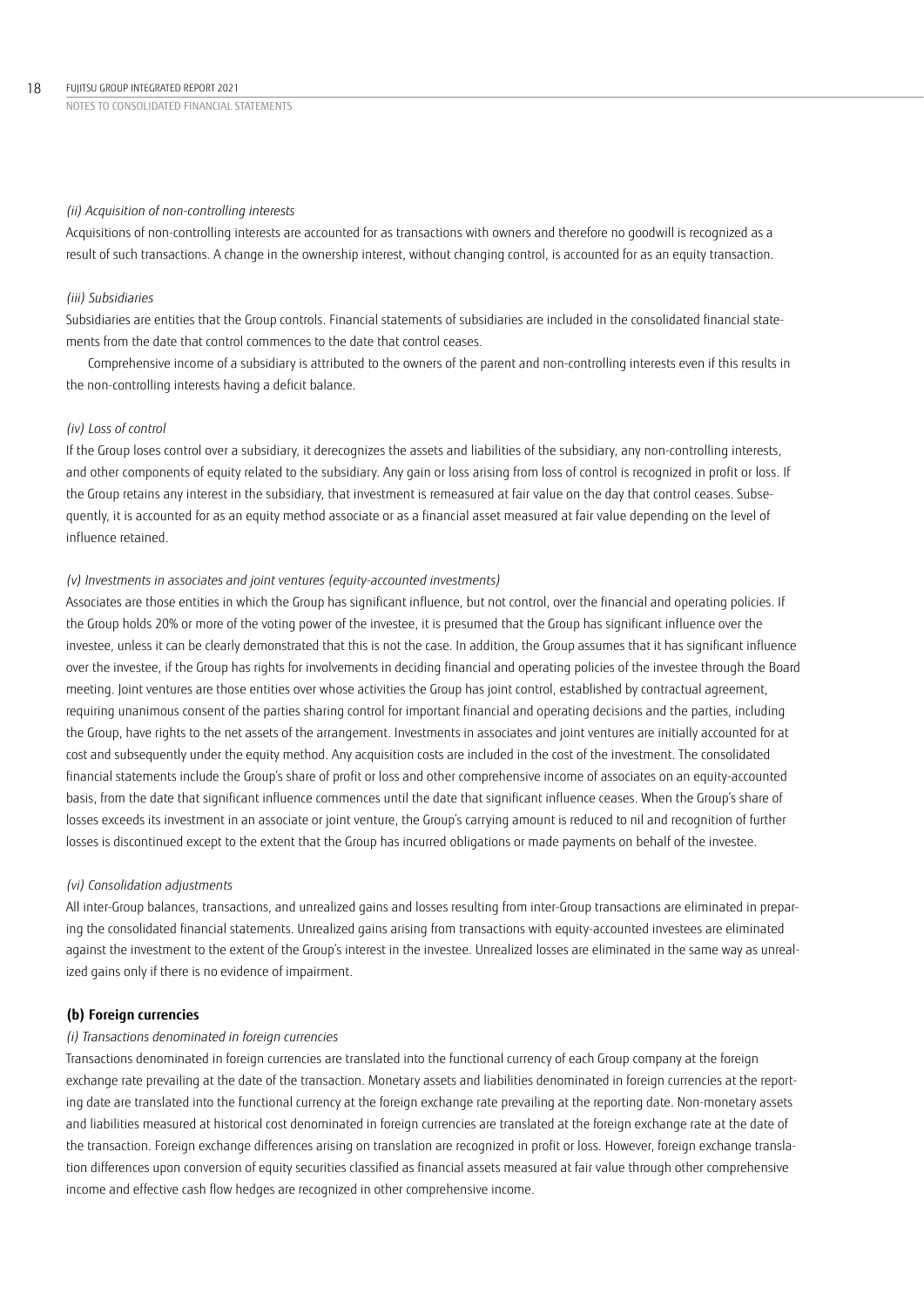### *(ii) Financial statements of foreign operations*

The assets and liabilities of foreign operations, including any goodwill arising on the acquisition and any fair value adjustments to the carrying amounts of assets and liabilities arising on the acquisition, are translated into Japanese yen at the rate of exchange prevailing at the reporting date and their revenue and expenses are translated at the average monthly exchange rate. The foreign exchange differences arising on translation are recognized in other comprehensive income and included in foreign currency translation adjustments within other components of equity. Upon disposal of a foreign operation, if controlled, significant influence or joint control is lost and the accumulated amount of other comprehensive income relating to that particular foreign operation is reclassified to profit or loss as part of gains and losses on the disposal.

#### **(c) Financial instruments**

#### *(i) Non-derivative financial assets*

The Group initially recognizes trade receivables and other receivables on the date that they originate. All other financial assets are recognized initially on the trade date, the date on which the Group becomes party to the contractual provisions.

Financial assets are classified as either financial assets measured at amortized cost or as financial assets measured at fair value through either profit or loss or other comprehensive income. They are classified upon initial recognition.

Financial assets are measured at fair value plus transaction costs unless these are classified as financial assets measured at fair value through profit or loss.

The Group classifies financial assets and subsequently measures them as follows.

#### Financial assets measured at amortized cost

Financial assets are classified as financial assets measured at amortized cost if both of the following conditions are met:

- The financial asset is held within a business model whose objective is to hold financial assets in order to collect contractual cash flows.
- The contractual terms of the financial asset give rise to cash flows that are solely payments of principal and interest on the principal amount outstanding.

The financial assets are subsequently measured at amortized cost using the effective interest method less any impairment losses, and the amortization charge for each period is recognized as financial income in profit or loss.

#### Financial assets measured at fair value

Financial assets are classified as financial assets measured at fair value unless these are measured at amortized cost. Equity instruments measured at fair value are individually designated as being measured either through profit or loss or through other comprehensive income, except for those that are held for sale, which are measured through profit or loss, and this designation must be applied continuously. Debt instruments that do not meet the conditions of the financial assets measured at amortized cost are classified as financial assets measured at fair value through profit or loss.

The financial assets are subsequently measured at fair value at the end of the reporting period, and the gain or loss is recognized in profit or loss or in other comprehensive income according to their classification. When a financial asset measured at fair value through other comprehensive income is derecognized, the cumulative gain or loss previously recognized through other comprehensive income is reclassified to retained earnings. Dividends from equity instruments are recognized as part of financial income in profit or loss.

The Group derecognizes a financial asset when contractual rights to the cash flows from the asset expire or when all the risks and financial value of ownership of the financial asset are substantially transferred. The Group will recognize another asset or liability to the extent that the Group retains any rights or obligations after the transfer.

#### *(ii) Impairment of financial assets measured at amortized cost*

For financial assets measured at amortized cost, a loss allowance is recognized for expected credit losses at the end of the reporting period.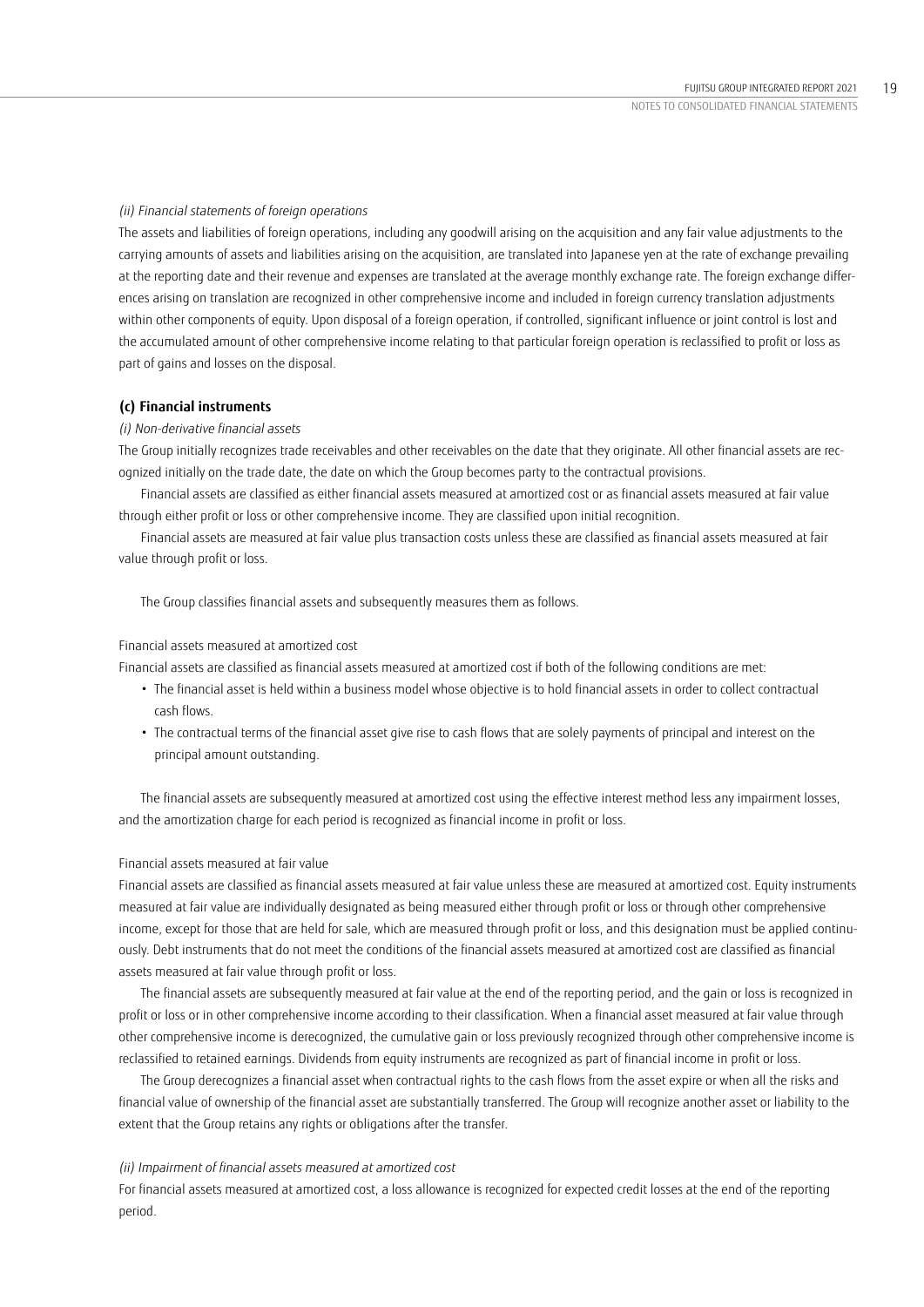The Group assess at each reporting date whether the credit risk on each financial asset has increased significantly since initial recognition. If the credit risk has not increased significantly since initial recognition, then expected credit losses for 12 months based on historical experience and credit ratings are recognized as the loss allowance. If the credit risk has increased significantly since initial recognition, lifetime expected losses are recognized as the loss allowance.

However, for trade receivables and contract assets that do not contain a significant financing component, regardless of whether or not the credit risk has increased significantly since initial recognition, the loss allowance is always measured based on lifetime expected losses.

Expected credit loss is measured as the present value of the difference between all contractual cash flows that are due to the Group in accordance with the contract and all cash flows that the Group expects to receive.

The Group measures the expected credit losses of financial assets in a way that reflects:

- An unbiased and probability-weighted amount that is determined by evaluating a range of possible outcomes;
- Time value of money; and
- Reasonable and supportable information that is available without undue cost or effort at the reporting date about past events, current conditions, and forecasts of future economic conditions.

A significant financial difficulty of the debtor, a breach of contract due to a default, or other event having a detrimental impact on the estimated future cash flows are recognized as the occurrence of credit impairment.

When recovery of all or part of a financial asset is deemed impossible or extremely difficult, it is treated as a default. If the Group has no reasonable prospects of recovering cash flows from the financial asset, all or part of the carrying amount is written off.

Expected credit losses of financial assets are recognized in profit or loss. When an event occurs that reduces the loss allowance, the reversal of loss allowance is recognized in profit or loss.

#### *(iii) Non-derivative financial liabilities*

The Group recognizes debt securities on the day that they are issued. All other financial liabilities are initially recognized on the trade date, the date on which the Group becomes party to contractual provisions. Other financial liabilities include loans and borrowings and trade and other payables.

These financial liabilities are classified as financial liabilities measured at amortized cost and are measured initially at fair value, less any directly attributable transaction costs. They are subsequently measured at amortized cost using the effective interest method. The amortization charge for each period is recognized as financial expense in profit or loss.

The Group derecognizes a financial liability when its contractual obligations are discharged, cancelled, or expire.

## *(iv) Presentation of financial assets and financial liabilities*

Financial assets and financial liabilities are offset and presented net only when the Group has a legally enforceable right to offset the recognized amounts and intends to settle on a net basis or to realize the asset and settle the liability simultaneously.

#### *(v) Derivative financial instruments*

The Group holds derivative financial instruments to hedge its foreign currency and interest rate risk exposures. Derivatives are initially and subsequently measured at fair value.

#### Derivatives to which hedge accounting is not applied

When a derivative is not designated as a hedging instrument in accordance with the criteria for hedge accounting, any changes in the fair value of the derivative are recognized in profit or loss.

#### Derivatives to which hedge accounting is applied

Upon initial qualification of a derivative as a hedging instrument, the Group formally documents the relationship between the hedging instrument and hedged item, including risk management objectives and strategy in undertaking the hedge transaction and the hedged risk. The Group continually assesses the efficacy of hedging instruments, determining them to be effective if all of the following criteria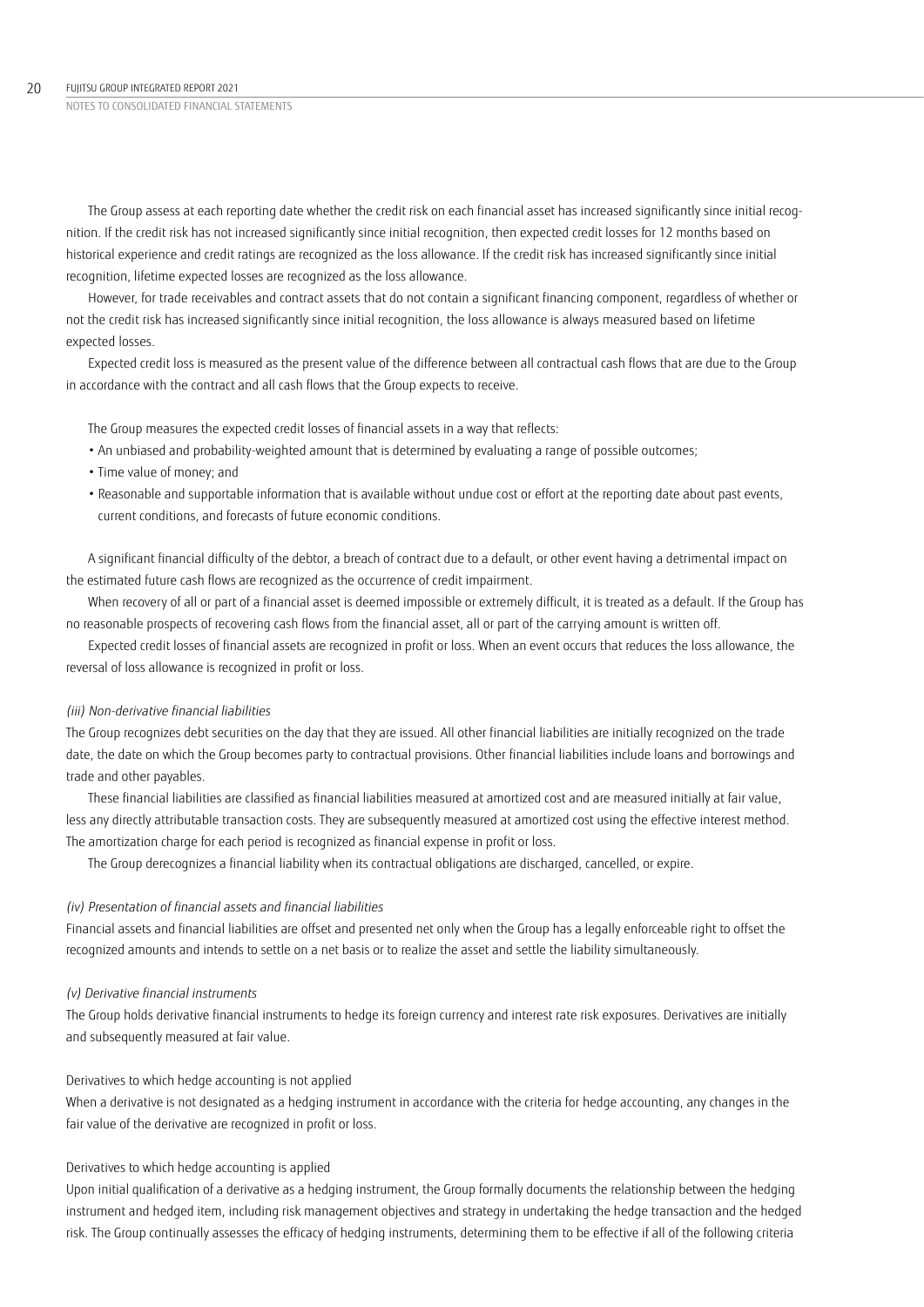are met: there is an economic relationship between the hedged item and the hedging instrument; the effect of credit risk does not dominate the value that results from that economic relationship; and the hedge ratio is the same as the ratio resulting from the quantity of the hedged item and the hedging instrument.

## Cash flow hedges

The effective portion of changes in fair value of a derivative is recognized in other comprehensive income and presented as cash flow hedges in other components of equity. Any ineffective portion of changes in the fair value is recognized in profit or loss.

When the hedged item is a non-financial asset, the amount accumulated in other components of equity is included in the carrying amount when the asset is recognized. When the hedged item is a financial asset, the amount accumulated in other components of equity is reclassified to profit or loss in the same period that the hedged item affects profit or loss. Discontinuation of hedge accounting applies prospectively from the date on which a derivative no longer meets the criteria for hedge accounting, expires, or is sold, terminated, or exercised.

## **(d) Property, plant and equipment (excluding right-of-use assets)**

### *(i) Recognition and measurement*

Items of property, plant and equipment are measured at cost less accumulated depreciation and impairment losses.

- Cost includes the following expenses that are directly attributable to the acquisition of the asset:
- Costs of employee benefits arising directly from the construction of the asset and costs of installation and assembly
- Estimate of costs of dismantling or restoring the asset if such obligation exists
- Capitalized borrowing costs

When different parts of an asset have different useful lives, they are accounted for as separate items (by major parts).

Any gain or loss on disposal of an item of property, plant and equipment, calculated as the difference between net proceeds received and the carrying amount of the item, is recognized in profit or loss.

#### *(ii) Subsequent expenditure*

Subsequent expenditure is capitalized only when it is probable that the future economic benefits from the expenditure will flow to the Group. Ongoing maintenance and repairs are expensed as incurred.

### *(iii) Depreciation*

The depreciable amount (cost less residual value) for items of property, plant and equipment is allocated on a systematic basis over its useful life. The Group, in principle, adopts the straight-line method of depreciation reflecting the pattern of consumption (matching of costs with revenue) of the future economic benefits from the asset.

Depreciation of an asset begins when it is available for use and ceases at the earlier of the date that the asset is either classified as held for sale or is derecognized.

The estimated useful lives for significant categories of property, plant and equipment are:

- Buildings 7 to 50 years
- Machinery and equipment 3 to 7 years
- Tools, fixtures and fittings 2 to 10 years

Depreciation methods, useful lives, and residual values are reviewed and adjusted if necessary.

## **(e) Goodwill**

For the measurement of goodwill at the acquisition date, please refer to Note "3. (a) (i) Business combinations."

#### Subsequent measurement

Goodwill is measured at cost less accumulated impairment losses.

Goodwill in relation to equity-accounted investments is included in the carrying amount of the investment and, therefore, the entire carrying amount of the investment as a single asset is compared with the recoverable amount for the purpose of impairment test. An impairment loss is not allocated to any asset, including goodwill, that forms part of the carrying amount of the investment.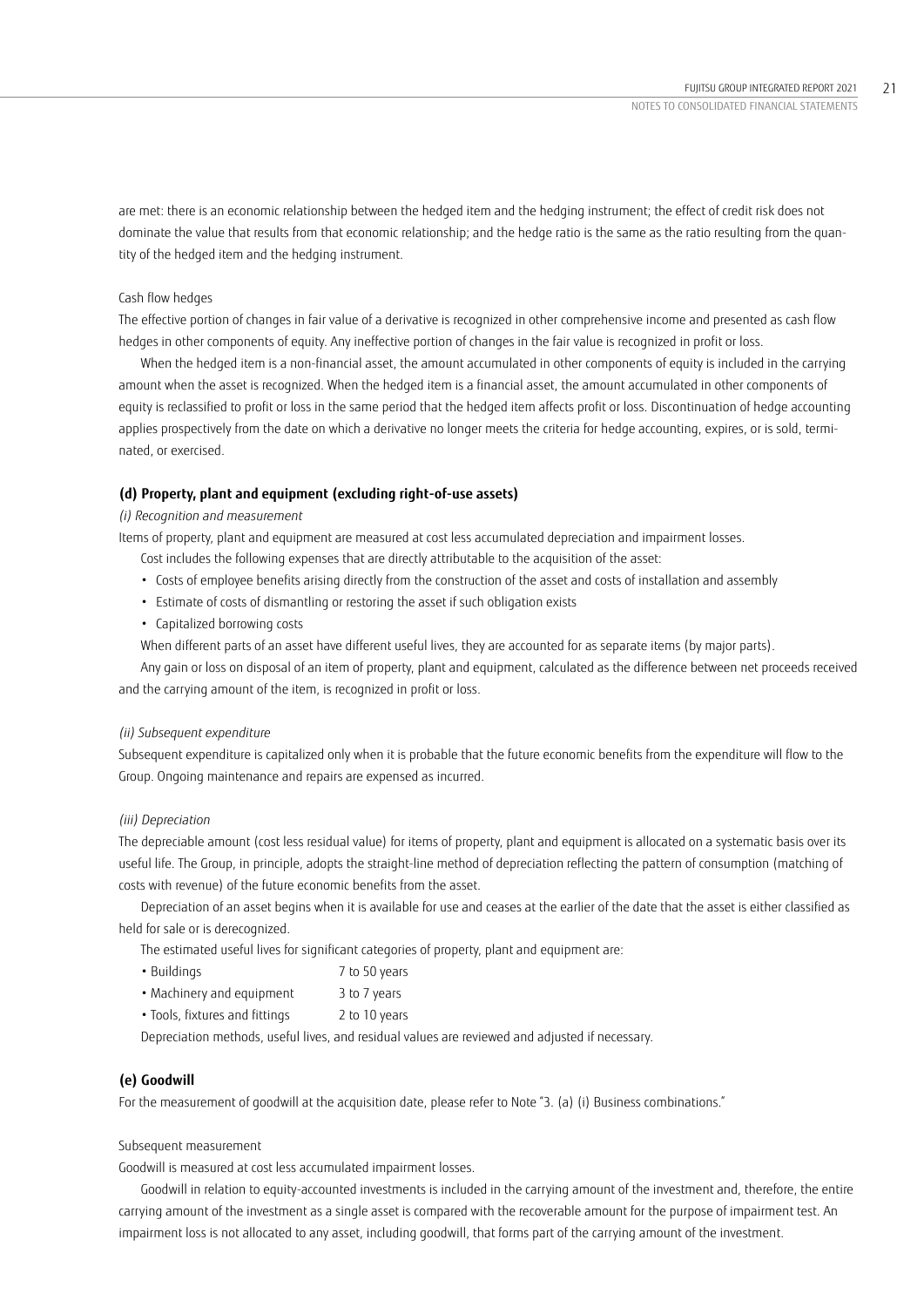### **(f) Intangible assets (excluding right-of-use assets)**

#### *(i) Research and development*

Research is basic and planned investigation undertaken with the prospect of gaining new scientific or technical knowledge and understanding. Expenditures on research activities are expensed as incurred in profit or loss.

Development is the application of research findings or other knowledge to a plan or design for the production of new or substantially improved materials, devices, products, processes, systems, etc.

Development activities include a plan or design for the production of new or substantially improved products or processes.

Development expenditures are capitalized only if they can be reliably measured, the product or process is technically and commercially feasible, it is probable that the future economic benefits will flow to the Group, and the Group intends to and has the ability as well as sufficient resources to complete development and to use or sell the asset. Capitalized expenditures include directly attributable cost of generation and manufacture of the asset as well as bringing the asset to its working condition, such as cost of materials and cost of employee benefits. Other development expenditures are expensed as incurred.

Capitalized development expenditures are measured at cost less accumulated amortization and impairment losses.

### *(ii) Software and other intangibles*

The Group develops software for sale and for its own use. An intangible asset is recognized if it meets the criteria for capitalization of development expenditures as described in the preceding section. The cost of software includes costs of employee benefits as well as costs of materials and services used or consumed in generating the software. The cost of a separately acquired intangible asset is capitalized because normally the price the Group pays to acquire the asset reflects expectations about the probability that the expected future economic benefits embodied in the asset will flow to the Group. Other intangible assets are measured at historical cost less accumulated amortization and impairment losses.

#### *(iii) Amortization*

Software held for sale is amortized based on the expected sales volumes and allocated equally based on the remaining useful life. Software for internal use and other intangible assets with finite useful lives are amortized over their respective useful lives using, in principle, the straight-line method to reflect the pattern of consumption of the expected future benefits from the assets. Goodwill acquired in a business combination is not amortized.

The estimated useful lives are:

| • Software held for sale<br>3 years |
|-------------------------------------|
|-------------------------------------|

• Software for internal use Within 5 years

Amortization methods, useful lives, and residual values are reviewed and adjusted if necessary.

## **(g) Lease**

### *(i) Recognition and measurement*

At inception of a contract, the Group determines whether the contract is a lease or contains a lease. The contract is determined to be a lease or contain a lease if, over the entire period of use, the Group has the right to receive substantially all of the economic benefits from the use of the identified assets and has the right to control the use of the identified assets.

The lease term represents the non-cancellable period for which the lessee has the right to use the underlying asset together with periods covered by extension or termination options. The option period is added to the non-cancellable lease term only if the Group is reasonably certain to exercise the extension option or reasonably certain not to exercise the termination option.

The Group recognizes right-of-use assets and lease liabilities from lease contracts as of the commencement date of the lease. The right-of-use assets are assets that represent the Group's right to use an underlying asset for the lease term. The initial measurement of the cost of right-of-use assets is calculated by starting with the amount of the initial measurement of the lease liability; adding any lease payments made at or before the commencement date of the lease, less any lease incentives received; adding any initial direct costs incurred; and adding an estimate of costs to be incurred in dismantling and removing the underlying asset, restoring the site on which it is located, or restoring the underlying asset to the condition required by the terms and conditions of the lease. A lease liability is measured as the present value of the lease payments that are not paid as of the commencement date of the lease. In measuring the present value, the Group's incremental borrowing rate is typically used for the discount rate.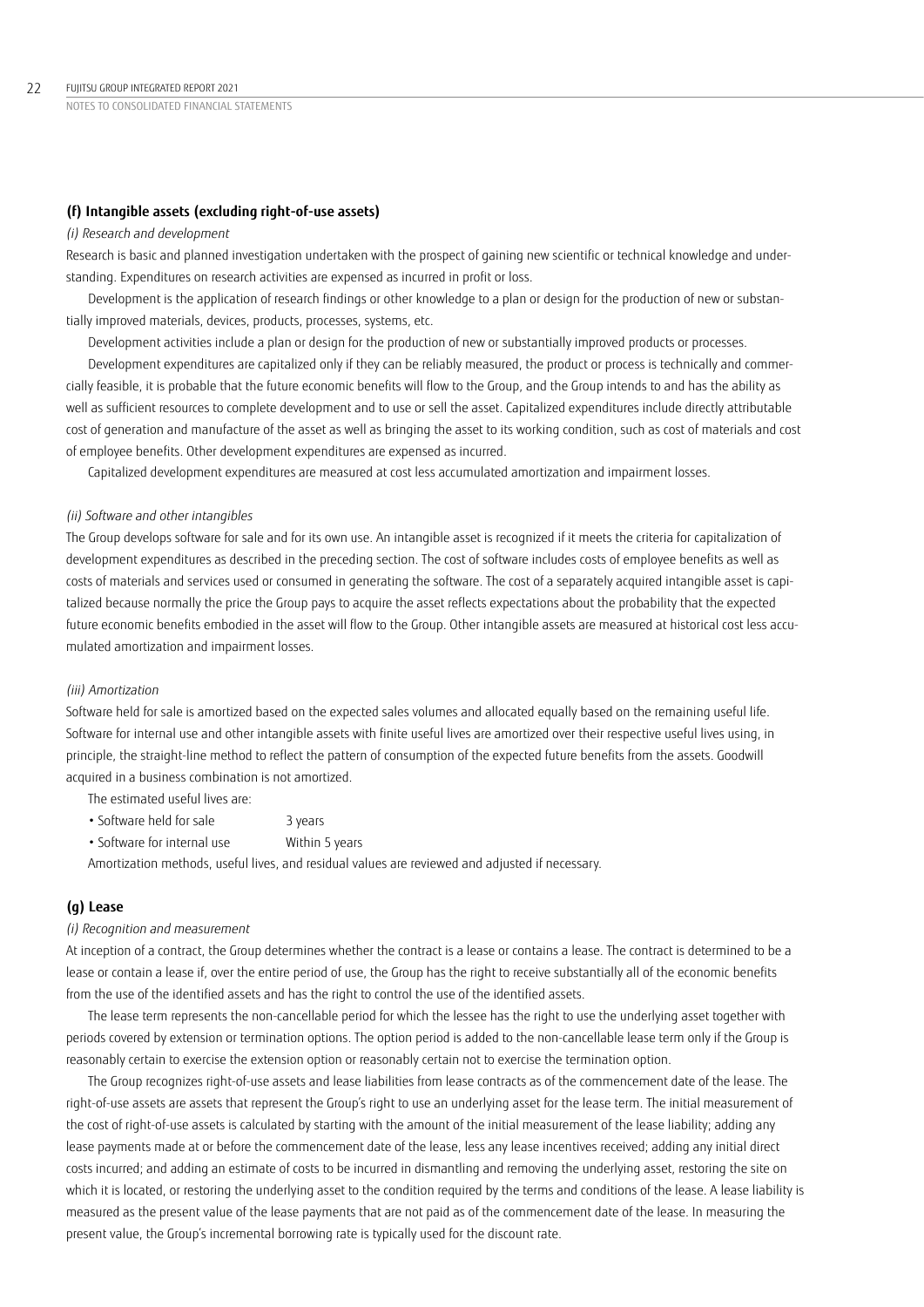#### *(ii) Depreciation*

Right-of-use assets are generally depreciated on a straight-line basis over the lease term. If ownership of the asset is transferred to the Group by the end of the lease term, or if the cost of the right-of-use asset reflects that the Group will exercise a purchase option, the right-of-use asset is depreciated on a straight-line basis over its useful life.

#### *(iii) Reassessment of lease liabilities*

If there is a change in the term of the lease because of, for example, a revision to the lease contract, the lease liabilities are remeasured based on the new lease term, and the difference in value stemming from the remeasurement is recognized with a corresponding adjustment to right-of-use assets.

#### **(h) Inventories**

Inventories are measured at cost. However, should the net realizable value (NRV) at the reporting date fall below the cost, inventories are measured at the NRV, with the difference in value between the cost and the NRV, in principle, booked as cost of sales.

The cost of inventories comprises costs of purchase, costs of conversion, and other costs incurred in bringing the inventories to their present location and condition. The cost of inventories of items that are interchangeable is determined by the moving-average cost method or the periodic average method, whereas the cost of inventories of items that are not interchangeable is determined by the specific identification method.

NRV is the estimated selling price in the ordinary course of business, less estimated costs of completion and estimated direct selling expenses. Inventories that are slow moving and inventories held for long-term maintenance contracts are measured at the NRV that reflects future demand and market trends.

#### **(i) Cash and cash equivalents**

Cash and cash equivalents comprise cash on hand, demand deposits, and short-term highly liquid investments with a maturity of three months or less from the date of acquisition and an insignificant risk of changes in value. The ending balance of cash and cash equivalents in the consolidated statement of cash flows excludes overdrafts that are included and presented in short-term borrowings, current portion of long-term debt, and lease liabilities on the consolidated statement of financial position.

#### **(j) Impairment of non-financial assets**

If there is an indication of impairment for non-financial assets other than inventories and deferred tax assets, the asset's recoverable amount is estimated and the asset is tested for impairment. Goodwill and intangible assets with indefinite useful lives are tested for impairment both annually and when there is an indication of impairment. An impairment loss is recognized if the recoverable amount of an asset or cash-generating unit (CGU) is less than its carrying amount.

The recoverable amount of an asset or CGU is the greater of its value in use and its fair value less costs to sell. In assessing value in use, the estimated future cash flows associated with the asset or CGU is discounted to present value using a pre-tax discount rate that reflects current market assessments of the time value of money and any risks specific to the asset or CGU. For impairment testing purposes, assets are grouped together into the smallest group of assets that generate cash inflows independently of cash inflows of other assets or CGUs. Goodwill is grouped together so that the impairment is tested for the smallest group of units used for internal reporting purposes. Goodwill acquired in a business combination is allocated to the groups of CGUs that are expected to benefit from the synergies of the combination.

Impairment losses are recognized in profit or loss. Impairment losses recognized in respect of a CGU are allocated first to reduce the carrying amount of any goodwill allocated to that CGU (or CGU group) and then to reduce the carrying amounts of other assets in the CGU (or CGU group) on a pro-rata basis.

Impairment losses on goodwill are not reversed. For all other assets, impairment losses are only reversed to the extent that the asset's carrying amount does not exceed the carrying amount that would have been determined, net of depreciation or amortization, if no impairment loss had been recognized.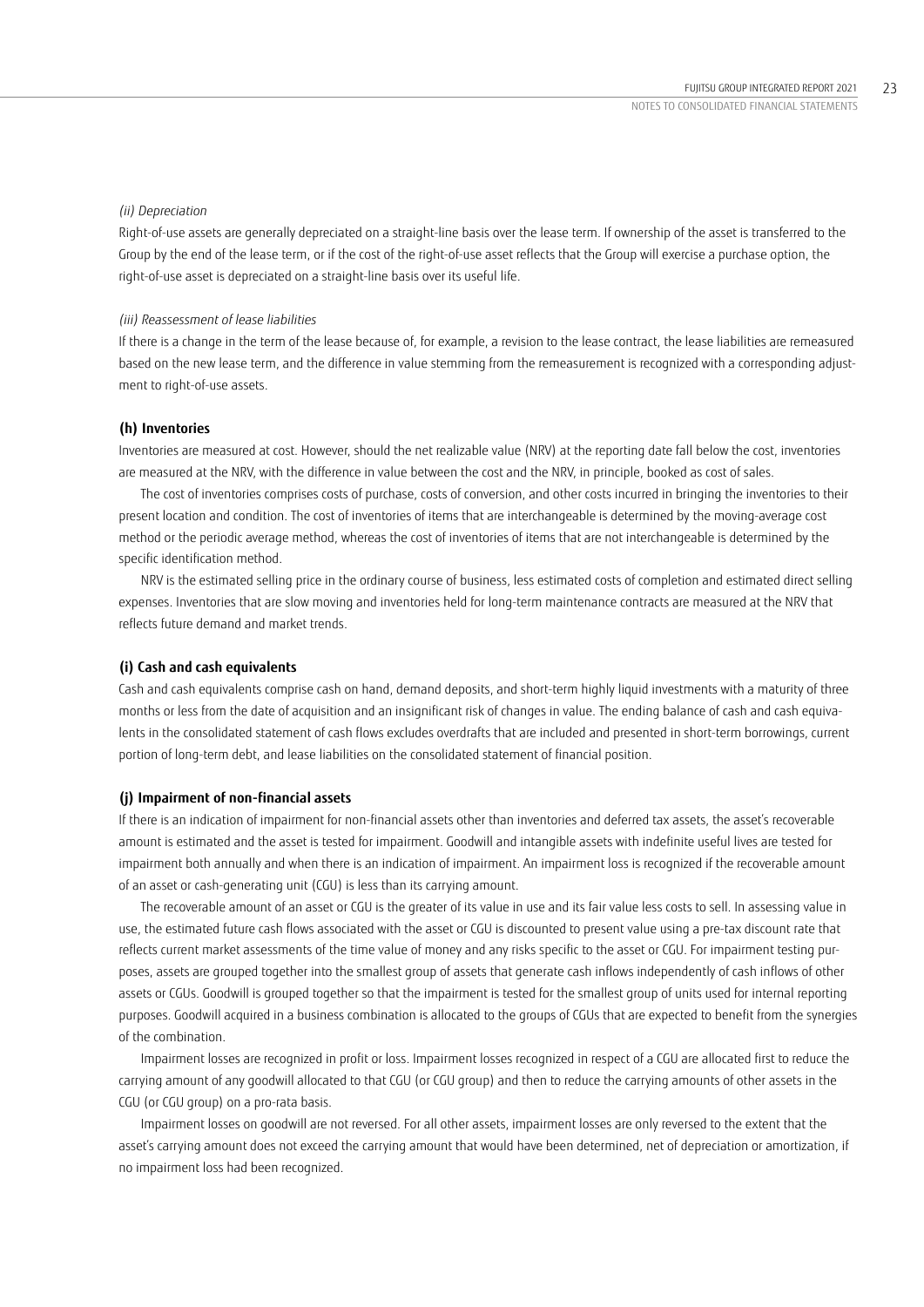### **(k) Assets classified as held for sale**

Non-current assets (or disposal group) are classified as held for sale if the carrying amount of the assets will be principally recovered through sale rather than through continuing use. Furthermore, non-current assets (or disposal group) are classified as held for sale if the asset is available for immediate sale in its present condition subject only to terms that are usual and customary for sales of such assets (or disposal group), its sale is highly probable, the appropriate level of management is committed to a plan to sell the asset (or disposal group), and the sale is expected to be completed within one year from the date of classification. Non-current assets (or disposal group) classified as held for sale are measured at the lower of their carrying amount and fair value less costs to sell and they are no longer depreciated or amortized. An impairment loss is recognized in profit or loss for any initial or subsequent write-down of the noncurrent asset (or disposal group) to fair value less costs to sell. Equally a gain is recognized for any subsequent increase in the fair value, but not in excess of the accumulated impairment losses previously recognized.

#### **(l) Employee benefits**

#### *(i) Retirement benefit plans*

#### Defined benefit plans

The Group's net defined benefit liability (asset) is measured at the present value of the defined benefit obligation less the fair value of plan assets. The defined benefit liability in respect of each defined benefit plan is calculated separately by estimating the amount of future benefits employees have earned in return for services rendered and discounted to present value. The calculation is performed in each reporting period by qualified actuaries using the projected unit credit method. The discount rate used is the yield at the reporting date on high-quality corporate bonds that have maturity dates approximate to the terms of the Group's obligations that are denominated in the currency in which the benefits are expected to be paid.

The Group recognizes in profit or loss the current service cost that is calculated by the projected unit credit method using an actuarial technique. Net interest on the net defined benefit liability (asset), which is determined by multiplying the net defined benefit liability (asset) by the appropriate discount rate, is recognized in profit or loss. The Group recognizes any past service cost in profit or loss when a plan is amended or curtailed. A gain or loss on a settlement of a pension plan is also recognized in profit or loss when the settlement actually occurs.

Remeasurements of the net defined benefit liability (asset) (actuarial gains and losses) are recognized, after adjusting for tax effects, under other comprehensive income, and immediately reflected in retained earnings.

### Defined contribution plans

A defined contribution plan is a post-employment benefit plan under which the Group pays fixed contributions to a separate entity and has no legal or constructive obligations to pay further amounts. Contributions to defined contribution plans are recognized as employee costs in profit or loss in the period when the service is provided by the employee. The risk-sharing corporate pension plan is classified as a defined contribution plan because the Group effectively has no further obligation for additional contributions.

### *(ii) Termination benefits*

Termination benefits are recognized as employee expenses in profit or loss when the Group announces a detailed formal plan to terminate employment or to provide termination benefits as part of a restructuring program in the form of redundancy. Such termination benefits are recognized in profit or loss only when withdrawal of the plan is not practicable.

#### *(iii) Short-term employee benefits*

The cost of short-term employee benefits are measured on an undiscounted basis and recognized in profit or loss as the service is provided by the employee. A liability is recognized for any bonus expected to be paid in accordance with the Group policy as the service is provided by the employee.

#### **(m) Provisions**

A provision is recognized if, as result of a past event, the Group has a present legal or constructive obligation that can be estimated reliably, and it is probable that an outflow of resources embodying economic benefits will be required to settle the obligation. Provisions are discounted to present value using a pre-tax rate that reflects the time value of money and risks specific to the liability.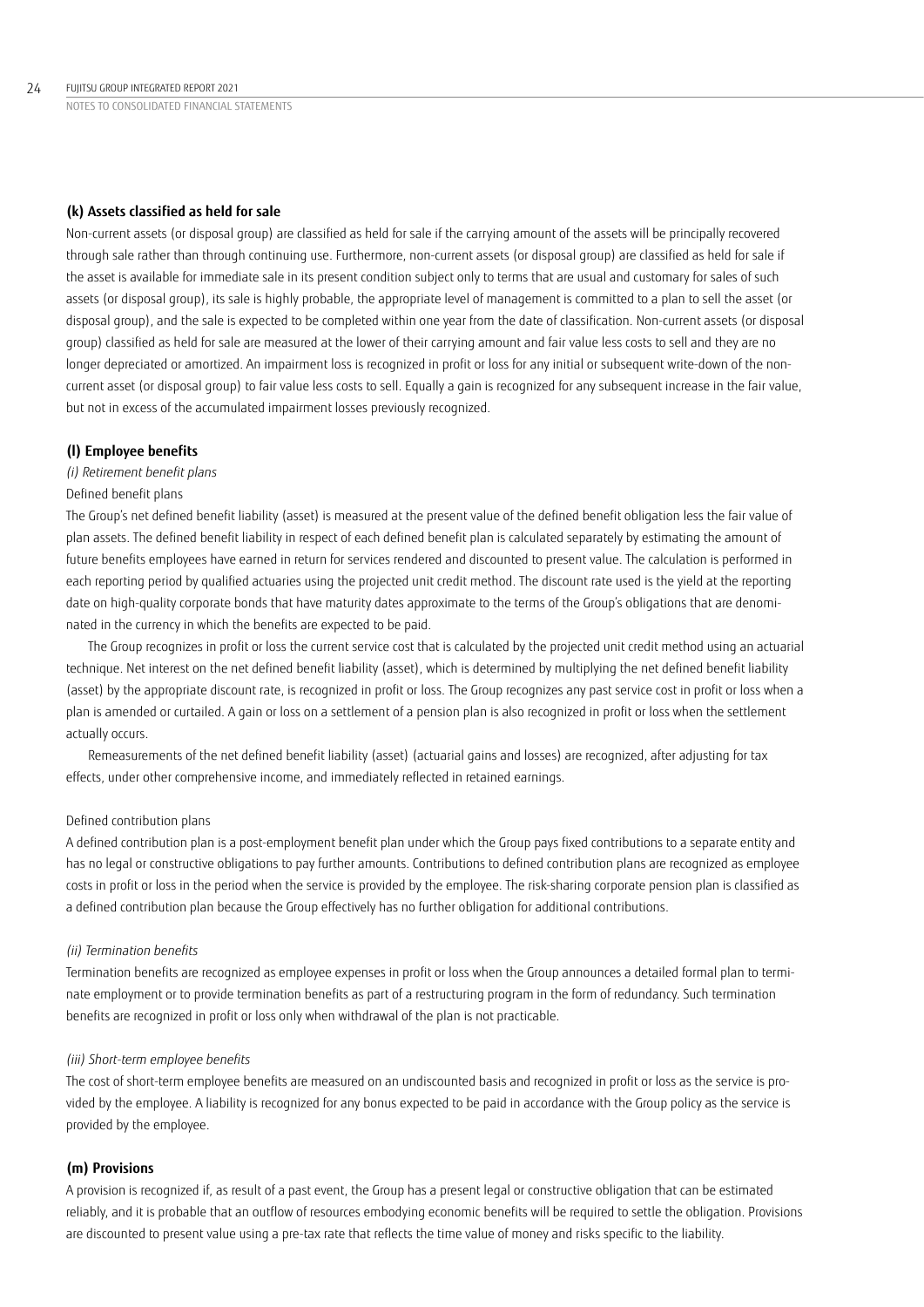#### *(i) Provision for restructuring*

A provision is recognized for the estimated costs of restructuring such as personnel rationalization and disposal of business, only when the Group starts to implement the plan or announces its main features to those affected by the plan.

#### *(ii) Provision for product warranties*

A provision for product warranties is recognized at the time of sale of the products at an amount that represents the estimated cost, based on past experience, to repair or exchange certain products within the warranty period.

#### *(iii) Provision for contract losses*

A provision is recognized for losses on service contracts in which the Company undertakes an obligation to provide deliverables, such as turnkey contracts if it is probable that the total estimated project costs exceed the total estimated project revenues.

#### *(iv) Asset retirement obligation*

A provision is made mainly for the estimated cost of restoring the leased site at the agreement of the lease, in accordance with the laws or contracts.

## **(n) Share capital**

#### Ordinary shares

Ordinary shares are classified as equity. Costs directly attributable to the issue of ordinary shares are recognized as a deduction from capital surplus, net of any tax effects.

#### Treasury shares

When treasury shares are repurchased, the amount of consideration paid, net of any tax effects, including directly attributable costs, is recognized as a deduction from equity. When treasury shares are subsequently sold or reissued, the amounts received are recognized as an increase in equity and the resulting gains and losses on the transactions are presented within capital surplus.

### **(o) Share-based payment**

Under the equity-settled share-based payment plan, the amount of services received is measured with reference to the fair value of the Company's shares at the grant date, and is recognized as an expense over the vesting period. The same amount is recognized as an increase in capital surplus.

### **(p) Revenue**

#### *(i) Service revenue*

Supply of service usually corresponds to any of the following criteria: a) the customer simultaneously receives and consumes all of the benefits provided by the Group as the Group performs; b) the Group's performance creates or enhances an asset that the customer controls as the asset is created; or c) the Group's performance does not create an asset with an alternative use to the Group and the Group has an enforceable right to payment for performance completed to date and, therefore, is a performance obligation that is satisfied over time.

If the progress toward complete satisfaction of the performance obligation can be reasonably measured, revenue from a service is recognized by measuring the progress. If the progress cannot be reasonably measured, revenue from a service is recognized only to the extent of the costs incurred until such time that the outcome of the performance obligation can be reasonably measured.

Revenue under service contracts in which the Company undertakes an obligation to provide deliverables, such as turnkey contracts (system integration, etc.) is, in principle, recognized by the method of measuring the progress based on the costs incurred to date as a percentage of the total estimated project costs. This is because, in such service contracts, costs are incurred by the Group during the performance of the contracts, and as tasks progress, services tailored for the customer will be near completion, a state where the services are available for the customer.

When milestones for the obligations to be performed by the Group are defined at contract inception, revenue is recognized based on completion of the contractual milestones.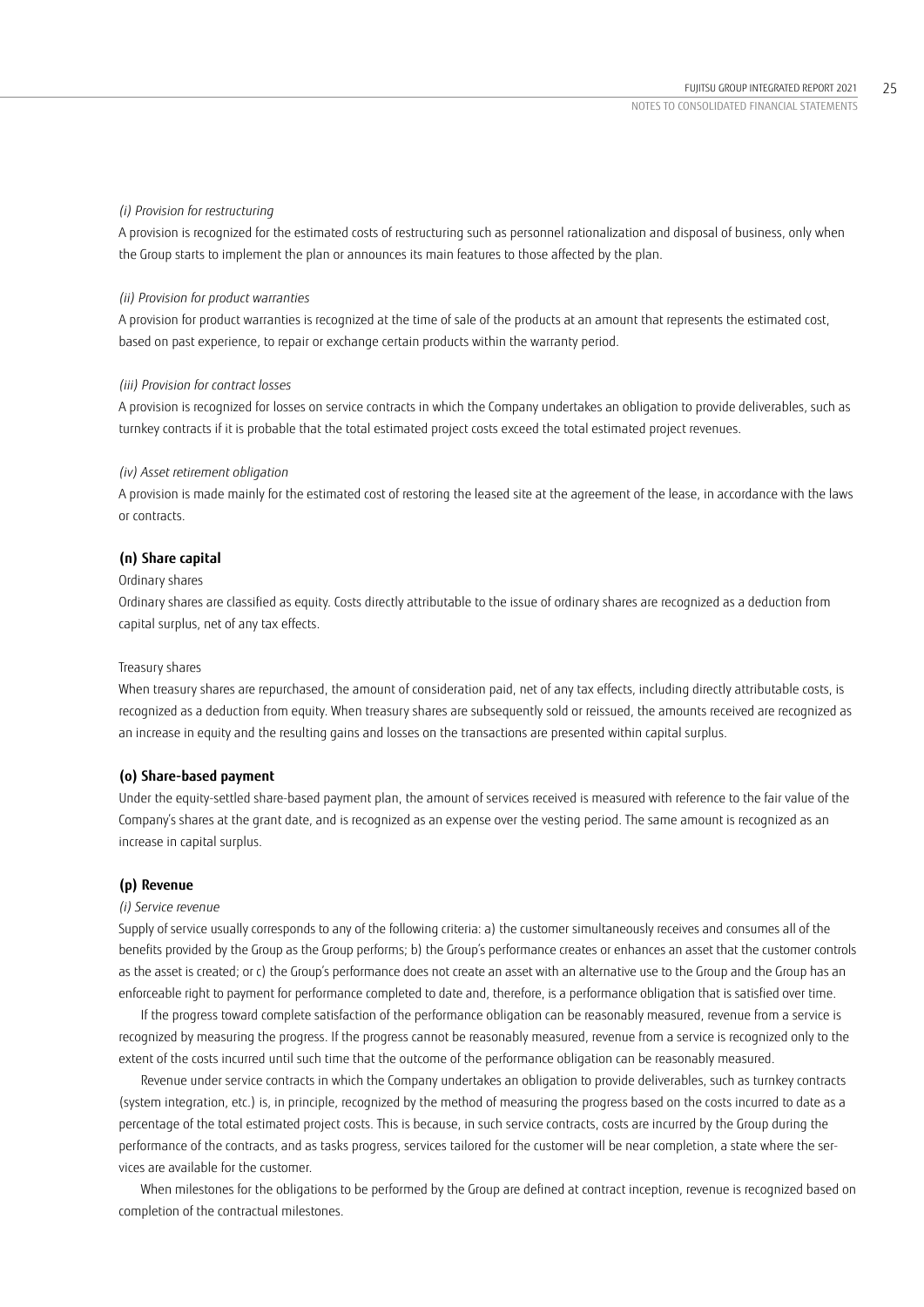Regarding ongoing service contracts (outsourcing service, maintenance service, etc.), services requested by the customer are provided over the contractual period. To promptly respond to customers' requests, the Group is required to always stand ready, and thus, such services are provided over a period including standby time. For this reason, revenue is recognized by measuring the progress based on the period ratio of services already provided over the whole service period. When services among outsourcing and maintenance services, etc., are charged on a per unit basis, revenue is recognized when the service is rendered and is billed or billable.

Where changes occur in the initial estimates of revenues, measure of progress, and costs incurred for a contract, the accumulated impact arising from a change of estimates is recognized in profit or loss in the period in which the changes become obvious and possible to be estimated.

#### *(ii) Hardware product revenue*

Supply of stand-alone hardware products is a performance obligation satisfied at a point in time because it is usually not a performance obligation satisfied over time. In such case, at the point when the control of the asset is transferred to the customer, the amount of the transaction price allocated in proportion to the performance obligation is recognized as revenue. To determine the point in time at which the control is transferred to the customer, the Group considers whether or not a) the Group has a present right to payment for the asset; b) the customer has legal title to the asset; c) the Group has transferred physical possession of the asset; d) the customer has the significant risks and rewards related to the ownership of the asset; and e) the customer has accepted the asset.

Revenue on hardware requiring significant services including installation, such as servers and network products, is in principle recognized upon the customer's acceptance.

Revenue on standard hardware, such as personal computers and electronic devices, is recognized in principle upon delivery, where the control of the hardware is transferred to the customer.

On the other hand, for commissioned manufacturing and manufacturing contracting, in cases where the Group's performance does not create an asset with an alternative use to the Group and the Group has an enforceable right to payment for performance completed to date, the Group recognizes revenue in accordance with the progress as measured using a method that faithfully depicts the completion of the performance obligation.

The Group provides various marketing programs to customers in various sales channels, such as volume discounts and sales incentives. When there is a possibility of subsequent variability in the consideration paid to these customers, the variable consideration is estimated and included in revenue to the extent that it is highly probable that its inclusion will not result in a significant revenue reversal in the future when the uncertainty has been subsequently resolved. To estimate the variable consideration, the Group uses either the expected value method or the most likely amount method, selecting the method that enables the most appropriate estimate of the amount of the consideration for these rights to be obtained.

#### *(iii) Licensing revenue*

For supply of licenses, revenue is recognized over time as a right to access the Group's intellectual property (a right to access) when all of the following criteria are met. If any of the criteria is not met, revenue is recognized at a point in time for a right to use the Group's intellectual property (a right to use). The criteria are (a) the contract requires, or the customer reasonably expects, that the Group will undertake activities that significantly affect the intellectual property to which the customer has rights; (b) the rights granted by the license directly expose the customer to any positive or negative effects of the Group's activities; and (c) those activities do not result in the transfer of a good or service to the customer as those activities occur.

For software, the license of which constitutes the principal license of the Group, usually after supply of a license, the Group is not obligated to undertake any activities to change the form or functionality of the intellectual property or activities to maintain the value of the intellectual property over the license period. When any of the above criteria is not met, the revenue is recognized at a point in time as right to use.

When software is provided over a cloud service, revenue is usually recognized at the same time as the cloud service revenue as a single performance obligation.

When software is sold bundled with software support, revenue for the software and revenue for the software support are usually recognized separately as distinct performance obligations. However, when the customer is unable to receive the benefit of the software without the supply of the software support service, the revenue is recognized at the same time as the software support revenue as a single performance obligation.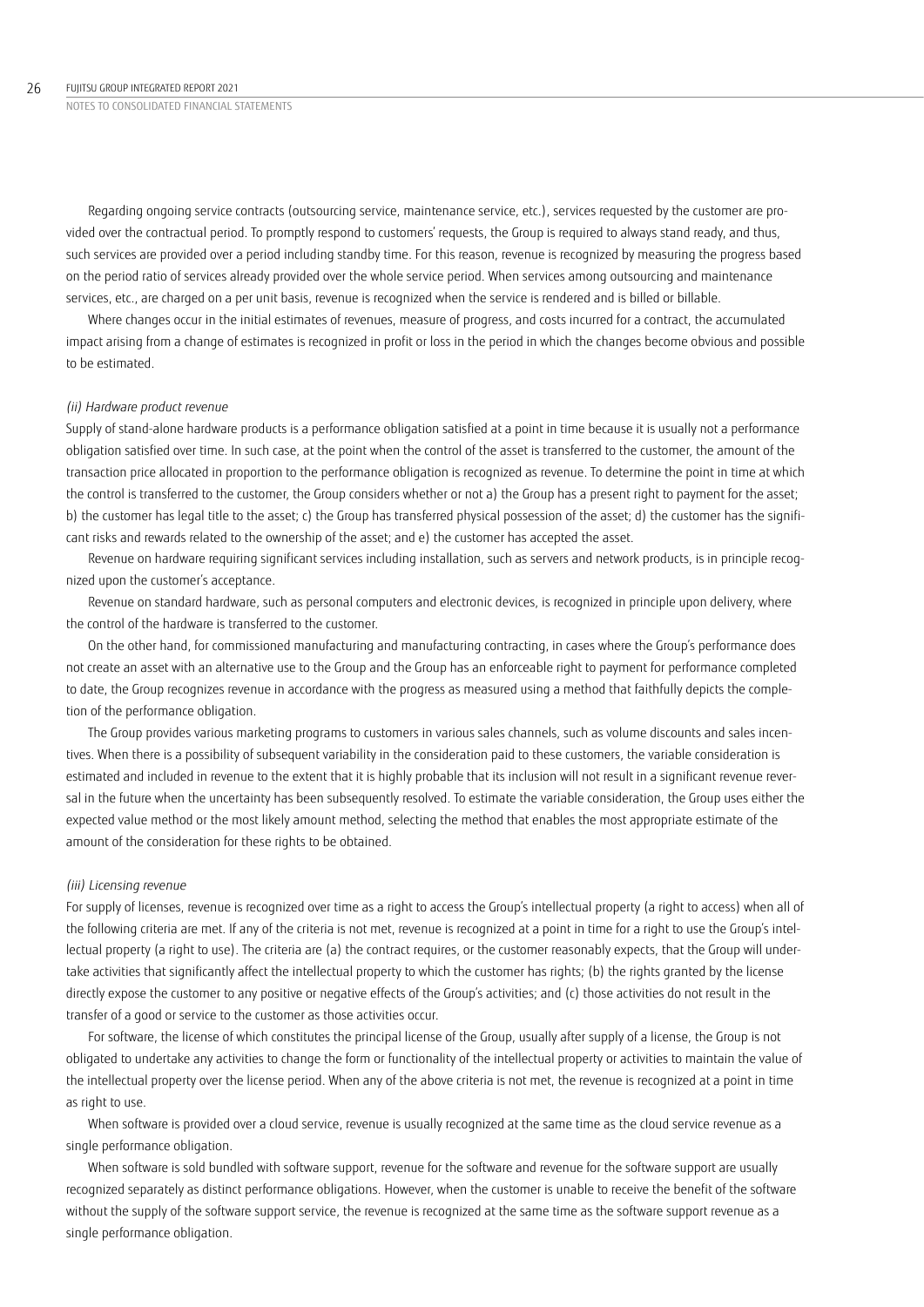For software version-up rights that are sold separately from a license, revenue is usually recognized at the time when the version-up rights are provided, treating the software and version-up rights as distinct performance obligations. On the other hand, if the software version-up rights as a part of software support are provided, their revenue is recognized at the same time as a single performance obligation.

#### *(iv) Contracts with multiple deliverables*

Contracts with multiple deliverables represent one contract that consists of several kinds of goods or services, such as supply of hardware and related services or supply of software sales and support services.

Goods or services promised to a customer are identified as a distinct performance obligation if the customer can benefit from the good or service either on its own or together with other resources that are readily available to the customer (i.e., the good or service is capable of being distinct); and the Group's promise to transfer the good or service to the customer is separately identifiable from other promises in the contract (i.e., the promise to transfer the good or service is distinct within the context of the contract).

To allocate the transaction price to each performance obligation in a contract with multiple deliverables on a relative stand-alone selling price basis, the Group determines the stand-alone selling price at contract inception of the distinct good or service underlying each performance obligation in the contract and allocates the transaction price in proportion to that stand-alone selling price. If a standalone selling price is not directly observable, it is estimated based on method such as estimated costs plus a margin approach for the respective performance obligations in the contract with multiple deliverables, and the transaction price is allocated.

#### *(v) Agent transactions*

For procurement and sales of goods and services by the Group, revenue is recognized as commission fees for transactions where the Group does not have control of the goods and services before their transfer to the customer, in other words, transactions where the Group has arranged the procurement as the customer's agent. To determine whether or not the Group has control over goods and services before their transfer to the customer, the following aspects are considered: a) whether the Group is primarily responsible for fulfilling the promise to provide the specified good or service; b) whether the Group has inventory risk before the specified good or service is transferred to a customer, or after transfer of control to the customer; and c) whether the Group has discretion in establishing the price for the good or service.

#### *(vi) Contract costs*

The Group recognizes the incremental costs of obtaining a contract with a customer as an asset if the Group expects to recover those costs. The incremental costs of obtaining a contract are costs incurred to obtain a contract with a customer that would not have been incurred if the contract had not been obtained.

The costs of fulfilling a contract are recognized as assets when the costs are not within the scope of another accounting policy; relate directly to a contract or to an anticipated contract that the Group can specifically identify; generate or enhance resources of the Group that will be used in satisfying (or continuing to satisfy) performance obligations in the future; and are expected to be recovered.

Assets recognized as incremental costs for obtaining a contract or costs of fulfilling a contract are amortized evenly over the contract period.

#### *(vii) Contract assets and contract liabilities*

Contract assets are rights to consideration in exchange for goods or services that the Group has transferred to a customer when those rights are conditioned on something other than the passage of time. Contract liabilities are the Group's obligations to transfer goods or services to a customer for which the Group has received consideration (or the amount is due) from the customer.

#### *(viii) Significant financing components in the contract*

When there is substantially a significant financing component in a transaction (such that a significant benefit of financing is provided), for example, long-term prepayment or delayed payment, revenue is measured at present value using the effective interest rate. However, if the period between the time of transfer of the good or service to the customer and the time of the customer's payment is expected to be less than one year at the contract inception, the consideration is not adjusted for the effect of a significant financing component.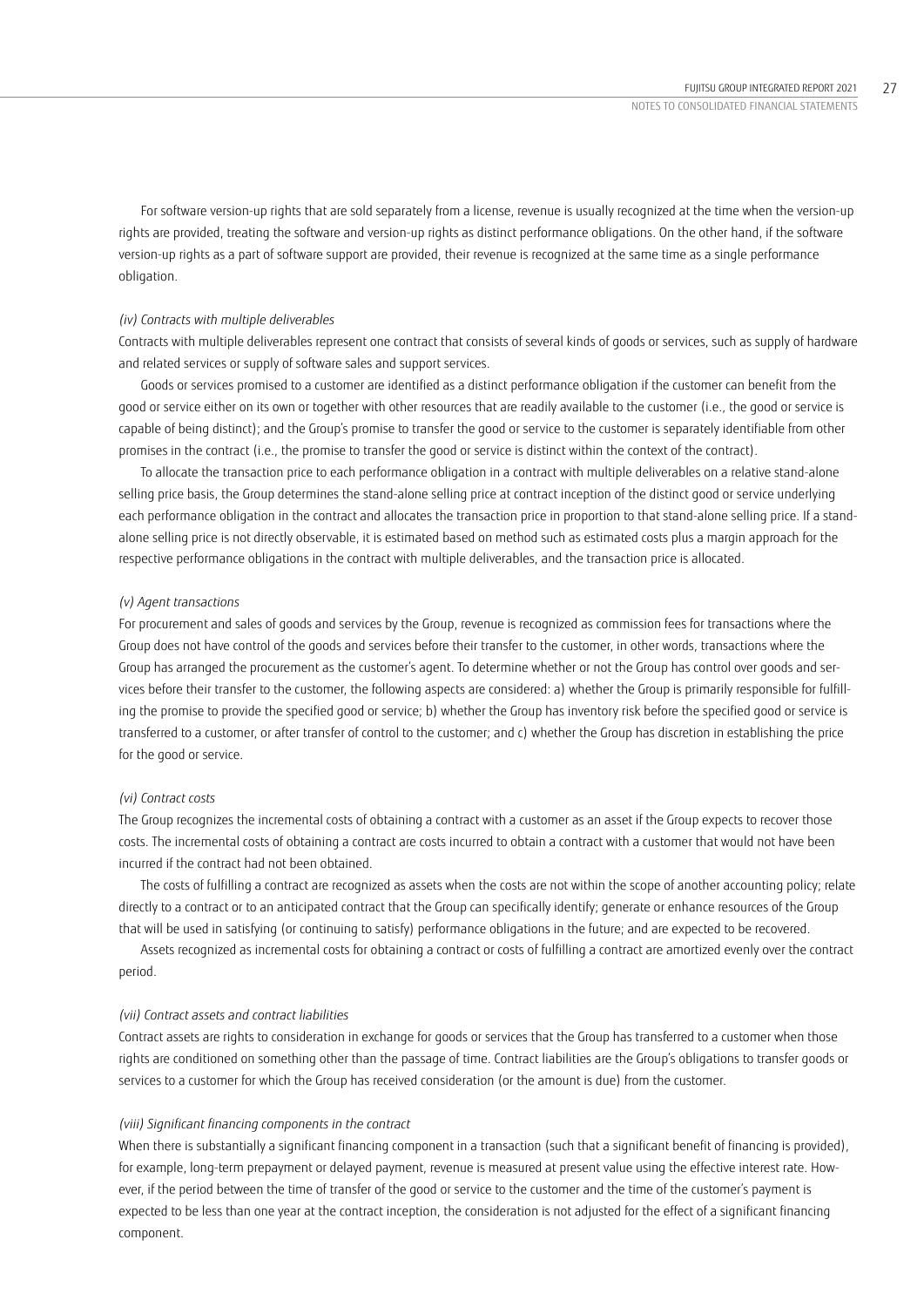#### *(ix) Operating leases*

Revenue arising from customers' use of products under operating leases is recognized evenly over the lease term.

### **(q) Financial income and expenses**

Financial income includes dividend income, interest income, gains on foreign exchange, changes in fair value of financial assets measured at fair value through profit or loss, gains on hedging instruments recognized in profit or loss, and reclassifications of amounts previously recognized in other comprehensive income. Interest income is recognized as incurred using the effective interest method. Dividend income is recognized when the right to receive payment is established.

Financial expenses include interest expenses on bonds, borrowings, and lease liabilities; losses on foreign exchange; changes in fair value of financial assets measured at fair value through profit or loss; losses on hedging instruments recognized in profit or loss; and reclassifications of amounts previously recognized in other comprehensive income. Borrowing costs that are not directly attributable to the acquisition, construction, or production of a qualifying asset are recognized as incurred using the effective interest method. Total minimum lease payments are allocated to the portion of financial expenses, and the unpaid balance of liabilities and financial expenses are allocated over the lease term on a pro rata basis against the unpaid balance of liabilities.

#### **(r) Income tax expenses**

Income tax expenses comprise current and deferred tax, both of which are recognized in profit or loss except to the extent that it relates to a business combination or items recognized in equity or other comprehensive income.

Current tax is the expected tax payable or receivable on taxable income or loss for the year, using tax rates and tax laws enacted or substantially enacted at the reporting date, with any tax adjustment to tax payable in respect of previous years.

Deferred tax assets and liabilities are recognized in respect of temporary differences between the carrying amount of assets and liabilities and the amounts used for tax purposes, the carryforward of unused tax losses, and unused tax credits. Deferred tax is not recognized for the following:

- Temporary differences on the initial recognition of an asset or liability in a transaction that is not a business combination and affects neither accounting nor taxable profit or loss;
- Temporary differences related to investments in subsidiaries and associates to the extent that the parent is able to control the timing of the reversal of the temporary difference and it is probable that the temporary difference will not reverse in the foreseeable future; and
- Taxable temporary differences arising on initial recognition of goodwill.

Deferred tax assets and liabilities are measured using the tax rates that are expected to be applied in the period when the assets are realized or the liabilities are settled, based on the tax laws enacted or substantially enacted by the reporting date.

Deferred tax assets and liabilities are offset only if they relate to income taxes levied by the same taxation authority and there is a legally enforceable right to offset current tax assets against current tax liabilities.

A deferred tax asset is recognized for the carryforward of unused tax losses, unused tax credits, and deductible temporary differences to the extent that it is probable that future taxable profits will be available against which they can be utilized. Deferred tax assets are impaired if it is no longer probable that future taxable income would be sufficient to allow part or all of the benefit of the deferred tax asset to be realized. Deferred tax liabilities are recognized in principle for all taxable temporary differences.

### **(s) Discontinued operations**

Classification as a discontinued operation occurs on the date of disposal or the date at which a separate operating segment meets the definition of being held for sale, whichever is earlier. When an operating segment is classified as a discontinued operation, the comparative profit or loss statement is re-presented as if the operating segment had been discontinued from the beginning of the comparative year.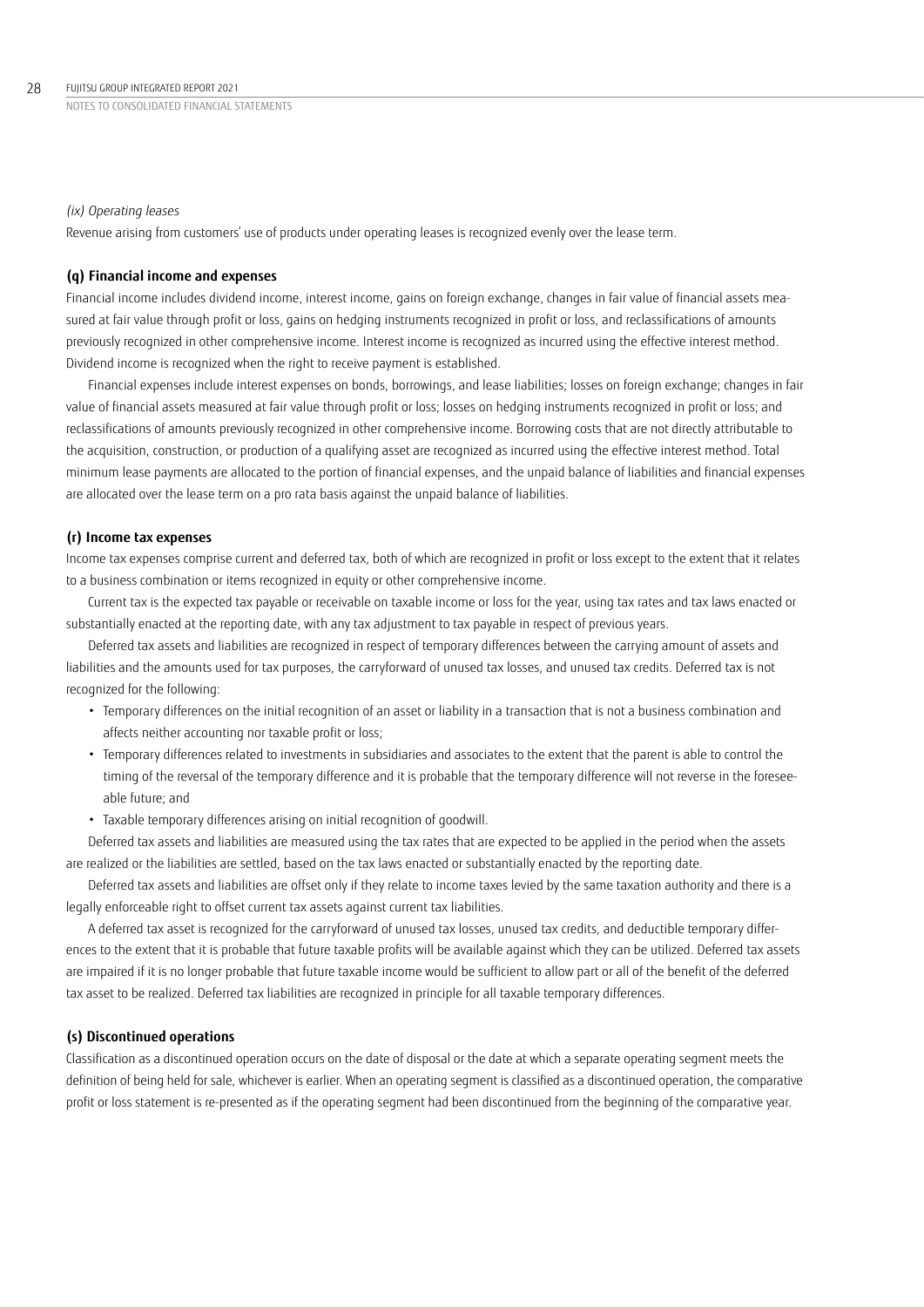## **4. Use of Accounting Estimates and Judgments**

The preparation of financial statements in conformity with IFRS requires management to make judgments, estimates, and assumptions that affect the application of policies and reported amounts of assets and liabilities and income and expenses. The estimates and assumptions are reviewed by management on an ongoing basis. Revisions to accounting estimates are recognized in the period in which the estimates are revised and in any future periods affected.

The Company has formulated a business plan that reflects future uncertainties, including revenue, for determining impairment of goodwill, property, plant and equipment, and intangible assets, and the recoverability of deferred tax assets. Although it is unclear when the COVID-19 pandemic will end, the Company assumes that global economic activities will recover gradually from the year ending March 31, 2022. Nevertheless, in terms of the financial impact on the Group's business results, while certain countries, regions, and businesses may continue to be affected by COVID-19, the Company does not believe that the Group's business results will be significantly impacted.

The key estimates and judgments that have a significant effect on the amounts recognized in the consolidated financial statements are as follows.

#### **(a) Revenue recognition**

Revenue and cost of sales under service contracts in which the Company undertakes an obligation to provide deliverables, such as turnkey contracts, are recognized by reference to the stage of completion when the outcome of the contract can be reliably estimated. Contract assets are primarily unbilled trade receivables related to the revenue and are transferred to trade receivables when the customer accepts the deliverables.

The Group, in principle, calculates the progress toward completion with costs incurred to date as a percentage of total estimated project costs. Total estimated project costs are estimated based on the specifications and working hours, etc., of each project. Revenue and costs can be revised due to reasons such as additional loss incurred, because revenue and costs depend on the estimates of total project revenue and costs as well as the measurement of the progress.

Regarding the carrying amount of contract assets, please refer to Note "25. Revenue."

#### **(b) Property, plant and equipment**

Depreciation for an item of property, plant and equipment is calculated primarily using the straight-line method, based on the estimated useful life that reflects the period in which the asset's future economic benefits are expected to be consumed. An impairment loss could be recognized if there is a decrease in the expected future cash flows from the asset as a result of underutilization of production facilities or a decrease in the capacity utilization rate associated with rapid changes in the business environment as well as business realignment.

Regarding the carrying amount and impairment loss of property, plant and equipment, please refer to Note "8. Property, Plant and Equipment" and Note "27. Impairment of Non-Financial Assets."

#### **(c) Goodwill**

Goodwill is tested for impairment both annually and when there is an indication of impairment. An impairment loss is recognized if the recoverable amount of the cash-generating unit (CGU) to which goodwill is allocated is less than its carrying amount.

The recoverable amounts of a CGU are in most cases measured at value in use. Significant assumptions in estimating value in use are future cash flows based on the Company's medium-term management plan (generally covering three years) approved by management, the long-term average growth rate for subsequent periods incorporating future uncertainties, and the discount rate based on the weighted average cost of capital. These assumptions represent management's best estimates and judgment. Impairment losses could be recognized when the assumptions are revised as a result of a change in the business environment or other changes in the circumstances.

Regarding the carrying amount and impairment test of Goodwill, please refer to Note "9. Goodwill and Intangible Assets" and Note "27. Impairment of Non-Financial Assets."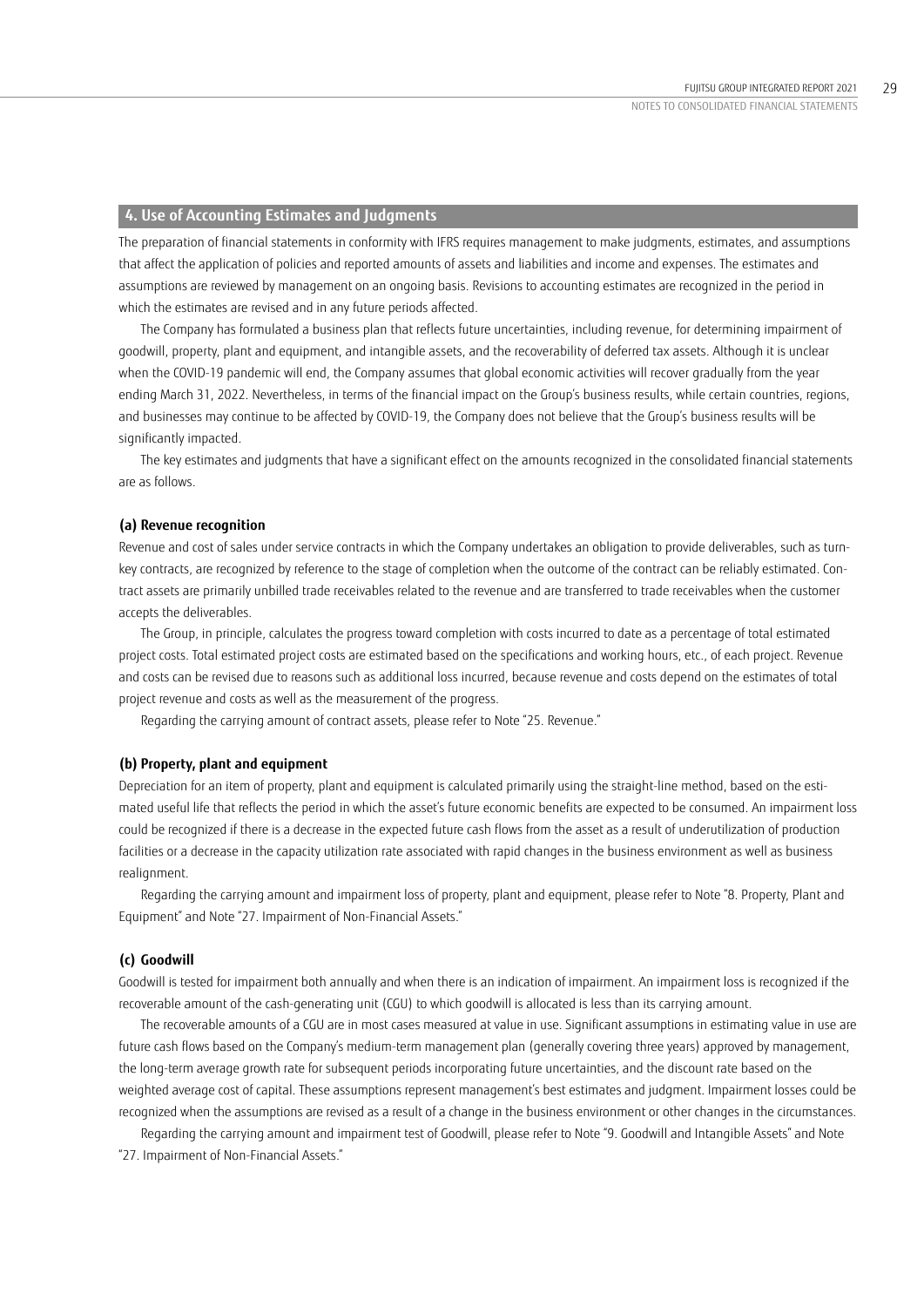### **(d) Intangible assets**

Computer software held for sale is amortized by a method based on projected sales volume over the estimated useful life. Software for internal use is amortized on a straight-line basis, in principle, to reflect the pattern in which the asset's future economic benefits are expected to be consumed by the Group. Impairment losses could be recognized if there is a decrease in the expected future cash flows from the asset such as sales volumes failing to meet initial projected volumes due to changes in the business environment, and there is a risk that amortization expenses for the reporting period may increase if the actual useful life is less than the original estimate.

Regarding the carrying amount and impairment loss of intangible assets, please refer to Note "9. Goodwill and Intangible Assets" and Note "27. Impairment of Non-Financial Assets."

#### **(e) Financial assets measured at fair value**

A financial asset measured at fair value is measured at fair value at the reporting date. Changes in the fair value are recognized in increasing or decreasing profit or loss or other comprehensive income. When a quoted price in an active market is not available, the fair value is estimated based on discounted future cash flow or other appropriate valuation method, and unobservable inputs are used. Unobservable inputs could be affected by changes in uncertain economic conditions in the future. When they require revision, profit or loss or other comprehensive income could increase or decrease. Regarding the carrying amount and fair value assessment of financial assets, please refer to Note "34. Financial Instruments."

### **(f) Deferred tax assets**

Based on the taxable profit calculated using future business plans, a deferred tax asset is recognized for carryforward unused tax losses, unused tax credits, and deductible temporary differences to the extent that is probable that they can be utilized. If no sufficient taxable profit is considered to be available to allow the benefit of part or all of that deferred tax asset due to changes in the business environment, the amount of deferred tax assets may be reduced and additional expenses may incur.

Regarding the carrying amount of deferred tax assets, please refer to Note "13. Income Taxes."

### **(g) Provisions**

## Provision for restructuring

A provision is recognized for the estimated costs of restructuring such as personnel rationalization and disposal of business. The costs are estimated based on the announced plan and the additional expenses may be incurred or a reversal of expenses may be recorded when the plan is reviewed as a result of sudden change in the business environment.

#### Provision for contract losses

The Group records provisions for losses on service contracts in which the Company undertakes an obligation to provide deliverables, such as turnkey contracts, if it is probable that the total estimated project costs exceed the total estimated project revenues and the amount of losses can be reliably measured. The Group may revise the originally estimated total project costs due to the incurrence of additional losses, etc., as well as the possibility of incurring additional expenses or the recording of a reversal of expenses.

Regarding the carrying amount of provisions, please refer to Note "23. Provisions."

#### **(h) Defined benefit plan**

The Group has both defined benefit and defined contribution retirement benefit plans. Net defined benefit liability could be worsened if the fair value of plan assets decreases as a result of deterioration of return on plan assets or if a defined benefit liability increases as a result of a change in assumptions (such as discount rate, turnover ratio, and mortality ratio) for determining the defined benefit liability, which could lead to a reduction in equity. If changes are made to retirement benefit plans, there could be a significant impact on profit or loss.

Regarding the carrying amount of both retirement benefit assets and liabilities, assumptions and sensitivity, please refer to Note "21. Post-Employment Benefits."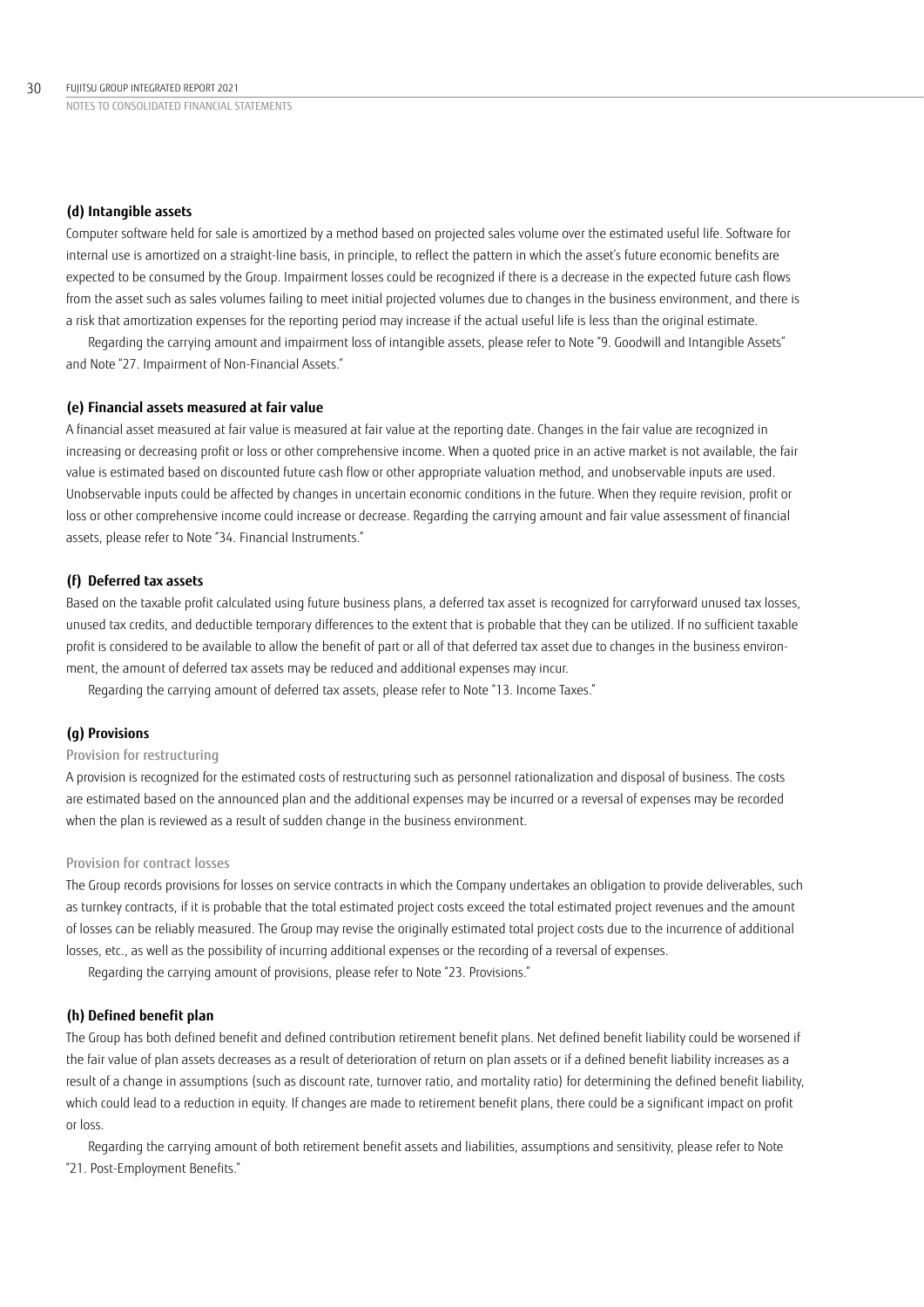## **5. Accounting Standards Issued But Not Yet Effective**

There were no newly issued or amended accounting standards and interpretations as of the approval date of the consolidated financial statements that would have a significant impact on the Group.

### **6. Segment Information**

#### **(1) Segment overview**

The Company's reportable segments consist of components of the Group for which discrete financial information is available and whose operating results are regularly reviewed by the Group's chief operating decision maker to make decisions about resource allocation to the segments and assess their performance.

The Group's business is organized into three reportable segments— Technology Solutions, Ubiquitous Solutions, and Device Solutions—based on the Group's managerial structure, characteristics of the products and services, and the similarities of the sales market within each operating segment. Product and service classification in each reportable segment are as follows.

#### (a) Technology Solutions

Technology Solutions consists of Solutions/Services, which includes Solutions/SI such as construction of information and communication systems, cloud services, and outsourcing and maintenance services; System Platforms, comprising System Products, which cover mainly the servers and storage systems that provide the foundation for ICT platforms, and Network Products, which offer communications infrastructure, such as mobile phone base stations and optical transmission systems; and International Regions Excluding Japan, which carry out Solutions/Services delivery in regions outside Japan.

#### (b) Ubiquitous Solutions

This segment consists of "client computing devices" such as PCs.

#### (c) Device Solutions

This segment consists of LSI devices and electronic components such as semiconductor packages and batteries.

In the year ended March 31, 2021, the Company revised its segment classifications in light of the significant changes in its business structure following progress on achieving business model transformation in its efforts to advance the concentration of management resources in Technology Solutions. The change primarily entailed the inclusion of the "Other/Elimination and Corporate" (excluding the elimination of intersegment transactions related to revenue) category in Technology Solutions. This change is intended to more closely reflect the management's approach in aligning the disclosed segments with the current organizational structure. As a result of this change, figures for the year ended March 31, 2020 have been adjusted to reflect the new classification.

The accounting treatment applied to operating segments is mostly the same as in Note "3. Significant Accounting Policies." The Group's finances (including financial income and expenses) and income from investments accounted for using the equity method are managed on the basis of the entire Group and are not allocated to the operating segments.

Intersegment transactions are based on an arm's length price.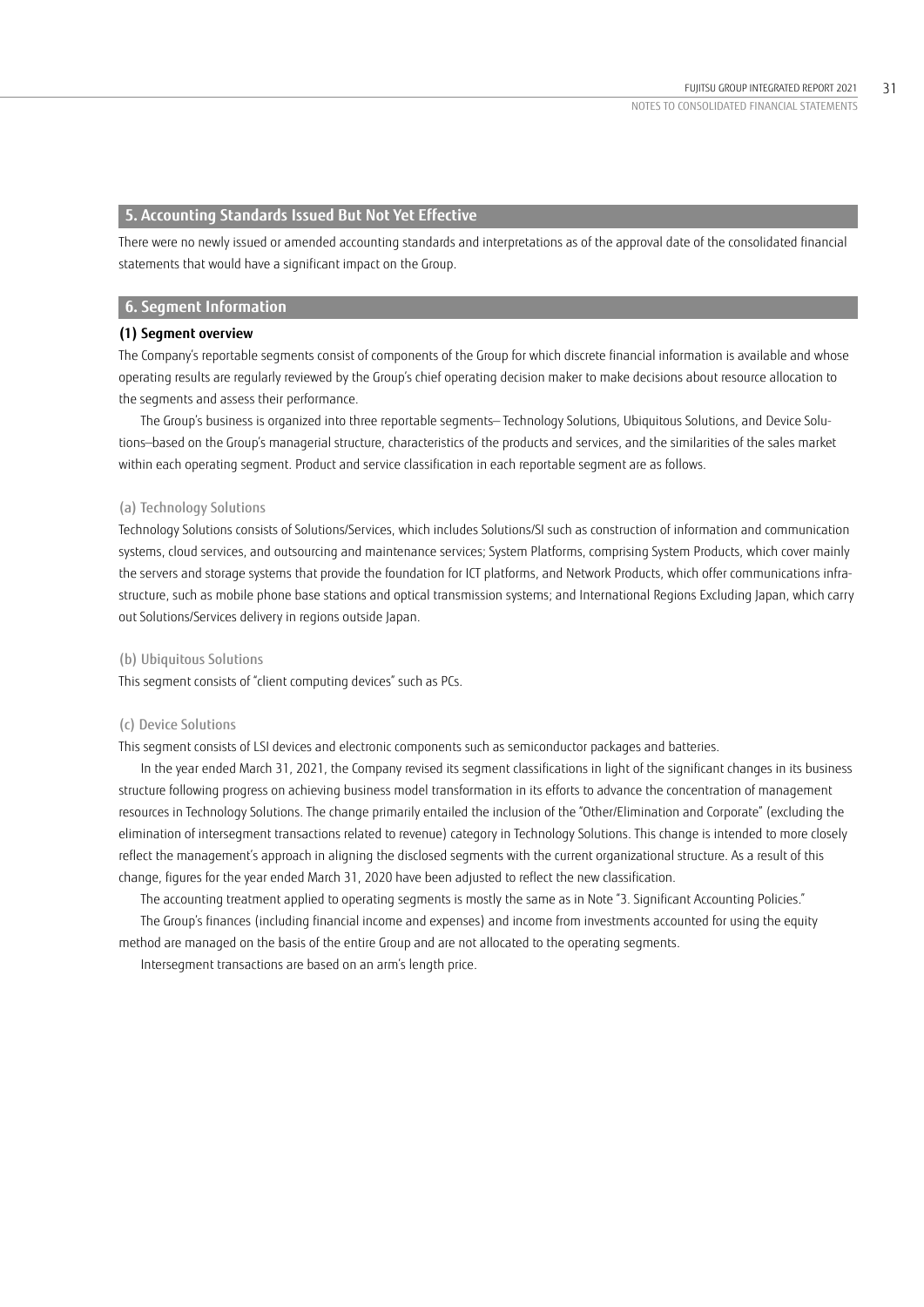## **(2) Amounts of revenue, operating profit, and other items by reportable segment**

|                                                                       |                         |                         |                     |            |                               | (Millions of yen) |
|-----------------------------------------------------------------------|-------------------------|-------------------------|---------------------|------------|-------------------------------|-------------------|
|                                                                       |                         | Reportable segments     |                     |            |                               |                   |
| Years ended March 31                                                  | Technology<br>Solutions | Ubiquitous<br>Solutions | Device<br>Solutions | Subtotal   | Intersegment<br>Elimination   | Consolidated      |
| 2020                                                                  |                         |                         |                     |            |                               |                   |
| Revenue                                                               |                         |                         |                     |            |                               |                   |
| External customers                                                    | ¥3,185,635              | ¥377,243                | ¥294,919            | ¥3,857,797 | ¥<br>$\overline{\phantom{a}}$ | ¥3,857,797        |
| Intersegment                                                          | 27,267                  | 78,030                  | 13,546              | 118,843    | (118, 843)                    |                   |
| Total revenue                                                         | 3,212,902               | 455,273                 | 308,465             | 3,976,640  | (118, 843)                    | 3,857,797         |
| Operating Profit                                                      | 187,932                 | 26,793                  | (3,242)             | 211,483    |                               | 211,483           |
| Financial income                                                      |                         |                         |                     |            |                               | 7,381             |
| Financial expenses                                                    |                         |                         |                     |            |                               | (5,094)           |
| Income from investments accounted for<br>using the equity method, net |                         |                         |                     |            |                               | 14,794            |
| Profit before income taxes                                            |                         |                         |                     |            |                               | 228,564           |
| (Other items)                                                         |                         |                         |                     |            |                               |                   |
| Depreciation and amortization                                         | (158, 362)              | (1, 341)                | (27, 307)           | (187, 010) |                               | (187, 010)        |
| Impairment loss                                                       | (18, 511)               |                         | (9, 104)            | (27, 615)  |                               | (27, 615)         |
| Reversal of                                                           |                         |                         |                     |            |                               |                   |
| impairment loss                                                       | 355                     | 233                     |                     | 588        |                               | 588               |
| Capital expenditure (including<br>intangible assets and goodwill)     | 144,471                 | 1,171                   | 45,257              | 190,899    |                               | 190,899           |
| 2021                                                                  |                         |                         |                     |            |                               |                   |
| Revenue                                                               |                         |                         |                     |            |                               |                   |
| External customers                                                    | ¥3,017,150              | ¥287,989                | ¥284,563            | ¥3,589,702 | ¥                             | ¥3,589,702        |
| Intersegment                                                          | 26,478                  | 46,622                  | 9,295               | 82,395     | (82, 395)                     |                   |
| Total revenue                                                         | 3,043,628               | 334,611                 | 293,858             | 3,672,097  | (82, 395)                     | 3,589,702         |
| Operating Profit                                                      | 188,475                 | 48,044                  | (29, 805)           | 266,324    |                               | 266,324           |
| Financial income                                                      |                         |                         |                     |            |                               | 14,200            |
| Financial expenses                                                    |                         |                         |                     |            |                               | (3,995)           |
| Income from investments accounted for<br>using the equity method, net |                         |                         |                     |            |                               | 15,326            |
| Profit before income taxes                                            |                         |                         |                     |            |                               | 291,855           |
| (Other items)                                                         |                         |                         |                     |            |                               |                   |
| Depreciation and amortization                                         | (150, 923)              | (908)                   | (21, 893)           | (173, 724) |                               | (173, 724)        |
| Impairment loss                                                       | (3, 326)                | (124)                   | (15)                | (3,465)    |                               | (3,465)           |
| Reversal of impairment loss                                           | 592                     | 166                     |                     | 758        |                               | 758               |
| Capital expenditure (including<br>intangible assets and goodwill)     | 150,435                 | 603                     | 42,436              | 193,474    |                               | 193,474           |

Note: Revenue under "Intersegment Elimination" represents the elimination of intersegment transactions.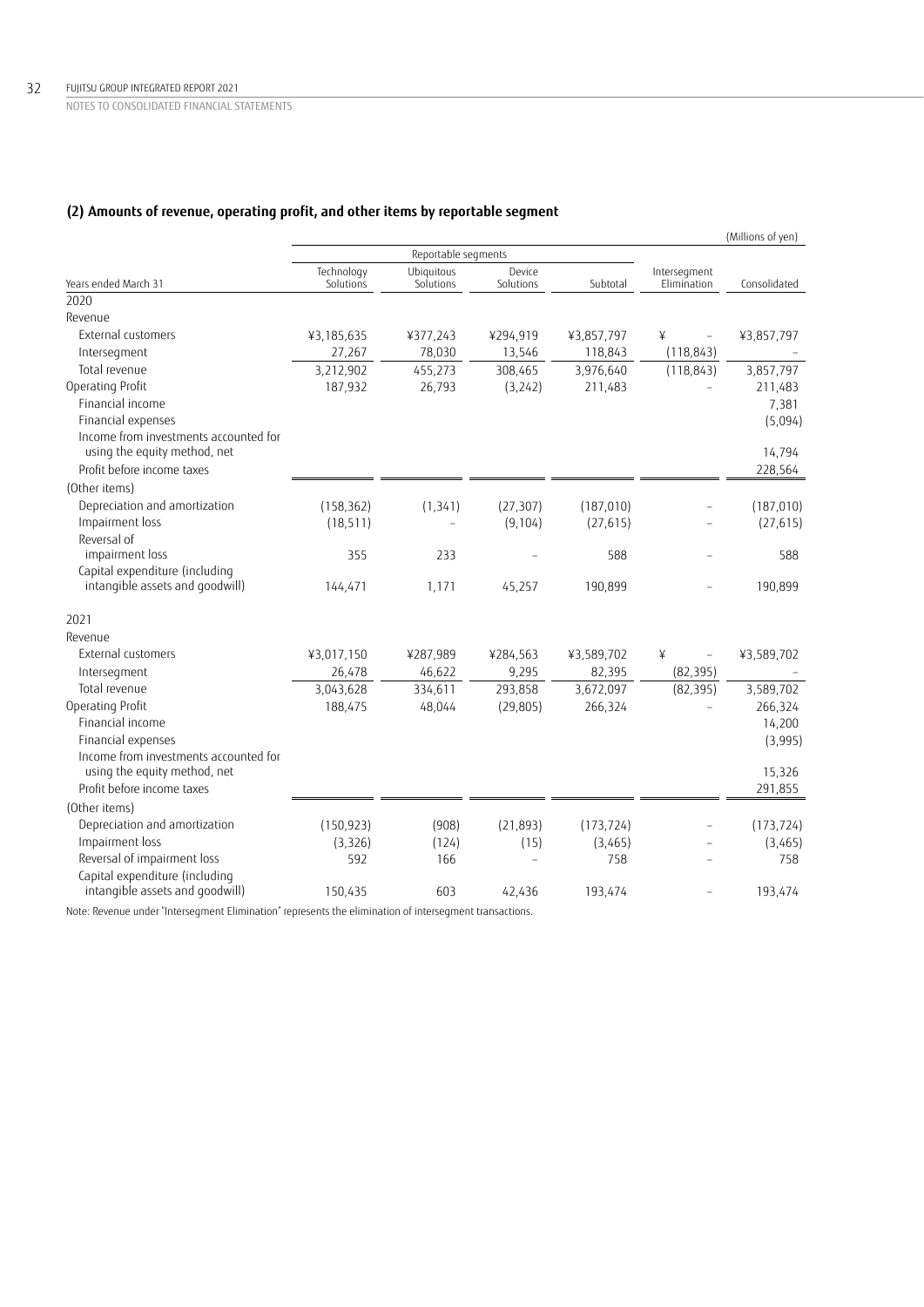## **(3) Information about products and services**

Revenue from external customers

|                                                                                                                                                                                                                                                                                                                                                                                                                |            | (Millions of yen) |
|----------------------------------------------------------------------------------------------------------------------------------------------------------------------------------------------------------------------------------------------------------------------------------------------------------------------------------------------------------------------------------------------------------------|------------|-------------------|
| Years ended March 31                                                                                                                                                                                                                                                                                                                                                                                           | 2020       | 2021              |
| Technology Solutions                                                                                                                                                                                                                                                                                                                                                                                           |            |                   |
| Services                                                                                                                                                                                                                                                                                                                                                                                                       | ¥2,649,394 | ¥2,489,710        |
| System platforms*                                                                                                                                                                                                                                                                                                                                                                                              | 506,917    | 501,941           |
| Other                                                                                                                                                                                                                                                                                                                                                                                                          | 29,324     | 25,499            |
| Ubiquitous Solutions                                                                                                                                                                                                                                                                                                                                                                                           |            |                   |
| Client computing devices                                                                                                                                                                                                                                                                                                                                                                                       | 377,243    | 287,989           |
| Device Solutions                                                                                                                                                                                                                                                                                                                                                                                               |            |                   |
| Electronic components                                                                                                                                                                                                                                                                                                                                                                                          | 294,919    | 284,563           |
| Total                                                                                                                                                                                                                                                                                                                                                                                                          | ¥3,857,797 | ¥3,589,702        |
| $\sim$ $\sim$ $\sim$ $\sim$ $\sim$<br>$\mathbf{r}$ and $\mathbf{r}$ are the set of the set of the set of the set of the set of the set of the set of the set of the set of the set of the set of the set of the set of the set of the set of the set of the set of the set<br>the contract of the contract of the contract of the contract of the contract of the contract of the contract of<br>$\sim$ $\sim$ |            |                   |

\* Full range of servers, optical transmission systems, and mobile phone base stations, etc.

### **(4) Geographical information**

(a) Revenue from external customers

|                                 |            | (Millions of yen) |
|---------------------------------|------------|-------------------|
| Years ended March 31            | 2020       | 2021              |
| Japan                           | ¥2,629,277 | ¥2,417,617        |
| Outside Japan                   |            |                   |
| NWE (Northern & Western Europe) | 387,367    | 373,435           |
| CEE (Central & Eastern Europe)  | 257,247    | 251,523           |
| Americas                        | 198,622    | 172,979           |
| Asia                            | 265,951    | 266,057           |
| Oceania                         | 73,678     | 73,767            |
| Others                          | 45,655     | 34,324            |
| Total                           | ¥3,857,797 | ¥3,589,702        |
|                                 |            |                   |

Notes: 1. Revenue from external customers is classified by countries or regions based on locations of customers.

 3. The Company revised its geographical classifications in the year ended March 31, 2021. Northern & Western Europe (NWE), Central & Eastern Europe (CEE), other parts of Europe, the Middle East, and Africa, which were previously included in EMEIA (Europe, the Middle East, India, and Africa), have been reclassified and India has been included in Asia. As a result of these changes, figures for the year ended March 31, 2020 have been adjusted to reflect the new classification.

 4. NWE (Northern & Western Europe) includes the UK, Finland, Sweden, Denmark, Norway, Spain, Portugal, France, Belgium, Luxembourg, and the Netherlands. CEE (Central & Eastern Europe) includes Germany, Austria, Switzerland, Poland, and Russia.

5. Others includes Europe other than NWE and CEE, the Middle East, and Africa.

(b) Non-current assets (property, plant and equipment, goodwill, and intangible assets)

| At March 31<br>2020<br>2021<br>¥557,267<br>¥558,951<br>Japan<br>Outside Japan<br>NWE (Northern & Western Europe)<br>56,465<br>62,651<br>CEE (Central & Eastern Europe)<br>34,032<br>39,313<br>16,068<br>17,073<br>Americas<br>22,273<br>22,561<br>Asia<br>26,969<br>31,739<br>Oceania<br>13<br>Others<br>8 |       |          | (Millions of yen) |
|------------------------------------------------------------------------------------------------------------------------------------------------------------------------------------------------------------------------------------------------------------------------------------------------------------|-------|----------|-------------------|
|                                                                                                                                                                                                                                                                                                            |       |          |                   |
|                                                                                                                                                                                                                                                                                                            |       |          |                   |
|                                                                                                                                                                                                                                                                                                            |       |          |                   |
|                                                                                                                                                                                                                                                                                                            |       |          |                   |
|                                                                                                                                                                                                                                                                                                            |       |          |                   |
|                                                                                                                                                                                                                                                                                                            |       |          |                   |
|                                                                                                                                                                                                                                                                                                            |       |          |                   |
|                                                                                                                                                                                                                                                                                                            |       |          |                   |
|                                                                                                                                                                                                                                                                                                            |       |          |                   |
|                                                                                                                                                                                                                                                                                                            | Total | ¥714,092 | ¥731,291          |

Notes: 1. Revenue from external customers is classified by countries or regions based on locations of customers.

2. There is no significant country for which a separate individual disclosure is required.

 3. The Company revised its geographical classifications in the year ended March 31, 2021. Northern & Western Europe (NWE), Central & Eastern Europe (CEE), other parts of Europe, the Middle East, and Africa, which were previously included in EMEIA (Europe, the Middle East, India, and Africa), have been reclassified and India has been included in Asia. As a result of these changes, figures for the year ended March 31, 2020 have been adjusted to reflect the new classification.

 4. NWE (Northern & Western Europe) includes the UK, Finland, Sweden, Denmark, Norway, Spain, Portugal, France, Belgium, Luxembourg, and the Netherlands. CEE (Central & Eastern Europe) includes Germany, Austria, Switzerland, Poland, and Russia.

5. Others includes Europe other than NWE and CEE, the Middle East, and Africa.

 <sup>2.</sup> There is no significant country for which a separate individual disclosure is required.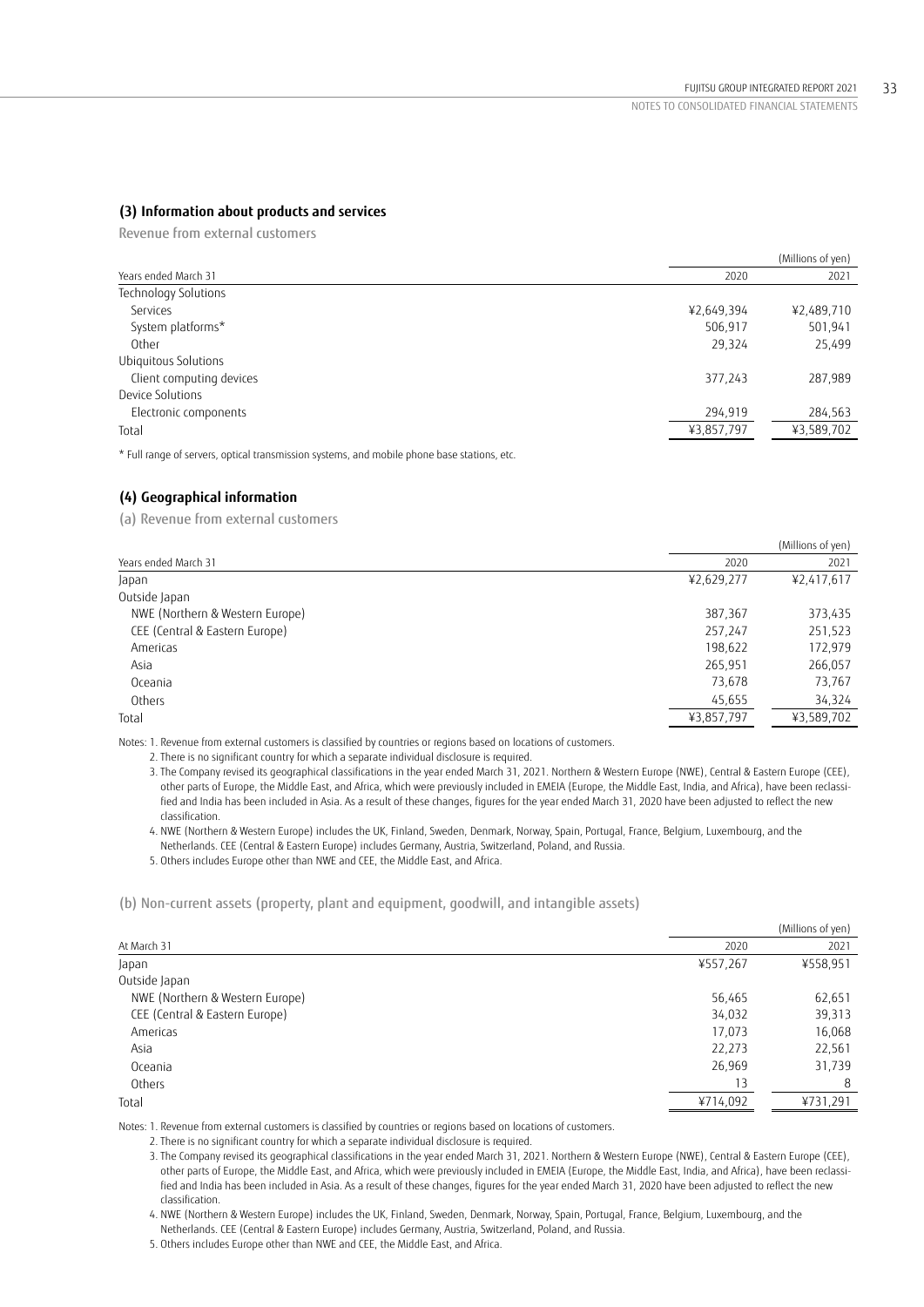## **(5) Information about major customers**

Information is not disclosed because no specific customers reached 10% of revenue in the consolidated statement of profit or loss.

## **7. Business Combinations and Acquisition of Non-Controlling Interests**

Not applicable.

## **8. Property, Plant and Equipment**

Carrying amount

|                                                        |         |           |                                                |                 | (Millions of yen) |
|--------------------------------------------------------|---------|-----------|------------------------------------------------|-----------------|-------------------|
|                                                        |         |           | Machinery and<br>equipment,<br>tools, fixtures | Construction in |                   |
|                                                        | Land    | Buildings | and fittings                                   | progress        | Total             |
| Balance at April 1, 2019                               | ¥69,933 | ¥206,537  | ¥140,660                                       | ¥21,948         | ¥439,078          |
| Cumulative effect of changes in accounting policies    | 1,146   | 154,481   | 13,557                                         |                 | 169,184           |
| Opening balance as restated                            | 71,079  | 361,018   | 154,217                                        | 21,948          | 608,262           |
| Additions                                              | 236     | 54,910    | 66,342                                         | 24,774          | 146,262           |
| Depreciation                                           | (110)   | (71, 213) | (70, 245)                                      |                 | (141, 568)        |
| Impairment losses                                      | (2,684) | (9, 395)  | (3,092)                                        | (15)            | (15, 186)         |
| Reversal of impairment losses                          |         |           | 578                                            |                 | 578               |
| Disposals or reclassifications to assets held for sale | (7,075) | (6,366)   | (6, 445)                                       | (624)           | (20, 510)         |
| Exchange differences on translation                    | (202)   | (7, 542)  | (1, 903)                                       | (494)           | (10, 141)         |
| Others                                                 | (8)     | 236       | 2,656                                          | (411)           | 2,473             |
| Balance at March 31, 2020                              | 61,236  | 321,648   | 142,108                                        | 45,178          | 570,170           |
| Additions                                              | 232     | 56,228    | 74,205                                         | 4,921           | 135,586           |
| Depreciation                                           | (114)   | (68, 429) | (63, 208)                                      |                 | (131, 751)        |
| Impairment losses                                      | (182)   | (652)     | (1, 344)                                       | (97)            | (2,275)           |
| Reversal of impairment losses                          | 97      | 292       | 360                                            |                 | 749               |
| Disposals or reclassifications to assets held for sale | (932)   | (11, 784) | (1, 371)                                       | (987)           | (15,074)          |
| Exchange differences on translation                    | 176     | 9,059     | 3,090                                          | 470             | 12,795            |
| Others                                                 | (99)    | (2,897)   | 2,925                                          | (536)           | (607)             |
| Balance at March 31, 2021                              | ¥60,414 | ¥303,465  | ¥156,765                                       | ¥48,949         | ¥569,593          |

Cost

|                |         |           |                                                                |                             | (Millions of yen) |
|----------------|---------|-----------|----------------------------------------------------------------|-----------------------------|-------------------|
|                | Land    | Buildings | Machinery and<br>equipment,<br>tools, fixtures<br>and fittings | Construction in<br>progress | Total             |
| April 1, 2019  | ¥88.041 | ¥653.346  | ¥954.424                                                       | ¥21.954                     | ¥1,717,765        |
| March 31, 2020 | 81.157  | 831,203   | 924.874                                                        | 45.183                      | 1,882,417         |
| March 31, 2021 | 79.384  | 864.635   | 925.485                                                        | 49.047                      | 1,918,551         |

Accumulated depreciation and accumulated impairment losses

|                |         |           |                                                |                 | (Millions of yen) |
|----------------|---------|-----------|------------------------------------------------|-----------------|-------------------|
|                |         |           | Machinery and<br>equipment,<br>tools, fixtures | Construction in |                   |
|                | Land    | Buildings | and fittings                                   | progress        | Total             |
| April 1, 2019  | ¥18.108 | ¥446.809  | ¥813,764                                       | ¥6              | ¥1,278,687        |
| March 31, 2020 | 19.921  | 509,555   | 782,766                                        |                 | 1,312,247         |
| March 31, 2021 | 18,970  | 561,170   | 768,720                                        | 98              | 1,348,958         |

Notes: 1. Additions under "Construction in progress" are shown on a net basis that includes an increase in the amount of new additions and amounts transferred to each item in property, plant and equipment.

2. Impairment losses of ¥15,186 million and ¥2,275 million recorded for the years ended March 31, 2020 and 2021, respectively, are included in other expenses in the consolidated statement of profit or loss.

3. The amount of expenditures recognized in the carrying amount of an item of property, plant and equipment in the course of its construction is included in construction in progress and totaled ¥39,435 million and ¥ 36,651 million at March 31, 2020 and 2021, respectively.

4. The Group has adopted IFRS 16 Leases from the year ended March 31, 2020.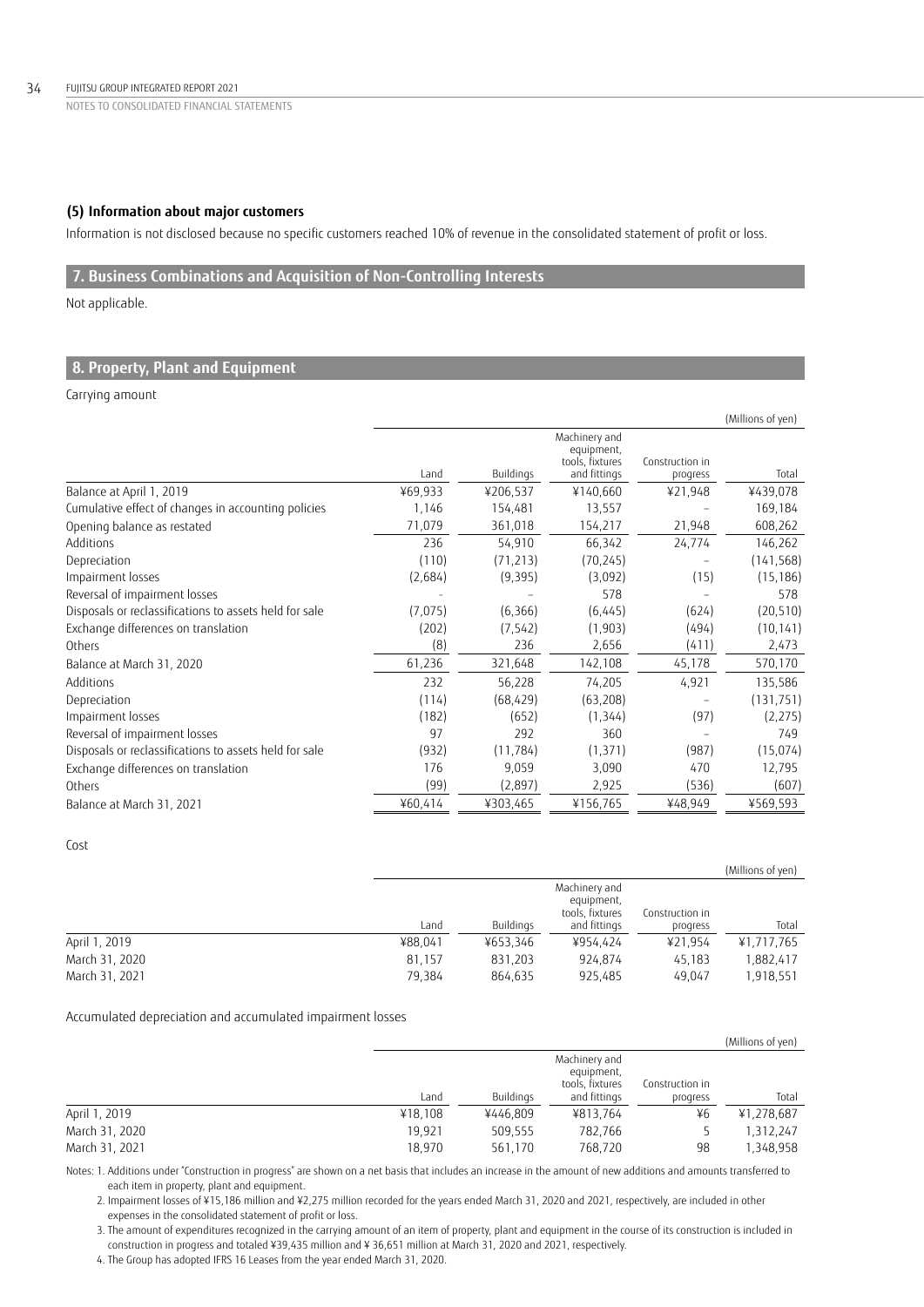## IFRS 16 Leases Depreciation of right-of-use assets The depreciation of right-of-use assets included in property, plant and equipment is as follows.

(Millions of yen) Years ended March 31 2020 2021 Land ¥ 110 ¥ 114 Buildings 50,697 49,154 Machinery and equipment, tools, fixtures and fittings 13,255 and 13,255 and 13,255 and 13,255 and 13,255 and 13,255 and 13,255 and 13,255 and 13,255 and 13,255 and 13,255 and 13,255 and 13,255 and 13,255 and 13,255 and 13, Total ¥64,213 ¥62,523

## Carrying amount of right-of-use assets

The carrying amount of right-of-use assets included in property, plant and equipment is as follows.

|                                                       |           | (Millions of yen) |
|-------------------------------------------------------|-----------|-------------------|
| At March 31                                           | 2020      | 2021              |
| Land                                                  | ¥ $1.154$ | 1.081             |
| Buildings                                             | 135,513   | 117,222           |
| Machinery and equipment, tools, fixtures and fittings | 31,565    | 33.704            |
| Total                                                 | ¥168,232  | ¥152,007          |

## **9. Goodwill and Intangible Assets**

## Carrying amount

|                                                        |          |           |          | (Millions of yen) |
|--------------------------------------------------------|----------|-----------|----------|-------------------|
|                                                        |          |           |          | Intangible assets |
|                                                        | Goodwill | Software  | Others   | Total             |
| Balance at April 1, 2019                               | ¥38,348  | ¥104,111  | ¥12,794  | ¥116,905          |
| Additions                                              |          | 41,737    | 4,125    | 45,862            |
| Acquisitions through business combinations             | 1,343    | 13        |          | 13                |
| Amortization                                           |          | (42,061)  | (3, 381) | (45, 442)         |
| Impairment losses                                      |          | (3, 198)  | (582)    | (3,780)           |
| Reversal of impairment losses                          |          | 10        |          | 10                |
| Disposals or reclassifications to assets held for sale |          | (4, 597)  | (91)     | (4,688)           |
| Exchange differences on translation                    | (2,217)  | (1, 251)  | 16       | (1, 235)          |
| Others                                                 | (765)    | (1, 189)  | 757      | (432)             |
| Balance at March 31, 2020                              | 36,709   | 93,575    | 13,638   | 107,213           |
| Additions                                              |          | 55,989    | 1,235    | 57,224            |
| Acquisitions through business combinations             | 1,079    |           | 353      | 353               |
| Amortization                                           |          | (39, 358) | (2,615)  | (41, 973)         |
| Impairment losses                                      |          | (553)     | (34)     | (587)             |
| Reversal of impairment losses                          |          | q         |          |                   |
| Disposals or reclassifications to assets held for sale |          | (1,675)   | (1, 519) | (3, 194)          |
| Exchange differences on translation                    | 4,043    | 1,820     | 145      | 1,965             |
| Others                                                 | (592)    | (356)     | (195)    | (551)             |
| Balance at March 31, 2021                              | ¥41,239  | ¥109,451  | ¥11,008  | ¥120,459          |

## Cost

|                |          |          |         | (Millions of yen) |
|----------------|----------|----------|---------|-------------------|
|                |          |          |         | Intangible assets |
|                | Goodwill | Software | Others  | Total             |
| April 1, 2019  | ¥43.439  | ¥227.123 | ¥27.005 | ¥254.128          |
| March 31, 2020 | 38,702   | 210.560  | 28.172  | 238.732           |
| March 31, 2021 | 43.424   | 221.070  | 35,003  | 256,073           |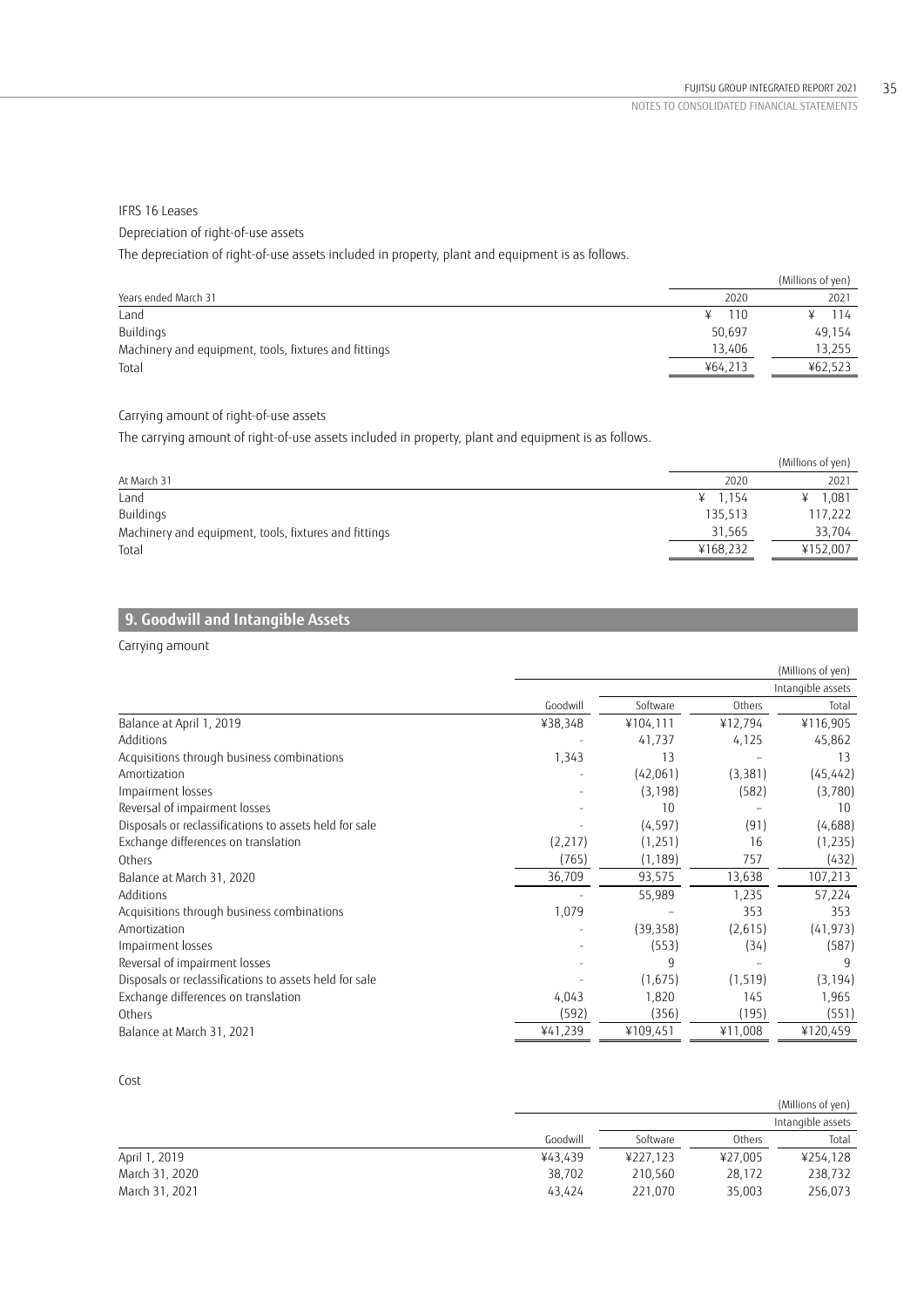## Accumulated amortization and accumulated impairment losses

|                |          |          |         | (Millions of yen) |
|----------------|----------|----------|---------|-------------------|
|                |          |          |         | Intangible assets |
|                | Goodwill | Software | Others  | Total             |
| April 1, 2019  | ¥5,091   | ¥123.012 | ¥14.211 | ¥137,223          |
| March 31, 2020 | 1.993    | 116.985  | 14.534  | 131,519           |
| March 31, 2021 | 2,185    | 111.619  | 23,995  | 135,614           |

Notes: 1. Intangible assets that fall under the category of internally generated are mainly software.

The carrying amounts of internally generated software included in intangible assets totaled ¥88,048 million at March 31, 2020 and ¥100,709 million at March 31, 2021. Additions from internal development included in the above "Additions" totaled ¥39,104 million and ¥52,412 million during the years ended March 31, 2020 and March 31, 2021, respectively.

2. Amortization is included in cost of sales and selling, general and administrative expenses in the consolidated statement of profit or loss.

 3. Impairment losses on intangible assets of ¥3,780 million recorded for the year ended March 31, 2020, and on intangible assets of ¥587 million recorded for the year ended March 31, 2021, are included in other expenses in the consolidated statement of profit or loss.

### Research and development expenses for the years ended March 31, 2020 and 2021 are as follows.

|                                   |      | (Millions of yen) |
|-----------------------------------|------|-------------------|
| Years ended March 31              | 2020 | 2021              |
| Research and development expenses |      | ¥113.816          |

## **10. Subsidiaries**

## **(1) Major subsidiaries**

The Group's consolidated financial statements are prepared with the consolidation of 364 subsidiaries. Major changes for the year ended March 31, 2021 are as follows.

Ratio of total

Newly consolidated as a result of acquisitions or formations of new companies: 8 companies

Excluded due to liquidations, sale, or other: 31 companies

Excluded due to mergers: 4 companies

The major subsidiaries at March 31, 2021 are as follows.

| Segment                     | Name                                          | Country     | voting rights (%) |
|-----------------------------|-----------------------------------------------|-------------|-------------------|
| <b>Technology Solutions</b> | Fujitsu Frontech Limited                      | Japan       | 100.00            |
|                             | Fujitsu Japan Limited                         | Japan       | 100.00            |
|                             | Fujitsu Laboratories Ltd.                     | Japan       | 100.00            |
|                             | <b>PFU Limited</b>                            | Japan       | 100.00            |
|                             | Fujitsu Network Solutions Limited             | Japan       | 100.00            |
|                             | Fujitsu FSAS Inc.                             | Japan       | 100.00            |
|                             | Fujitsu Advanced Engineering Limited          | Japan       | 100.00            |
|                             | Fujitsu Kyushu Systems Limited                | Japan       | 100.00            |
|                             | Transtron Inc.                                | Japan       | 51.00             |
|                             | Fujitsu Services Holdings PLC                 | UK          | 100.00            |
|                             | Fujitsu Technology Solutions (Holding) B.V. * | Netherlands | 100.00            |
|                             | Fujitsu America, Inc.                         | US          | 100.00            |
|                             | Fujitsu Network Communications, Inc.          | US          | 100.00            |
|                             | Fujitsu Australia Limited                     | Australia   | 100.00            |
|                             | Fujitsu Asia Pte. Ltd.                        | Singapore   | 100.00            |
| Ubiguitous Solutions        | Fujitsu Personal System Limited               | Japan       | 100.00            |
| Device Solutions            | Shinko Electric Industries Co., LTD.          | Japan       | 50.05             |
|                             | FDK Corporation                               | Japan       | 58.90             |
|                             |                                               |             |                   |

\*The PC business of Fujitsu Technology Solutions (Holding) B.V. falls under Ubiquitous Solutions.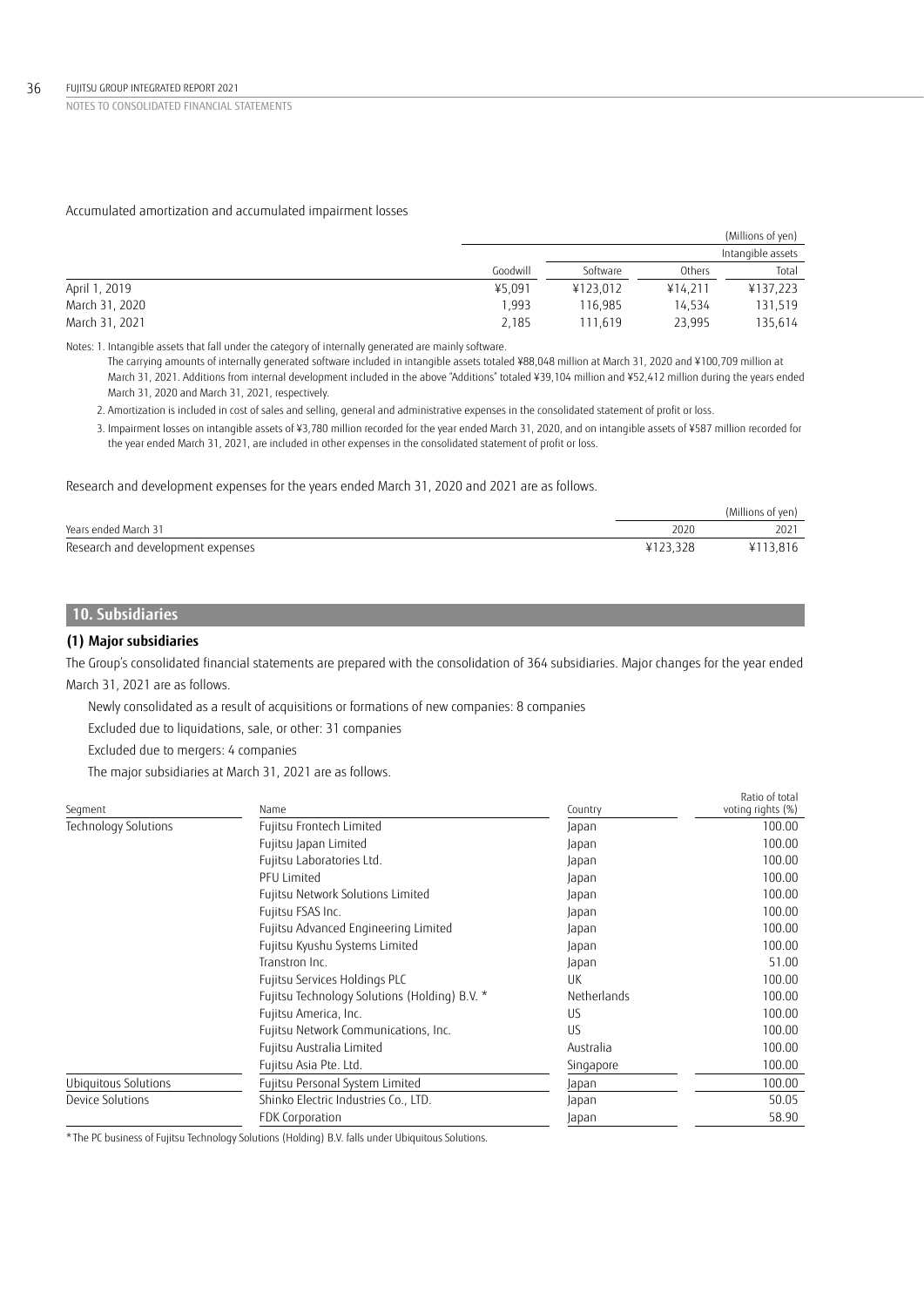## **(2) Changes in ownership interest in subsidiaries that do not result in loss of control**

The impact on capital surplus arising from changes in the Company's ownership interest in subsidiaries that do not result in loss of control is as follows.

|                                                                                   |          | (Millions of yen) |
|-----------------------------------------------------------------------------------|----------|-------------------|
| Years ended March 31                                                              | 2020     |                   |
| Impact on capital surplus from equity transactions with non-controlling interests | $*(502)$ | ¥3.064            |

## **(3) Subsidiaries in which the Company holds material non-controlling interests**

The Company recognizes material non-controlling interests in the following subsidiaries. Information of companies for which material non-controlling interests are recognized is as follows. Summarized financial information is based on amounts before elimination of inter-Group transactions.

### Shinko Electric Industries Co., LTD.

(a) Profit or loss allocated to non-controlling interests of the subsidiary during the reporting period

|                                                       |      | (Millions of ven) |
|-------------------------------------------------------|------|-------------------|
| Years ended March 31                                  | 2020 | 202               |
| Profit or loss allocated to non-controlling interests | V70  | ¥9,120            |

(b) Proportion of ownership interests held by non-controlling interests and accumulated non-controlling interests

|                                                                     |          | (Millions of yen) |
|---------------------------------------------------------------------|----------|-------------------|
| At March 31                                                         | 2020     | 2021              |
| Proportion of ownership interests held by non-controlling interests | 49.95%   | 49.95%            |
| Accumulated non-controlling interests                               | ¥68,749  | ¥76,625           |
| (c) Dividends paid to non-controlling interests                     |          |                   |
|                                                                     |          | (Millions of yen) |
| Years ended March 31                                                | 2020     | 2021              |
| Dividends paid to non-controlling interests                         | ¥(1,687) | ¥(1,687)          |
|                                                                     |          |                   |

### (d) Summarized financial information

*(i) Summarized consolidated statement of financial position*

|                              |          | (Millions of yen) |
|------------------------------|----------|-------------------|
| At March 31                  | 2020     | 2021              |
| Current assets               | ¥104,626 | ¥124,533          |
| Non-current assets           | 99,515   | 116,157           |
| Total assets                 | ¥204,141 | ¥240,690          |
| Current liabilities          | ¥ 61,784 | ¥ 84,677          |
| Non-current liabilities      | 4,727    | 2,615             |
| Total liabilities            | 66,511   | 87,292            |
| Total equity                 | 137,630  | 153,398           |
| Total liabilities and equity | ¥204,141 | ¥240,690          |
|                              |          |                   |

*(ii) Summarized consolidated statement of profit or loss and consolidated statement of comprehensive income*

|          | (Millions of yen) |
|----------|-------------------|
| 2020     | 2021              |
| ¥148.333 | ¥188,059          |
| 2.788    | 18.259            |
| (1, 133) | 886               |
| 1.655    | ¥ 19.145          |
|          |                   |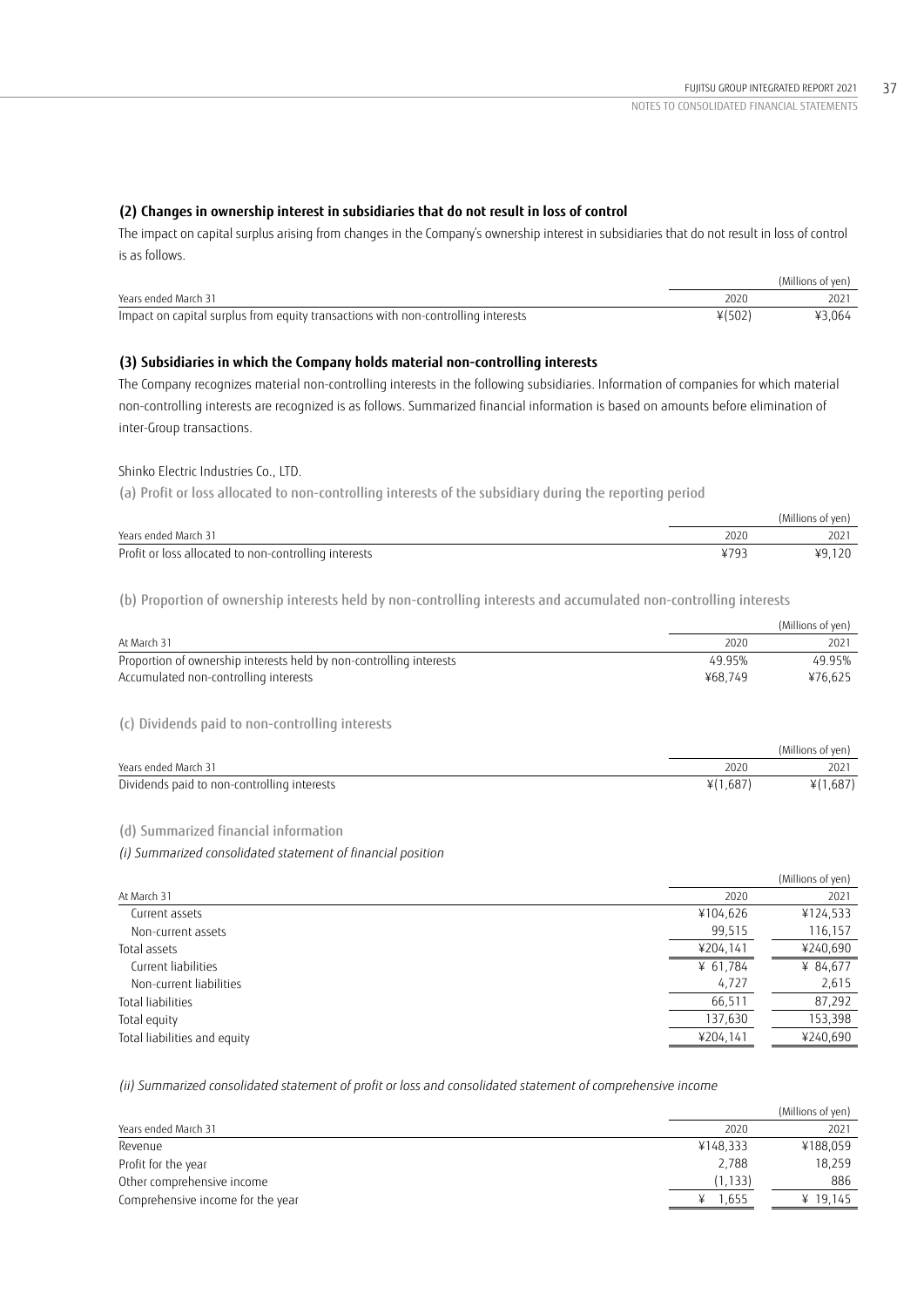## *(iii) Summarized consolidated statement of cash flows*

|                                                      |           | (Millions of yen) |
|------------------------------------------------------|-----------|-------------------|
| Years ended March 31                                 | 2020      | 2021              |
| Net cash provided by operating activities            | ¥11.630   | ¥ 33.943          |
| Net cash used in investing activities                | (34, 841) | (32,019)          |
| Net cash provided by financing activities            | 16.941    | 539               |
| Net increase (decrease) in cash and cash equivalents | (6,270)   | 2,463             |
| Cash and cash equivalents at end of year             | ¥40.046   | ¥42.508           |
|                                                      |           |                   |

Note: The summarized financial information above includes IFRS adjustments to the consolidated financial statements of Shinko Electric Industries Co., LTD., which were prepared under JGAAP.

# **11. Associates**

### **(1) Major associates**

The major associates at March 31, 2021 are as follows.

| Name                                      | Country | Ratio of total<br>voting rights (%) | Business description                                                                                                                                           |
|-------------------------------------------|---------|-------------------------------------|----------------------------------------------------------------------------------------------------------------------------------------------------------------|
| Fujitsu General Limited                   | Japan   | 44.09                               | Development, production, and sales of air conditioners and information<br>communications equipment and electronic devices, as well as provision of<br>services |
| Fujitsu Client<br>Computing Limited       | Japan   | 44.00                               | Development, design, manufacturing, sales of notebook computers, desktop<br>computers, etc.                                                                    |
| Socionext Inc.                            | Japan   | 40.00                               | Design, development, and sales of SoC (System on a Chip) and provision of<br>solutions and services                                                            |
| Fujitsu Connected<br>Technologies Limited | Japan   | 30.00                               | Research, development, manufacturing, and sales of mobile devices                                                                                              |
| Fujitsu Component Limited                 | Japan   | 25.00                               | Development, manufacture, and sales of electronic components and devices                                                                                       |
| Fujitsu Leasing Co., LTD.                 | Japan   | 20.00                               | Leasing and sales of information processing equipment, communications<br>equipment, etc.                                                                       |

Notes: 1. Investments in associates are accounted for using the equity method and the number of companies to which the method applies is 20. For the year ended March 31, 2021, five companies were subtracted.

 2. The Group holds 20% or more of the JECC Corporation shares issued, but because it is a special company operated through the joint capital investment of six companies, including domestic computer manufacturing companies, for the promotion of the domestic data processing industry, it is not an equity method associate.

### **(2) Summarized financial information of material equity method associates**

Summarized financial information of material equity method associates is as follows.

### Fujitsu General Limited

(a) Dividends received from Fujitsu General Limited

|                                                 |      | (Millions of yen) |
|-------------------------------------------------|------|-------------------|
| Years ended March 31                            |      | 2021              |
| Dividends received from Fujitsu General Limited | .246 | 338               |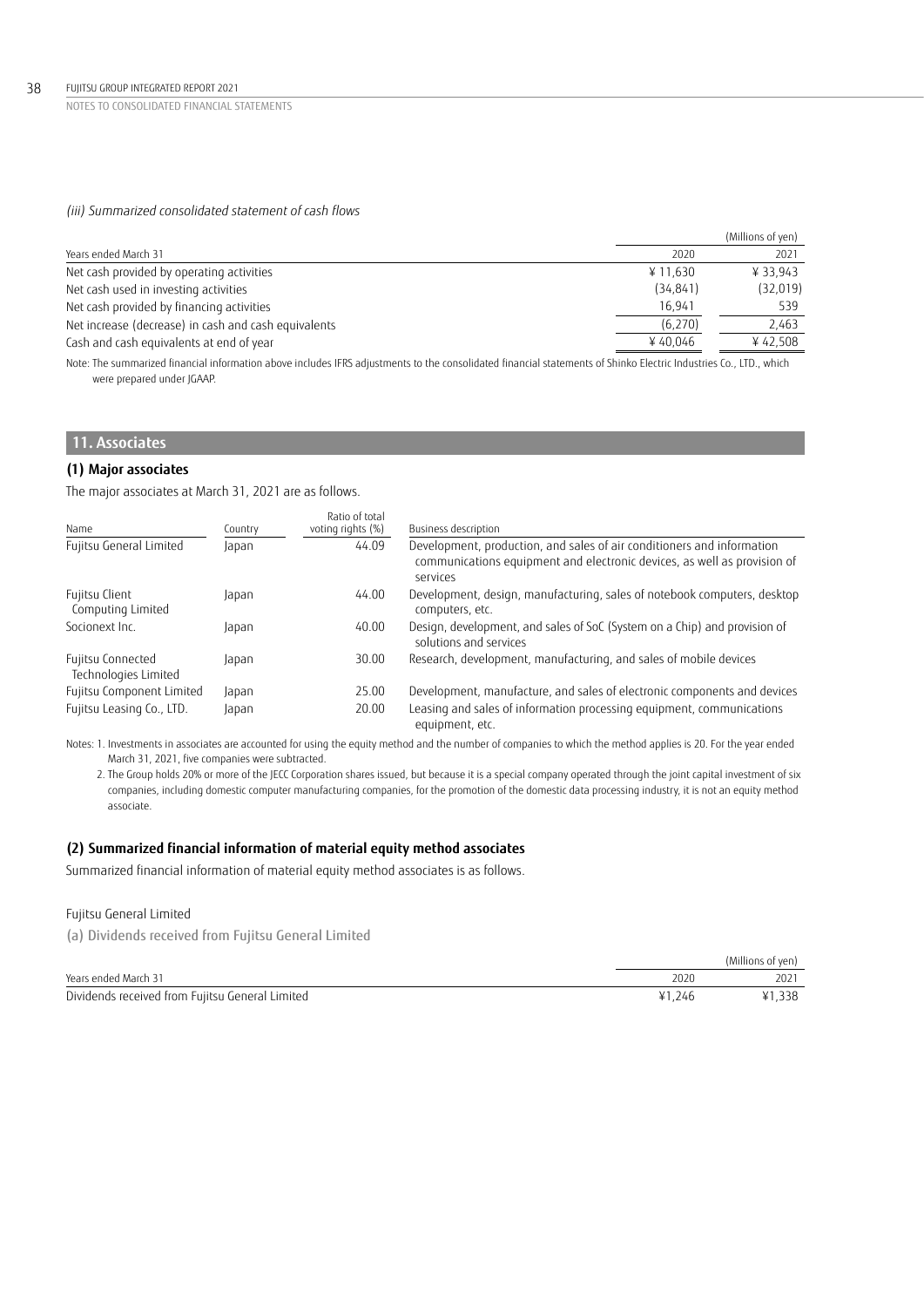(b) Summarized consolidated financial information

*(i) Summarized consolidated statement of financial position*

|                                             |          | (Millions of yen) |
|---------------------------------------------|----------|-------------------|
| At March 31                                 | 2020     | 2021              |
| Current assets                              | ¥141,770 | ¥170,108          |
| Non-current assets                          | 79,383   | 89,564            |
| Total assets                                | ¥221,153 | ¥259,672          |
| Current liabilities                         | ¥ 83.005 | ¥105,212          |
| Non-current liabilities                     | 26,329   | 28,308            |
| Total liabilities                           | 109,334  | 133,520           |
| Equity attributable to owners of the parent | 108,707  | 122,365           |
| Non-controlling interests                   | 3,112    | 3,787             |
| Total equity                                | 111,819  | 126,152           |
| Total liabilities and equity                | ¥221,153 | ¥259,672          |

*(ii) Summarized consolidated statement of profit or loss and summarized consolidated statement of comprehensive income*

|                                                                                                                                                                     |          | (Millions of yen) |
|---------------------------------------------------------------------------------------------------------------------------------------------------------------------|----------|-------------------|
| Years ended March 31                                                                                                                                                | 2020     | 2021              |
| Revenue                                                                                                                                                             | ¥262.117 | ¥265.452          |
| Profit for the year                                                                                                                                                 | 7.293    | 12.742            |
| Other comprehensive income                                                                                                                                          | (5,732)  | 6,133             |
| Total comprehensive income for the year                                                                                                                             | 1.561    | ¥ 18.875          |
| Note: The summarized financial information above includes JERS adjustments to the consolidated financial statements of Fujitsu General Limited, which were prepared |          |                   |

Note: The summarized financial information above includes IFRS adjustments to the consolidated financial statements of Fujitsu General Limited, which were prepared under JGAAP.

(c) Reconciliation of summarized financial information and the carrying amount of the Group's investment in the equity method associate

Reconciliation between summarized financial information presented and the carrying amount of the Group's investment in the equity method associate is as follows.

|                                                                          |          | (Millions of yen) |
|--------------------------------------------------------------------------|----------|-------------------|
| At March 31                                                              | 2020     | 2021              |
| Equity attributable to owners of the parent                              | ¥108.707 | ¥122,365          |
| Ownership interest                                                       | 44.08%   | 44.07%            |
| Equity attributable to the Group                                         | ¥ 47,918 | ¥ 53,926          |
| Unrealized gains and losses                                              | (455)    | (455)             |
| Carrying amount of the Group's investment in the equity method associate | ¥ 47.463 | ¥ 53,471          |
| Fair value of the Group's investment in the equity method associate      | ¥ 90.074 | ¥142.283          |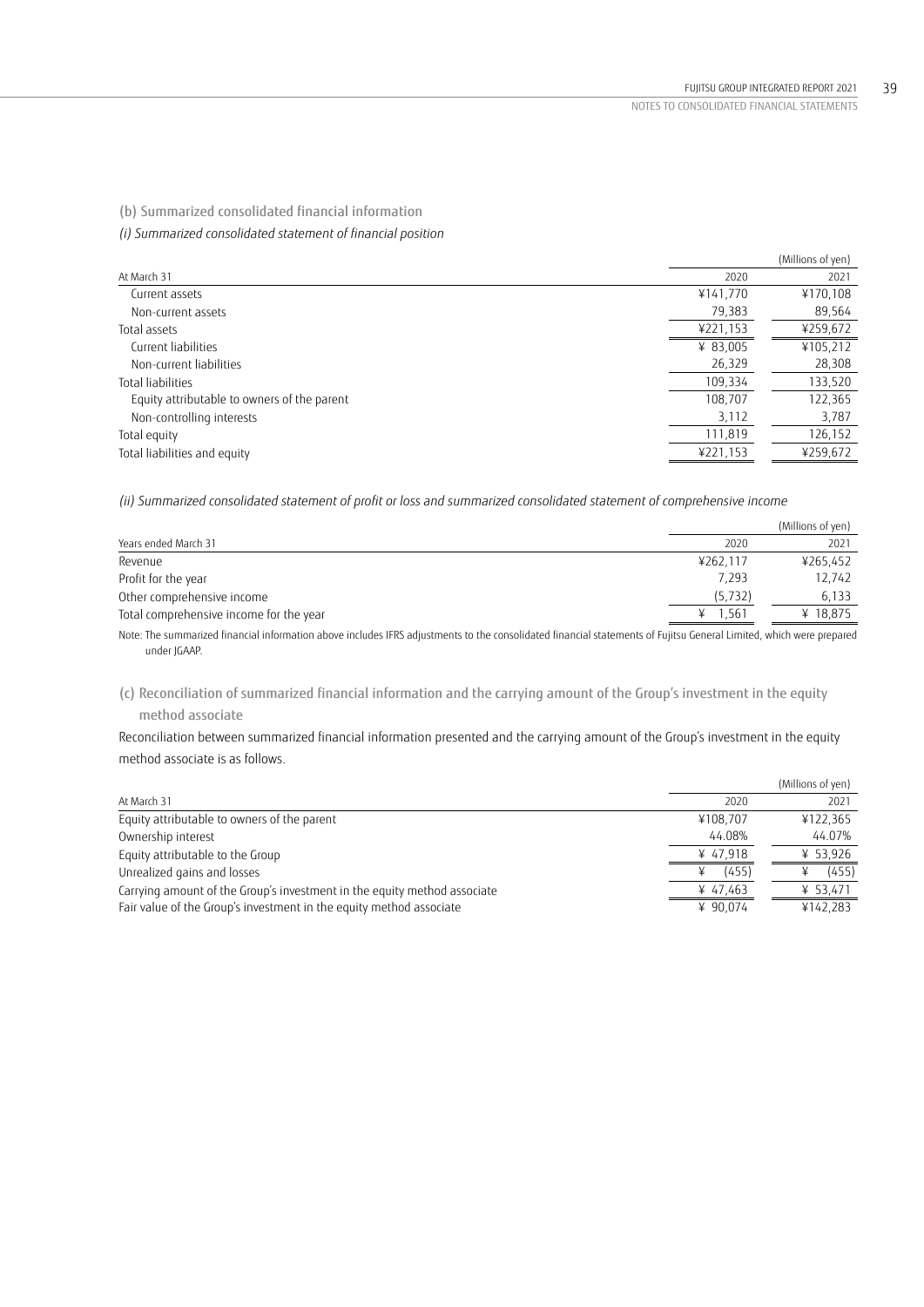## **12. Other Investments**

Other investments comprise primarily financial assets measured at fair value through other comprehensive income.

Equity securities held for strategic purposes, i.e., for the purpose of the maintenance and enhancement of business relationships, are designated as financial assets measured at fair value through other comprehensive income.

The major equity securities held by the Group and their fair values are as follows.

|                            |         | (Millions of yen) |
|----------------------------|---------|-------------------|
| At March 31                | 2020    | 2021              |
| JECC Corporation           | ¥37,134 | ¥37,460           |
| Palantir Technologies Inc. |         | 27,725            |
| Fuji Electric Co., Ltd.    | 9.959   | 18,747            |
| Toyota Motor Corporation   | 9,180   | 12,166            |
| DENSO TEN Limited          | 5,931   | 5,976             |

Financial assets measured at fair value through other comprehensive income are derecognized when they are sold. Cumulative gain or loss previously recognized through other comprehensive income is reclassified to retained earnings when they are derecognized.

The Group conducts sales of financial assets measured at fair value through other comprehensive income in accordance with its policy for strategic shareholdings.

The fair value, cumulative gain or loss recognized through other comprehensive income at the selling date, and dividends are as follows.

|                         |         | (Millions of yen) |
|-------------------------|---------|-------------------|
| Years ended March 31    | 2020    | 2021              |
| Fair value              | ¥17.272 | ¥8,382            |
| Cumulative gain or loss | 1.189   | 4.345             |
| Dividend income         | 362     | 189               |

## **13. Income Taxes**

### **(1) Deferred tax assets and liabilities**

(a) Major components of deferred tax assets and deferred tax liabilities

|                                                                            |           | (Millions of yen) |
|----------------------------------------------------------------------------|-----------|-------------------|
| At March 31                                                                | 2020      | 2021              |
| Deferred tax assets                                                        |           |                   |
| Accrued bonuses                                                            | ¥ 37,269  | ¥ 35,971          |
| Lease liabilities                                                          | 35,621    | 32,433            |
| Excess of depreciation and amortization, impairment losses, etc.           | 24,674    | 27,039            |
| Inventories                                                                | 10.590    | 11,128            |
| Carryforward of unused tax losses                                          | 7,538     | 9,347             |
| Net defined benefit liability                                              | 22,556    | 6,120             |
| Others                                                                     | 25,802    | 26,646            |
| Total deferred tax assets                                                  | 164,050   | 148,684           |
| Deferred tax liabilities                                                   |           |                   |
| Right-of-use assets                                                        | (39, 235) | (36,040)          |
| Financial assets measured at fair value through other comprehensive income | (20.027)  | (33, 296)         |
| Undistributed profits primarily of subsidiaries outside Japan, etc.        | (4, 343)  | (4, 564)          |
| Others                                                                     | (4, 179)  | (6, 574)          |
| Total deferred tax liabilities                                             | (67, 784) | (80, 474)         |
| Net deferred tax assets                                                    | ¥ 96,266  | ¥ $68,210$        |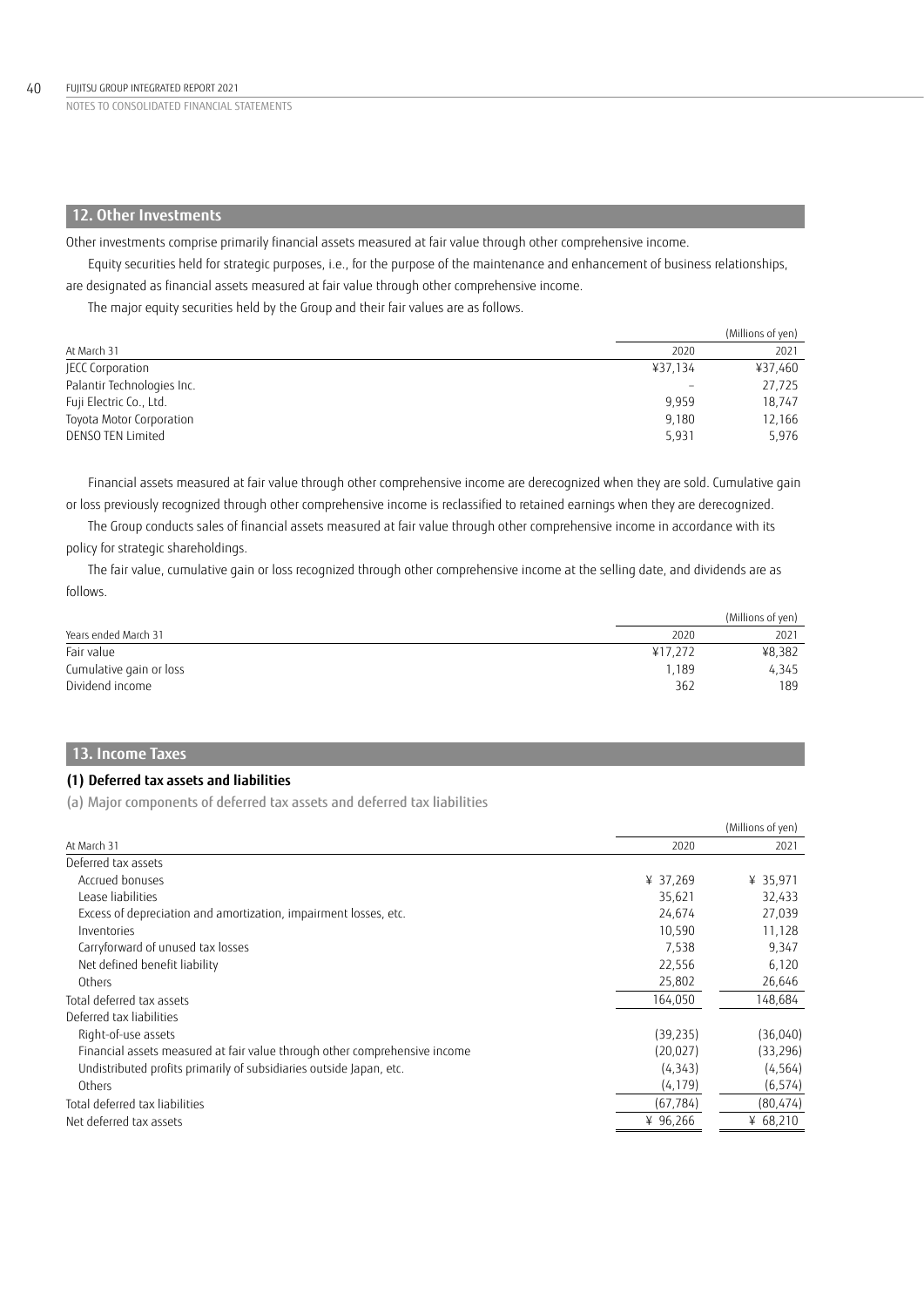Net deferred tax assets are included in the following line items on the consolidated statement of financial position.

|                          |          | (Millions of yen) |
|--------------------------|----------|-------------------|
| At March 31              | 2020     | 2021              |
| Deferred tax assets      | ¥106.636 | ¥76.661           |
| Deferred tax liabilities | (10.370) | (8,451)           |
|                          |          |                   |

(b) Changes in net deferred tax assets

|                                                                            |          | (Millions of yen) |
|----------------------------------------------------------------------------|----------|-------------------|
| Years ended March 31                                                       | 2020     | 2021              |
| Opening balance                                                            | ¥102,843 | ¥96.266           |
| Amounts recognized through profit or loss                                  | (8,069)  | (13, 936)         |
| Amounts recognized in other comprehensive income                           |          |                   |
| Foreign currency translation adjustments                                   | 202      | (385)             |
| Cash flow hedges                                                           | (9)      | 117               |
| Financial assets measured at fair value through other comprehensive income | 4.669    | (11, 891)         |
| Remeasurements of defined benefit plans                                    | (2,644)  | (2,806)           |
| Total                                                                      | 2,218    | (14, 965)         |
| Exchange differences on translation and others                             | (726)    | 845               |
| Closing balance                                                            | ¥ 96,266 | ¥ $68,210$        |

(c) Deductible temporary differences and the amount of carryforward of unused tax losses for which deferred tax assets are not recognized

|                                    |          | (Millions of yen) |
|------------------------------------|----------|-------------------|
| At March 31                        | 2020     | 2021              |
| Deductible temporary differences*  | ¥ 57.631 | ¥ 52,818          |
| Carryforward of unused tax losses* | 124.782  | 130.374           |
| Total                              | ¥182.413 | ¥183.192          |
|                                    |          |                   |

The expiration dates of carryforward of unused tax losses for which deferred tax assets are not recognized are as follows.

|                         |            | (Millions of yen) |
|-------------------------|------------|-------------------|
| At March 31             | 2020       | 2021              |
| 1st year                | 2,729<br>¥ | 2,508<br>¥        |
| 2nd year                | 1,756      | 4,375             |
| 3rd year                | 3,617      | 3,856             |
| 4th year                | 5,796      | 1,482             |
| 5th year and thereafter | 110,884    | 118,153           |
| Total                   | ¥124,782   | ¥130,374          |
|                         |            |                   |

\* The amounts presented above are calculated multiplying the amounts of deductible temporary differences and carryforward of unused tax losses by applicable tax rates.

## **(2) Income tax recognized through profit or loss**

|         | (Millions of yen) |
|---------|-------------------|
| 2020    | 2021              |
| ¥60.169 | ¥64.396           |
|         |                   |
| (415)   | 11,311            |
| 8,484   | 2,625             |
| 8.069   | 13,936            |
| ¥68.238 | ¥78,332           |
|         |                   |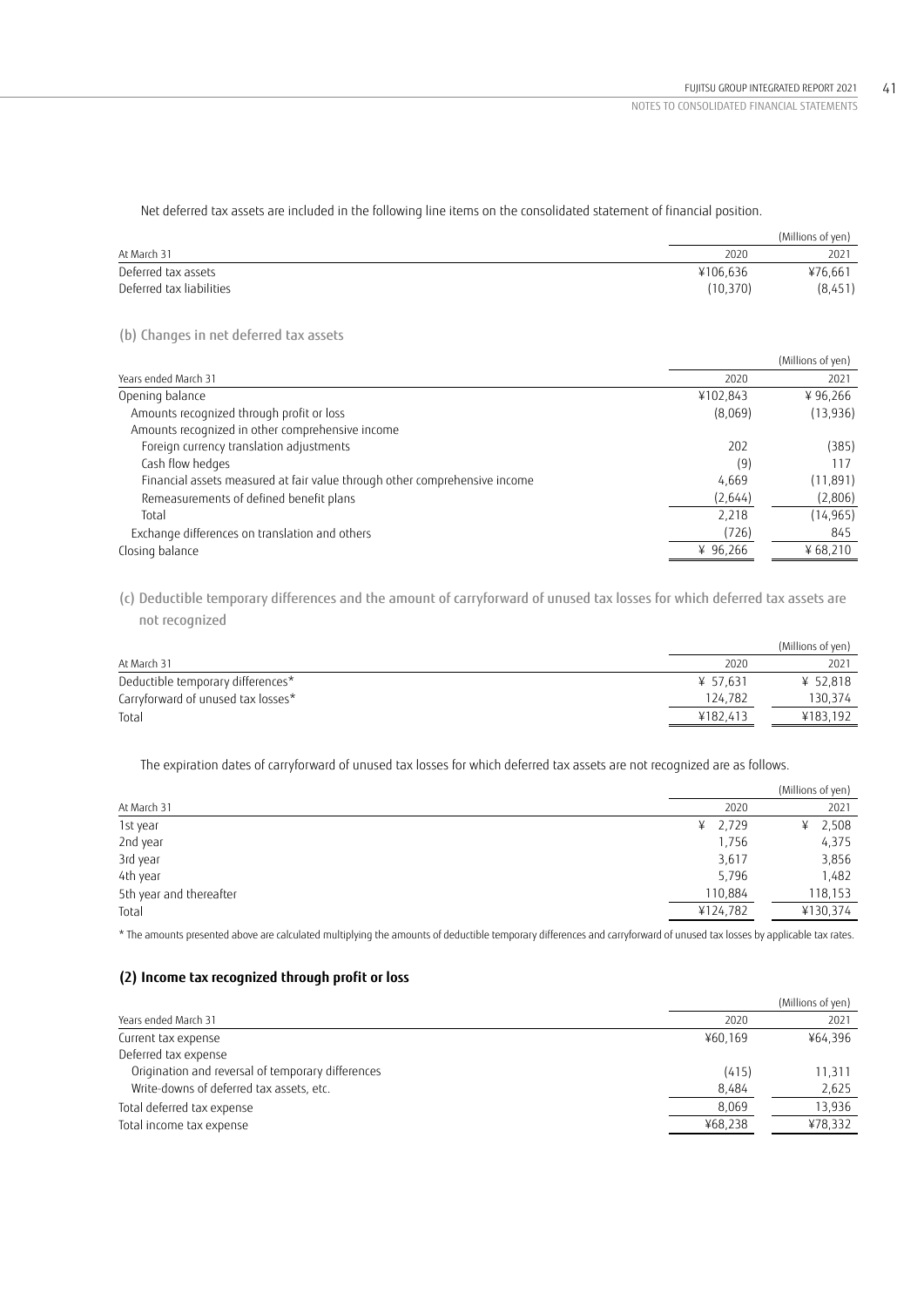## **(3) Income tax recognized through other comprehensive income**

|                                                                             |          | (Millions of yen) |
|-----------------------------------------------------------------------------|----------|-------------------|
| Years ended March 31                                                        | 2020     | 2021              |
| Foreign currency translation adjustments                                    | 4(202)   | 385               |
| Cash flow hedges                                                            |          | (117)             |
| Financial assets measured at fair value through other comprehensive income* | (1, 371) | 13.487            |
| Remeasurements of defined benefit plans*                                    | 2.644    | 2.724             |
| Total income tax expense                                                    | ¥1.080   | ¥16.479           |
|                                                                             |          |                   |

\* The amounts presented above include current tax expense.

## **(4) Difference between applicable tax rate and average effective tax rate**

|                                                                           |           | (% )      |
|---------------------------------------------------------------------------|-----------|-----------|
| Years ended March 31                                                      | 2020      | 2021      |
| Applicable tax rate                                                       | 30.6%     | 30.6%     |
| Increase and decrease in income tax rate                                  |           |           |
| Tax credit                                                                | $(3.8)\%$ | $(2.6)\%$ |
| Income (Loss) from investments accounted for using the equity method, net | $(1.8)\%$ | (1.7)%    |
| Change in unrecognized deferred tax assets                                | 7.2%      | (0.7)%    |
| Others                                                                    | $(2.3)\%$ | 1.2%      |
| Average effective tax rate                                                | 29.9%     | 26.8%     |

The Company and its consolidated subsidiaries in Japan are primarily affected by corporation, residents, and business taxes. The applicable tax rate calculated based on these rates was 30.6%. The Company's consolidated subsidiaries outside Japan are affected by corporation and other taxes at the domicile of each subsidiary.

## **14. Inventories**

|                            |          | (Millions of yen) |
|----------------------------|----------|-------------------|
| At March 31                | 2020     | 2021              |
| Finished goods             | ¥107,029 | ¥102,052          |
| Work in progress           | 78.629   | 72,280            |
| Raw materials and supplies | 52.412   | 62.681            |
| Total                      | ¥238,070 | ¥237,013          |

The amounts of write-downs of inventories recognized as an expense due to a decline in profitability for the years ended March 31, 2020 and 2021 were ¥19,929 million and ¥18,351 million, respectively.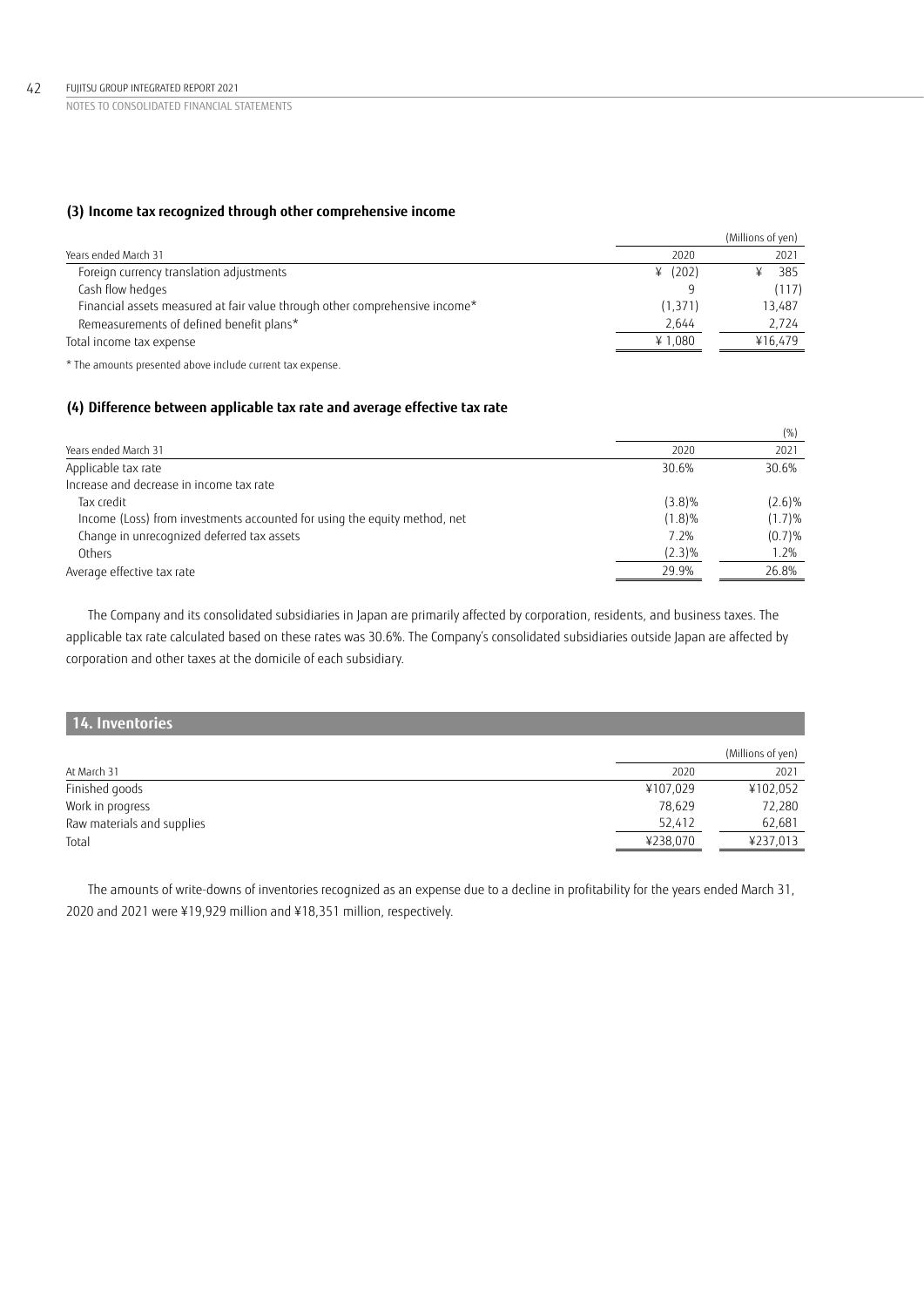## **15. Trade Receivables and Other Receivables**

### **(1) Trade receivables**

|                                  |          | (Millions of yen) |
|----------------------------------|----------|-------------------|
| At March 31                      | 2020     | 2021              |
| Accounts receivable              | ¥876,427 | ¥857,467          |
| Others                           | 7,974    | 6.244             |
| Allowance for doubtful accounts* | (4, 947) | (3,781)           |
| Total                            | ¥879,454 | ¥859,930          |
|                                  |          |                   |

\* A reconciliation of changes in allowance for doubtful accounts is disclosed in changes in allowance for doubtful accounts (current) in Note "34. Financial Instruments."

## **(2) Other receivables**

|                           |         | (Millions of yen) |
|---------------------------|---------|-------------------|
| At March 31               | 2020    | 2021              |
| Accounts receivable-other | ¥80,274 | ¥46,027           |
| Others                    | 13.154  | 2,742             |
| Total                     | ¥93.428 | ¥48,769           |
|                           |         |                   |

## **16. Cash and Cash Equivalents**

|                                                                               |          | (Millions of yen) |
|-------------------------------------------------------------------------------|----------|-------------------|
| At March 31                                                                   | 2020     | 2021              |
| Cash and deposits                                                             | ¥311.732 | ¥406.716          |
| Short-term investments                                                        | 140.125  | 75.116            |
| Cash and cash equivalents on the consolidated statement of financial position | ¥451.857 | ¥481.832          |

The following is a reconciliation of cash and cash equivalents at the end of the year from the consolidated statement of financial position and the consolidated statement of cash flows.

|                                                                                      |          | (Millions of yen) |
|--------------------------------------------------------------------------------------|----------|-------------------|
| At March 31                                                                          | 2020     | 2021              |
| Cash and cash equivalents on the consolidated statement of financial position        | ¥451.857 | ¥481.832          |
| Cash and cash equivalents included in assets held for sale                           | 1.179    |                   |
| Cash and cash equivalents at end of year in the consolidated statement of cash flows | ¥453.036 | ¥481.833          |

## **17. Assets Held for Sale**

|                                                           |           | (Millions of ven) |
|-----------------------------------------------------------|-----------|-------------------|
| At March 31                                               | 2020      | 2021              |
| Assets held for sale                                      | ¥14.182   | ¥12.215           |
| Liabilities directly associated with assets held for sale | ¥ $1.083$ | ¥ $1.045$         |

### For the year ended March 31, 2020

The Group primarily classifies property, plant and equipment such as land and buildings, assets and liabilities held by subsidiaries, and stocks of associates that it has decided to sell as "assets held for sale." These assets and liabilities are scheduled to be sold within one year from March 31, 2020.

### For the year ended March 31, 2021

The Group primarily classifies stocks, and assets and liabilities held by subsidiaries that it has decided to sell as "assets held for sale." These assets and liabilities are scheduled to be sold within one year from March 31, 2021.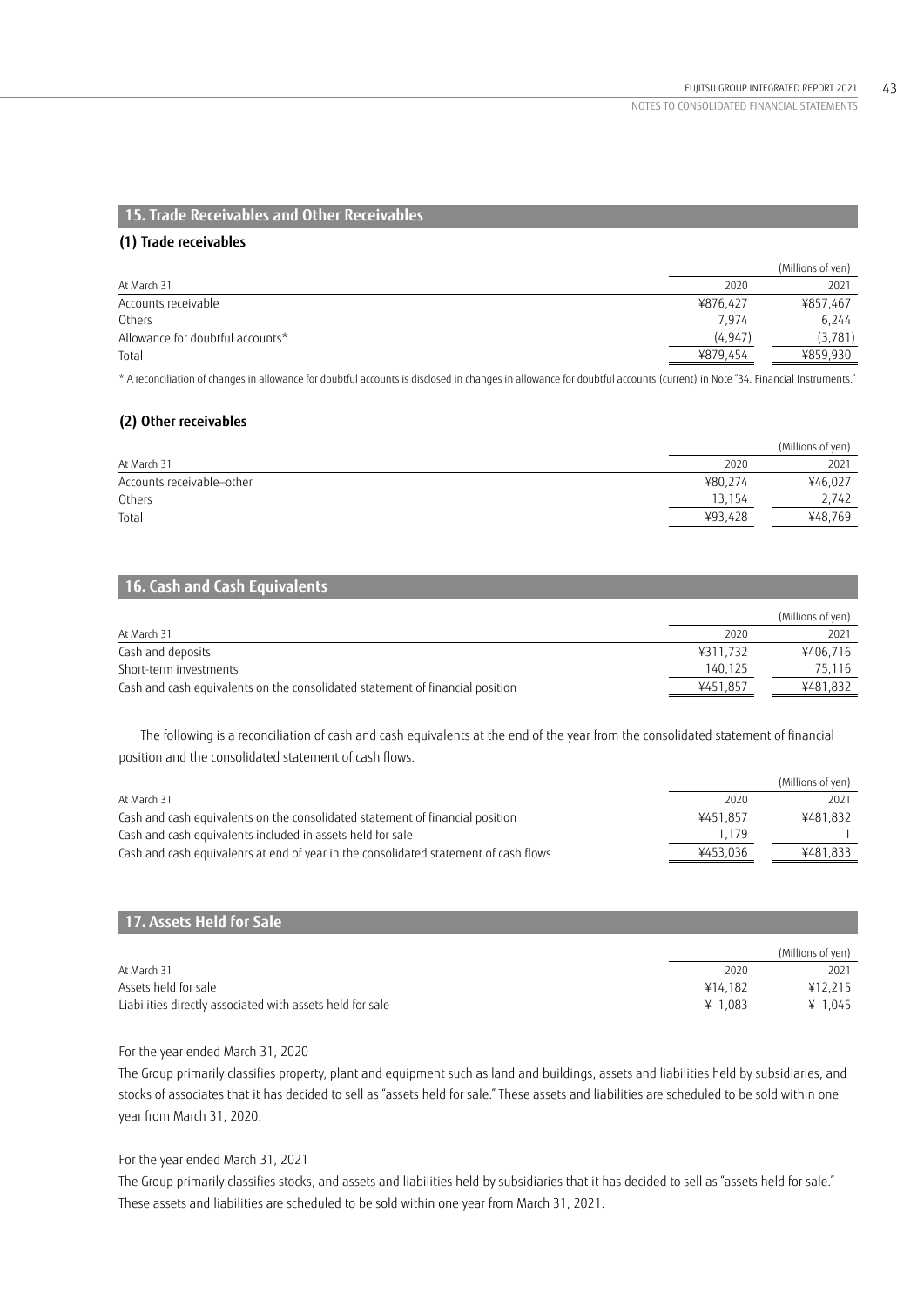## **18. Equity and Other Components of Equity**

### **(1) Share capital**

(a) Number of shares authorized

Ordinary shares (no par value)

|             | (Thousands)<br>of shares) |
|-------------|---------------------------|
| At March 31 | Number of shares          |
| 2020        | 500,000                   |
| 2021        | 500,000                   |

(b) Number of shares issued and fully paid Ordinary shares

|                         | (Units: Thousands of shares, Millions of yen) |               |
|-------------------------|-----------------------------------------------|---------------|
| At March 31             | Number of shares                              | Share capital |
| 2020                    | 207.001                                       | ¥324,625      |
| Changes during the year | $\overline{\phantom{a}}$                      |               |
| 2021                    | 207.001                                       | ¥324,625      |
|                         |                                               |               |

## (c) Treasury stock

#### Ordinary shares

|                                  | (Units: Thousands of shares, Millions of yen) |         |  |
|----------------------------------|-----------------------------------------------|---------|--|
| At March 31                      | Number of shares                              | Amount  |  |
| 2020                             | 6.754                                         | ¥59,614 |  |
| Acquisitions                     | 1,278                                         | 20,141  |  |
| Disposals                        |                                               | (3)     |  |
| Share-based payment transactions | (29)                                          | (257)   |  |
| 2021                             | 8.002                                         | ¥79.495 |  |

## **(2) Capital surplus and retained earnings**

Under the Japanese Companies Act, the entire amount paid for new shares is required to be designated as common stock, in principle. However, a company may designate a maximum of 50% of the amount of the new shares as capital reserve, which is included in capital surplus. The Companies Act also requires that an amount equal to 10% of dividends paid must be appropriated as a legal reserve, which is included in retained earnings, or as a capital reserve, which is included in capital surplus, until the total amounts of legal reserve and capital reserve reach 25% of share capital. The Companies Act allows legal reserve, capital reserve, other capital surplus, and other retained earnings to be transferred among the accounts under certain conditions upon resolution of the shareholders' meetings.

Capital surplus in the consolidated financial statements includes capital reserve and other capital surplus in the Company's standalone financial statements. Also, retained earnings in the consolidated financial statements includes legal reserve and other retained earnings in the Company's stand-alone financial statements. The distributable amount as dividends is to be calculated in compliance with the Companies Act and based on the Company's stand-alone financial statements prepared in accordance with JGAAP.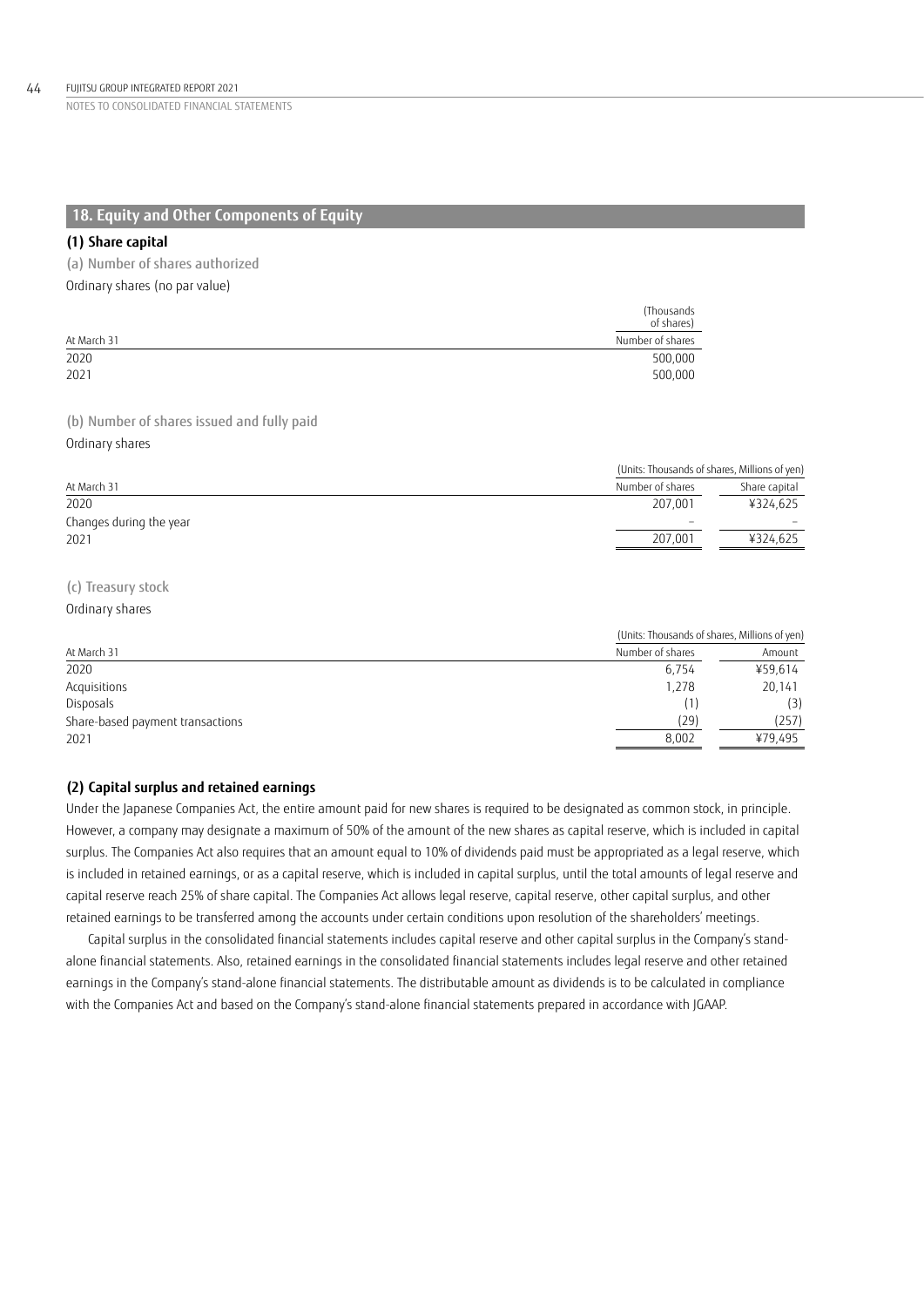|                                                                            | (Millions of yen) |              |
|----------------------------------------------------------------------------|-------------------|--------------|
|                                                                            | 2020              | 2021         |
| Foreign currency translation adjustments                                   |                   |              |
| Opening balance                                                            | 4(15,694)         | ¥(30,095)    |
| Other comprehensive income                                                 | (14, 401)         | 23,902       |
| Others                                                                     |                   |              |
| Closing balance                                                            | ¥(30,095)         | ¥ $(6, 193)$ |
| Cash flow hedges                                                           |                   |              |
| Opening balance                                                            | ¥<br>8            | ¥<br>(289)   |
| Other comprehensive income                                                 | (297)             | 164          |
| Others                                                                     |                   |              |
| Closing balance                                                            | (289)<br>¥        | (125)<br>¥   |
| Financial assets measured at fair value through other comprehensive income |                   |              |
| Opening balance                                                            | ¥40,360           | ¥ 32,755     |
| Other comprehensive income                                                 | (5, 913)          | 31,285       |
| Others                                                                     | (1,692)           | (3, 106)     |
| Closing balance                                                            | ¥ 32,755          | ¥ 60,934     |
| Remeasurements of defined benefit plans                                    |                   |              |
| Opening balance                                                            | ¥                 | ¥            |
| Other comprehensive income                                                 | 31,930            | 6,894        |
| Others                                                                     | (31, 930)         | (6,894)      |
| Closing balance                                                            | ¥                 | ¥            |
| Total other components of equity                                           |                   |              |
| Opening balance                                                            | ¥ 24,674          | 2,371<br>¥   |
| Other comprehensive income                                                 | 11,319            | 62,245       |
| Others*                                                                    | (33, 622)         | (10,000)     |
| Closing balance                                                            | ¥ $2,371$         | ¥ 54,616     |
|                                                                            |                   |              |

## **(3) Other components of equity and changes in other comprehensive income**

\* Remeasurements of the net defined benefit liability (asset) (actuarial gains and losses) are recognized, after adjusting for tax effects, under other comprehensive income and immediately reflected in retained earnings.

## **(4) Breakdown of each item of other comprehensive income included in non-controlling interests**

|                                                                            |          | (Millions of yen) |
|----------------------------------------------------------------------------|----------|-------------------|
| Years ended March 31                                                       | 2020     | 2021              |
| Foreign currency translation adjustments                                   | ¥ (681)  | ¥ 524             |
| Cash flow hedges                                                           |          | (132)             |
| Financial assets measured at fair value through other comprehensive income | (24)     | 16                |
| Remeasurements of defined benefit plans                                    | (644)    | 915               |
| Other comprehensive income                                                 | ¥(1,339) | ¥1.323            |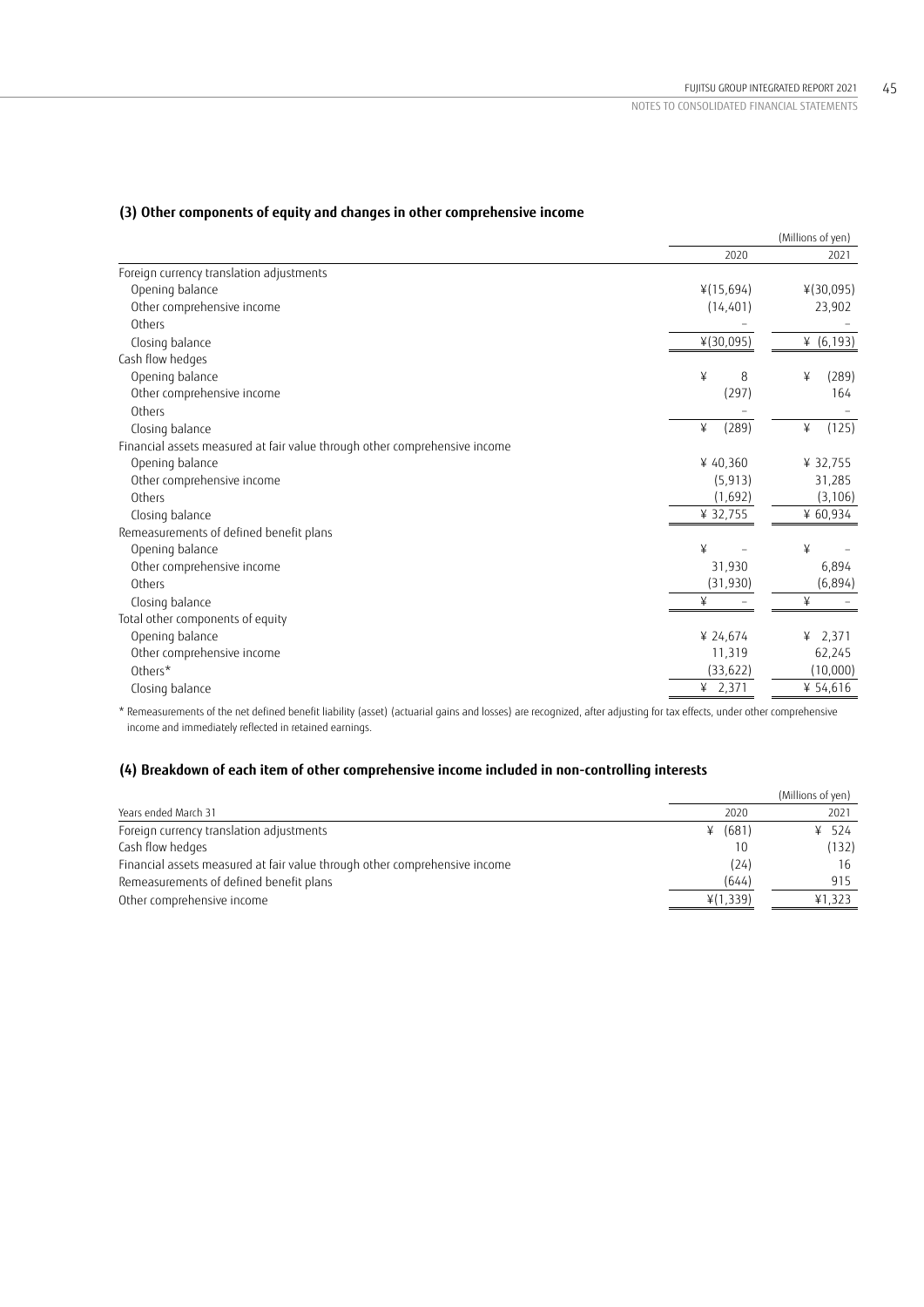## **(5) Income tax expense relating to each item of other comprehensive income**

|                                                                                          |              | (Millions of yen) |
|------------------------------------------------------------------------------------------|--------------|-------------------|
| Years ended March 31                                                                     | 2020         | 2021              |
| Foreign currency translation adjustments                                                 |              |                   |
| Gains (losses) during the year                                                           | ¥(13,789)    | ¥ 22,667          |
| Reclassification to profit or loss                                                       | 132          | (260)             |
| Amount before related income tax expense                                                 | (13, 657)    | 22,407            |
| Income tax expense                                                                       | 202          | (385)             |
| Amount after related income tax expense                                                  | ¥(13,455)    | ¥ 22,022          |
| Cash flow hedges                                                                         |              |                   |
| Gains (losses) during the year                                                           | ¥<br>29      | ¥<br>(349)        |
| Reclassification to profit or loss                                                       |              | (34)              |
| Amount before related income tax expense                                                 | 29           | (383)             |
| Income tax expense                                                                       | (9)          | 117               |
| Amount after related income tax expense                                                  | 20<br>¥      | ¥<br>(266)        |
| Financial assets measured at fair value through other comprehensive income               |              |                   |
| Gains (losses) during the year                                                           | ¥ $(7, 108)$ | ¥ 44,481          |
| Amount before related income tax expense                                                 | (7, 108)     | 44,481            |
| Income tax expense                                                                       | 1,371        | (13, 487)         |
| Amount after related income tax expense                                                  | ¥ $(5,737)$  | ¥ 30,994          |
| Remeasurements of defined benefit plans                                                  |              |                   |
| Gains (losses) during the year                                                           | ¥ 33,890     | ¥10,528           |
| Amount before related income tax expense                                                 | 33,890       | 10,528            |
| Income tax expense                                                                       | (2,644)      | (2, 724)          |
| Amount after related income tax expense                                                  | ¥ 31,246     | 7,804<br>¥        |
| Share of other comprehensive income of investments accounted for using the equity method |              |                   |
| Gains (losses) during the year                                                           | (2, 121)     | 3,798<br>¥        |
| Reclassification to profit or loss                                                       | 27           | (784)             |
| Amount after related income tax expense                                                  | ¥ $(2,094)$  | ¥<br>3,014        |
| Total other comprehensive income                                                         |              |                   |
| Amount after related income tax expense                                                  | ¥ 9,980      | ¥ 63,568          |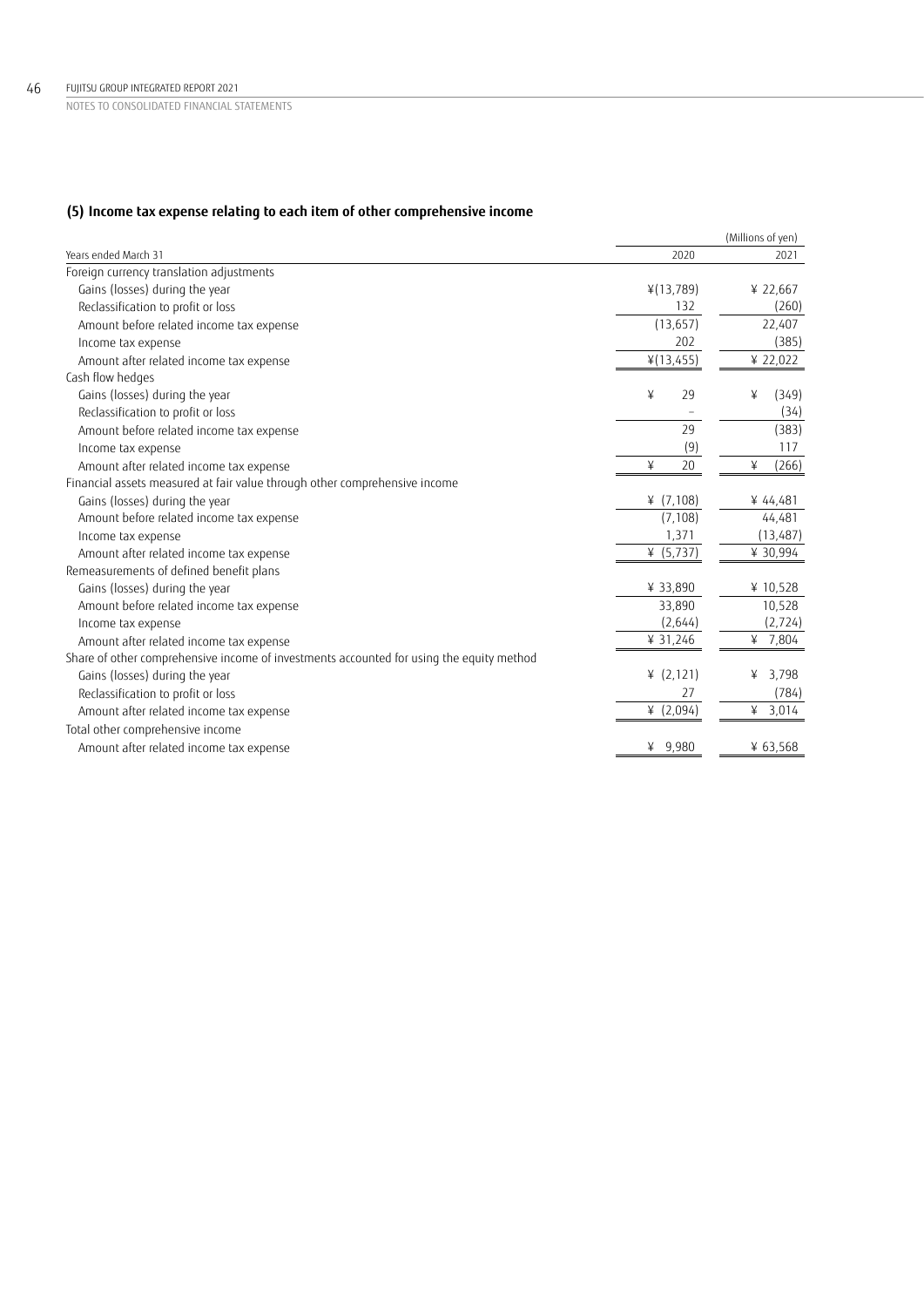## **19. Dividends**

## Year ended March 31, 2020

## **(1) Dividends paid**

| Resolution                     | Class of shares | Total dividends<br>(Millions of yen) | Source of<br>dividends | Dividends<br>per share | Record date                             | Effective date |
|--------------------------------|-----------------|--------------------------------------|------------------------|------------------------|-----------------------------------------|----------------|
| Board of directors' meeting on |                 |                                      | Retained               |                        |                                         |                |
| May 23, 2019                   | Ordinary Shares | ¥16.214                              | earnings               | ¥80                    | March 31, 2019                          | lune 3, 2019   |
| Board of directors' meeting on |                 |                                      | Retained               |                        |                                         |                |
| October 29, 2019               | Ordinary Shares | ¥16.215                              | earnings               | ¥80                    | September 30, 2019    November 22, 2019 |                |

## **(2) Among the dividends whose record date falls within the year ended March 31, 2020, those whose effective date falls within the year ending March 31, 2021**

| Resolution                     | Class of shares | Total dividends<br>(Millions of yen) | Source of<br>dividends | Dividends<br>per share | Record date    | Effective date |
|--------------------------------|-----------------|--------------------------------------|------------------------|------------------------|----------------|----------------|
| Board of directors' meeting on |                 |                                      | Retained               |                        |                |                |
| May 28, 2020                   | Ordinary Shares | ¥20.024                              | earnings               | ¥100                   | March 31, 2020 | lune 1, 2020   |

## Year ended March 31, 2021

## **(1) Dividends paid**

| Resolution                     | Class of shares | Total dividends<br>(Millions of yen) | Source of<br>dividends | <b>Dividends</b><br>per share | Record date        | Effective date    |
|--------------------------------|-----------------|--------------------------------------|------------------------|-------------------------------|--------------------|-------------------|
| Board of directors' meeting on |                 |                                      | Retained               |                               |                    |                   |
| May 28, 2020                   | Ordinary Shares | ¥20.024                              | earnings               | ¥100                          | March 31, 2020     | lune 1, 2020      |
| Board of directors' meeting on |                 |                                      | Retained               |                               |                    |                   |
| October 27, 2020               | Ordinary Shares | ¥20.028                              | earnings               | ¥100                          | September 30, 2020 | November 25, 2020 |

## **(2) Among the dividends whose record date falls within the year ended March 31, 2021, those whose effective date falls within the year ending March 31, 2022**

| Resolution                     | Class of shares | Total dividends<br>(Millions of yen) | Source of<br>dividends | Dividends<br>per share | Record date    | Effective date |
|--------------------------------|-----------------|--------------------------------------|------------------------|------------------------|----------------|----------------|
| Board of directors' meeting on |                 |                                      | Retained               |                        |                |                |
| May 27, 2021                   | Ordinary Shares | ¥19.899                              | earnings               | ¥100                   | March 31. 2021 | June 7, 2021   |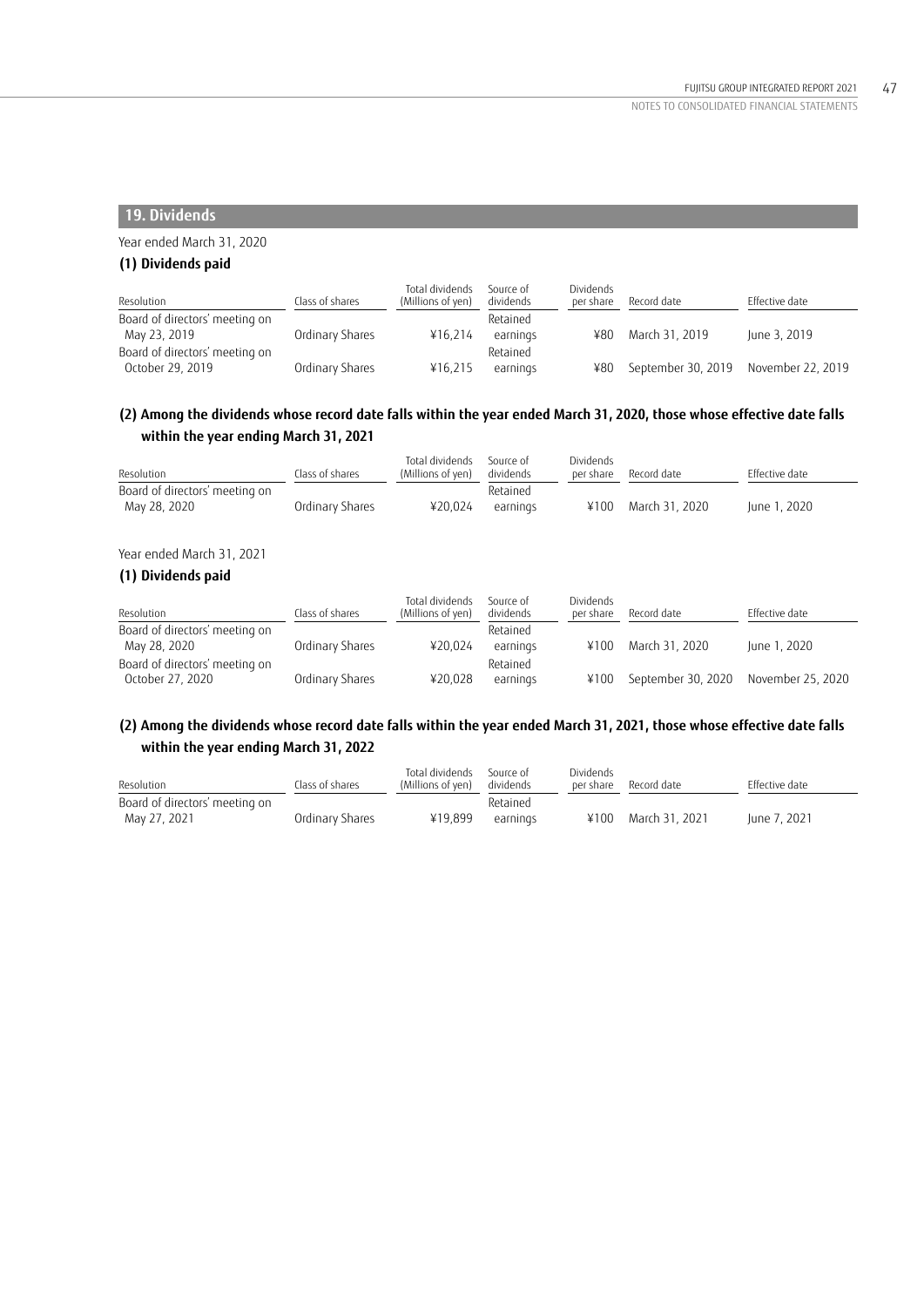# **20. Bonds, Borrowings, and Lease Liabilities**

## **Breakdown of interest-bearing loans**

|                                                                                             |          | (Millions of yen) |                                   |                                   |                    |
|---------------------------------------------------------------------------------------------|----------|-------------------|-----------------------------------|-----------------------------------|--------------------|
| At March 31                                                                                 | 2020     | 2021              | Average interest<br>rate (2020)*1 | Average interest<br>rate (2021)*1 | Repayment due date |
| Current portion of bonds*2                                                                  | ¥ 34,990 | ¥ 29,997          |                                   |                                   |                    |
| Bonds $*^2$                                                                                 | 39,967   | 9,992             |                                   |                                   |                    |
| Short-term borrowings                                                                       | 59,260   | 68,248            | 1.32%                             | 0.46%                             |                    |
| Current portion of long-term borrowings                                                     | 45,182   | 20,182            | 0.35%                             | 0.21%                             |                    |
|                                                                                             |          |                   |                                   |                                   | June 1, 2022-      |
| Long-term borrowings                                                                        | 47,676   | 27.889            | 0.28%                             | 0.37%                             | December 20, 2036  |
| Lease liabilities (current)                                                                 | 60.018   | 55.841            | 1.03%                             | 0.84%                             |                    |
|                                                                                             |          |                   |                                   |                                   | April 1, 2022-     |
| Lease liabilities (non-current)                                                             | 118,476  | 104,176           | 1.40%                             | 1.59%                             | August 28, 2081    |
| Total                                                                                       | ¥405,569 | ¥316,325          |                                   |                                   |                    |
| Short-term borrowings, current portion of<br>long-term debt and lease liabilities (current) | ¥199,450 | ¥174,268          |                                   |                                   |                    |
| Long-term debt and lease liabilities (non-current)                                          | ¥206.119 | ¥142.057          |                                   |                                   |                    |

\*1 Average interest rates are the weighted average interest rates for the balance at March 31, 2020 and 2021.

 $*$ 2 A breakdown of the bonds is presented below. Interest rates in total are the weighted average interest rates for the total face value of the bonds.

### At March 31

|                                                           |                  |                  | (Millions of yen)             |                   |            |                  |
|-----------------------------------------------------------|------------------|------------------|-------------------------------|-------------------|------------|------------------|
| Company name/Issue                                        | Issue date       | 2020             | 2021                          | Interest rate (%) | Collateral | Maturity         |
| The Company<br>Thirty-fourth Series                       |                  |                  |                               |                   |            |                  |
| Unsecured Straight Bonds                                  | October 16, 2013 | ¥14.995          | ¥<br>$\overline{\phantom{0}}$ | 0.644             | None       | October 16, 2020 |
| Thirty-sixth Series<br>Unsecured Straight Bonds           | June 12, 2014    | 29.981           | 29.997                        | 0.562             | None       | June 11, 2021    |
| Thirty-seventh Series<br>Unsecured Straight Bonds         | July 22, 2015    | 19.995           |                               | 0.352             | None       | July 22, 2020    |
| Thirty-eighth Series<br>Unsecured Straight Bonds<br>Total | July 22, 2015    | 9,986<br>¥74,957 | 9,992<br>¥39,989              | 0.533<br>0.555    | None       | July 22, 2022    |
|                                                           |                  |                  |                               |                   |            |                  |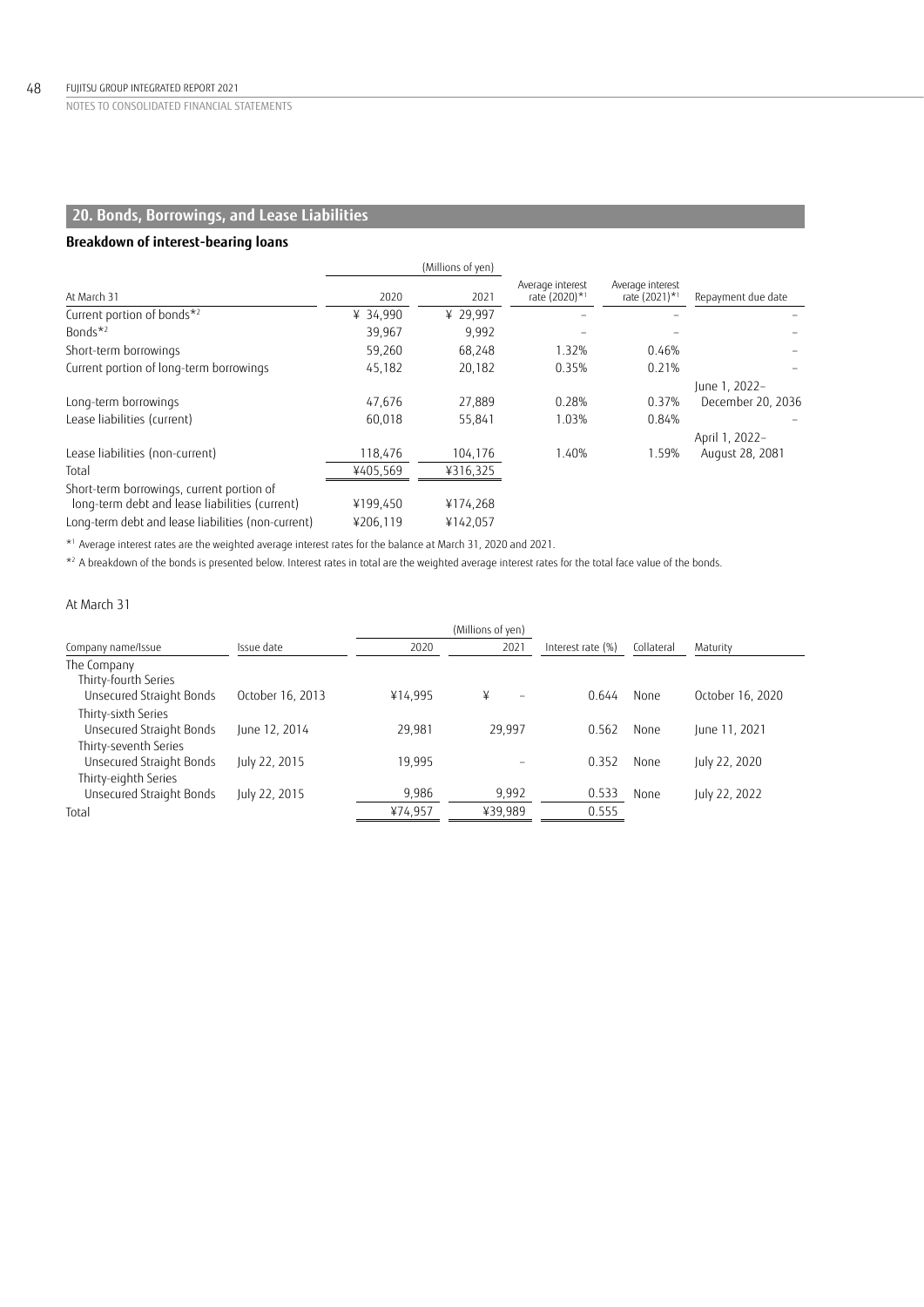## **21. Post-Employment Benefits**

#### **(1) Outline of the retirement benefit plan adopted**

The Group provides defined benefit plans, as part of retirement benefit plans, in countries such as Japan, the UK, and Germany. In Japan, some of those plans are risk-sharing corporate pension plans. The Group also provides defined contribution plans in countries such as the UK, Japan, and Germany. In addition, the Company and some subsidiaries in Japan have retirement benefit trusts.

The major retirement benefit plans in Japan are funded pension plans and retirement benefit plans operated by the Fujitsu Corporate Pension Fund that is participated by the Company and some subsidiaries in Japan. The Fujitsu Corporate Pension Fund is a special corporation approved by the Minister of Health, Labour and Welfare, and operated in accordance with the Defined-Benefit Corporate Pension Act. There is a board of representatives as a legislative arm and a board of directors as an executive arm in the Fujitsu Corporate Pension Fund. The representatives and directors are split evenly with one half selected by the Company and certain subsidiaries in Japan and the other half elected by the employees through mutual vote.

The Fujitsu Corporate Pension Fund provides plans contributed by the companies and a plan contributed by employees. The benefits are determined by the accumulated salary in the participation period and the length of participation in the plan as well as other factors. The period of benefit payment is 20 years, primarily from age 60 to 80, while some participants are guaranteed lifetime benefits. There are a retirement benefit plan for employees who joined the companies in or before March 1999 and a retirement benefit plan for employees who joined in or after April 1999. The plan for employees who joined in or after April 1999 comprises a cash balance plan and a defined contribution plan. The benefits are determined by the number of accumulated points, reflecting the degree of employee contributions to the Company, including years of service, and other factors. In addition, the benefit amount of the cash balance plan is determined based also on the market interest rate during the period of participation in the plan.

For the pension plans contributed by the companies and the retirement benefit plan for employees who had joined the companies in or before March 1999, on June 21, 2018, the Company transferred currently serving employees to a risk-sharing corporate pension plan (for corporate pension plans established in accordance with Japan's Defined Benefit Corporate Pension Plan Act [2001:50], as stipulated by Article 1, Paragraph 3 of the Implementation Regulations for the Defined Benefit Corporate Pension Plan Act [2002, MHLW, No. 22]). In conjunction with this, the Company revised its pension asset portfolio with a view to reducing asset management risk, aiming to achieve a more sustainable plan. In addition, the Company provides a conventional defined benefit plan (a non-risk-sharing, defined benefit corporate pension plan) for the pension plan contributed by employees and the beneficiaries.

The risk-sharing corporate pension plan introduced by the Company shares the risk between the company and plan participants. The company accepts a certain level of risk by making a fixed contribution, including a portion to supplement the shortfall in plan assets at the time of the transfer to the plan (special contributions) and a portion for a reserve for risk (risk reserve contribution) determined in agreement between the company and plan participants. The plan participants also accept a certain level of risk, as their benefits will be adjusted if the balance between plan assets and plan obligations becomes skewed. Under the conventional defined benefit plan, the Company was required to make additional contributions if a shortfall arose in the reserve. In a risk-sharing corporate pension plan, however, the potential risks that could occur in the future are measured in advance, and a risk reserve contribution is made by the company as a level contribution within the scope agreed by the company and plan participants. The total amount corresponding to special contributions stipulated by the fund terms is contributed in equal installments over three years from the date of the shift to the new plan. At the same time, an amount corresponding to the risk reserve contribution is contributed at a constant rate over four years from the date of the shift to the new plan, with the amount being determined by the amount of potential future shortfalls assessed at the time of the shift. Once these contributions are completed, there will be no additional contributions. In terms of the accounting treatment for retirement benefits, for the risk-sharing corporate pension plan, the portion for which the company effectively has no further obligation for additional contributions is classified as a defined contribution plan. Accordingly, the risk-sharing corporate pension plan introduced by the Group is classified as a defined contribution plan.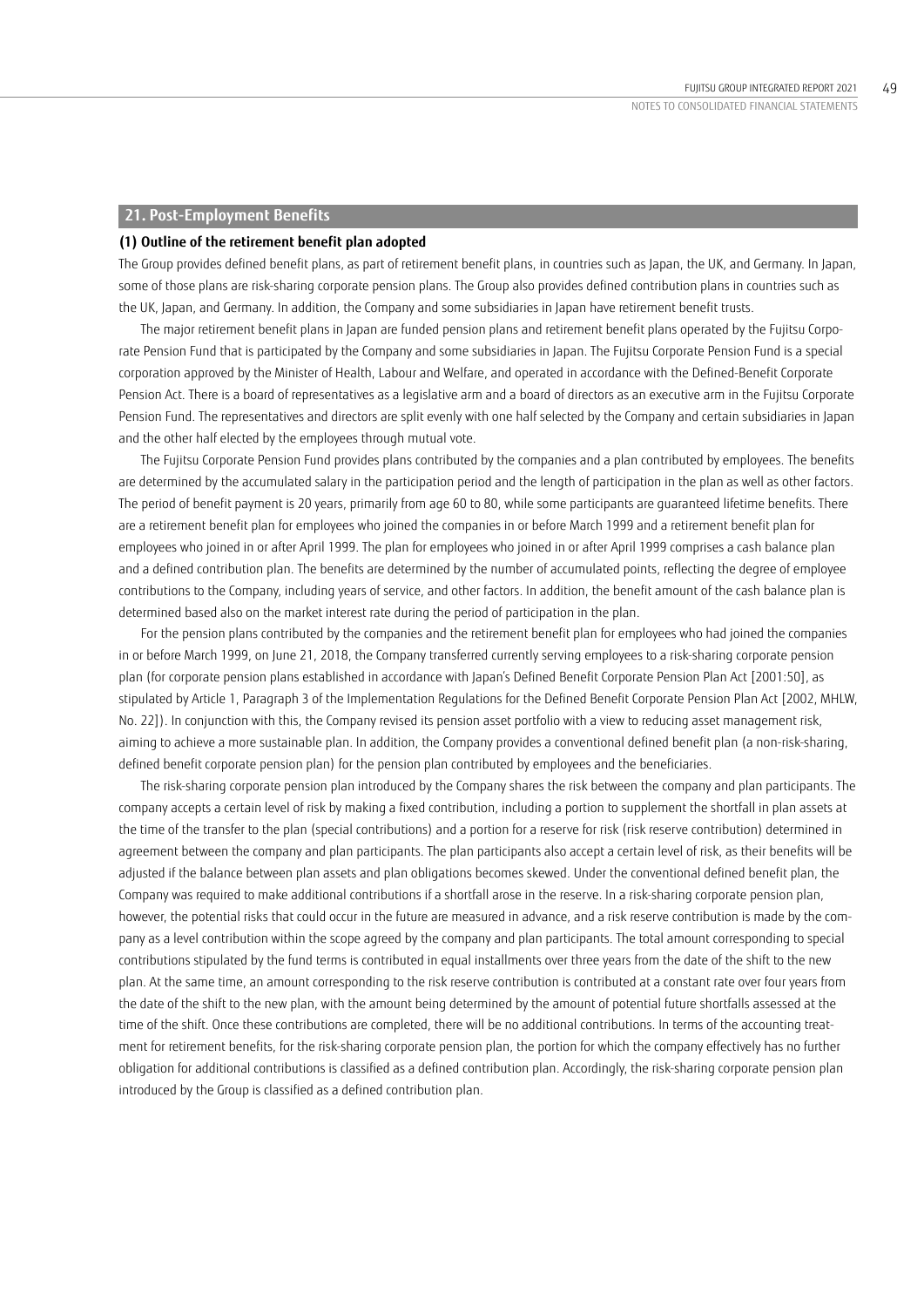In addition, some subsidiaries in Japan have provided defined benefit corporate pension plans managed by the companies based on pension terms agreed with the employees, and certain subsidiaries also have an internal reserve-type retirement lump sum grant pension plan.

The major employment benefit plans provided outside Japan are the defined benefit plans provided by Fujitsu Services Holdings PLC (including its consolidated subsidiaries, "FS") located in the UK, and Fujitsu Technology Solutions (Holding) B.V. (including its consolidated subsidiaries, "FTS") located in Germany. The defined benefit plan of FS is operated by the board of trustees composed of representatives of the company and the employees and independent outside specialists, in conformity with the guideline issued by the UK Pensions Regulator. Under FS' defined benefit plan, the benefits are based on the amount of final salary, the length of participation in the plan and price index, and the benefits are guaranteed throughout the lifetime of the participants. FS closed new participation to funded defined benefit plan in 2000 and instead provided a defined contribution plan for employees that joined the company thereafter. In 2010, for the employees that participated in the defined benefit plan, FS started to transfer the benefits that correspond to the future service to the defined contribution plan, which was completed in 2011. In March 2013, a special contribution of ¥114,360 million was made to the pension scheme to make up a deficit (defined benefit obligation less plan assets) in the defined benefit plan. In addition, the investment portfolio of plan assets was shifted primarily toward bonds to match the defined benefit obligation. FTS used to provide an unfunded defined benefit plan, which was closed for new participation in 1999. Since then, a defined contribution plan has been provided for employees to participate in.

## **(2) Defined benefit plans**

(a) Risk related to the defined benefit plans

The Group's defined benefit plans are exposed to the following risks.

## *(i) Investment risk*

The present value of the defined benefit obligation is calculated using a discount rate determined by reference to market yields at the end of the reporting periods on high-quality corporate bonds. If the return on asset is below this rate, it worsens the funded status and thus risks reducing equity. Plan assets may be affected by the volatility of return on assets in the short term. The asset allocation of plan assets is regularly reviewed to ensure long-term return and future payment of pensions and retirement benefits.

## *(ii) Interest risk*

A decrease in the interest of high-quality corporate bonds increases the present value of the defined benefit obligation. This worsens the funded status and thus risks reducing equity.

## *(iii) Longevity risk*

An increase in the life expectancy of the plan participants increases the present value of the defined benefit obligation. This worsens the funded status and thus risks reducing equity.

## *(iv) Inflation risk*

Some benefits in the plans for the UK and Germany are linked to price index. Higher inflation increases the present value of the defined benefit obligation. This worsens the funded status and thus risks reducing equity.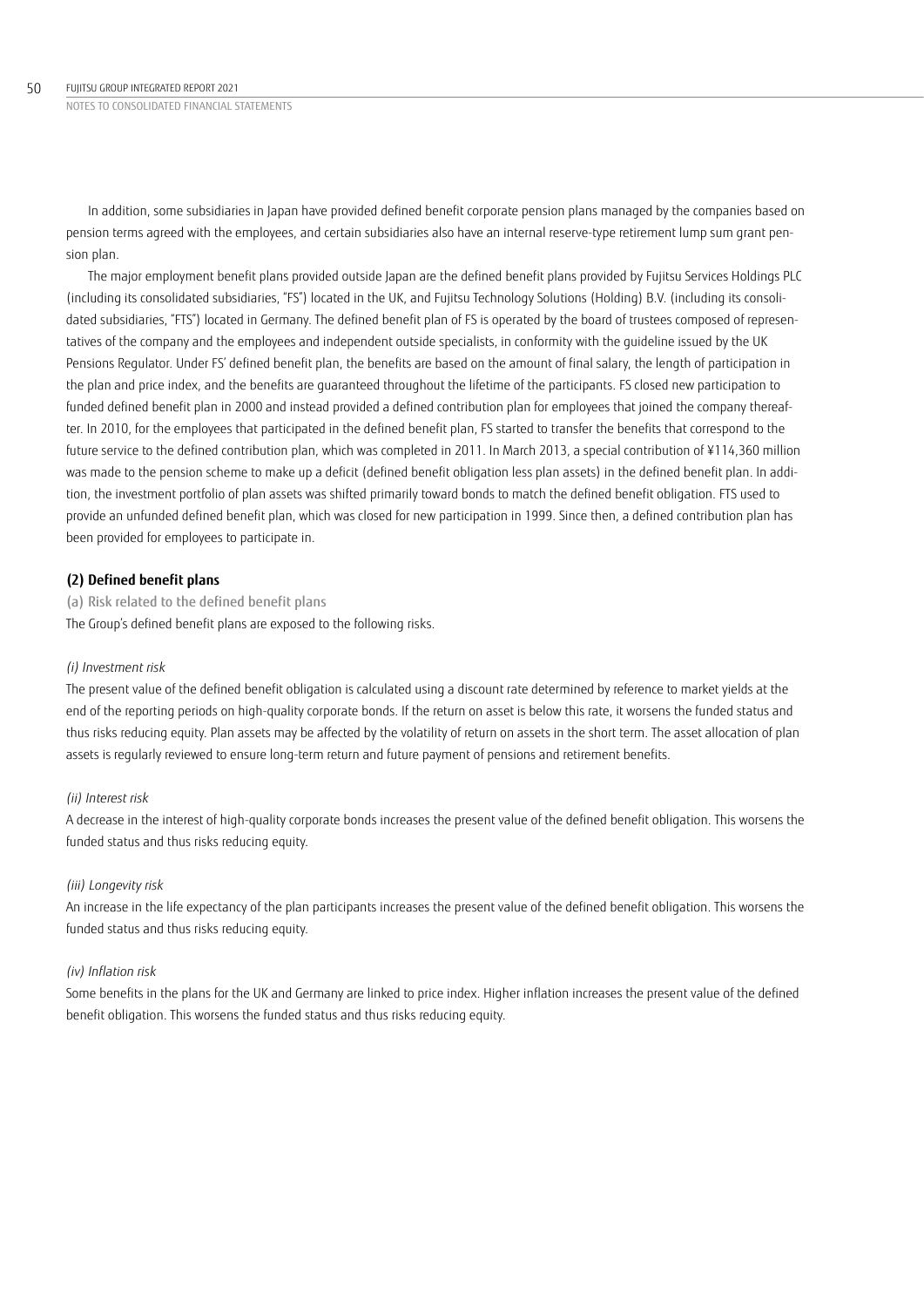## (b) Amounts in the financial statements

*(i) Reconciliation for the closing balance of the defined benefit obligation and plan assets and net defined benefit liability (asset) recognized on the consolidated statement of financial position*

|                                                                                                      |                            | (Millions of yen)         |
|------------------------------------------------------------------------------------------------------|----------------------------|---------------------------|
| At March 31                                                                                          | 2020                       | 2021                      |
| Present value of defined benefit obligation                                                          | ¥(1,455,890)               | ¥(1,604,732)              |
| Fair value of plan assets                                                                            | 1,391,027                  | 1,565,535                 |
| Net defined benefit liability (asset) recognized on the consolidated statement of financial position | (64, 863)                  | (39, 197)                 |
| Retirement benefit assets*1<br>Retirement benefit liabilities                                        | 125.490<br>¥<br>(190, 353) | 110.797<br>¥<br>(149,994) |
| Net defined benefit liability (asset) recognized on the consolidated statement of financial position | (64, 863)                  | (39, 197)                 |

## At March 31, 2020

The present value of the defined benefit obligation at March 31, 2020 comprises –¥741,569 million for plans in Japan and –¥714,321 million for plans outside Japan, while the fair value of plan assets comprises ¥650,409 million for plans in Japan and ¥740,618 million for plans outside Japan.

## At March 31, 2021

The present value of the defined benefit obligation at March 31, 2021 comprises –¥711,144 million for plans in Japan and –¥893,588 million for plans outside Japan, while the fair value of plan assets comprises ¥675,889 million for plans in Japan and ¥889,646 million for plans outside Japan.

\*1 Retirement benefit assets are included in others under non-current assets on the consolidated statement of financial position.

## *(ii) Components of defined benefit costs*

|                                                                         |         | (Millions of yen) |
|-------------------------------------------------------------------------|---------|-------------------|
| Years ended March 31                                                    | 2020    | 2021              |
| Current service cost (net of contribution from plan participants) $*^2$ | ¥12.970 | ¥13.249           |
| Net interest                                                            | 915     | (264)             |
| Past service cost and gains and losses arising from settlements         | (222)   | 147               |
| Total                                                                   | ¥13.663 | ¥13.132           |

\*2 Current service cost (net of contribution from plan participants) includes defined benefit costs related to multi-employer plans.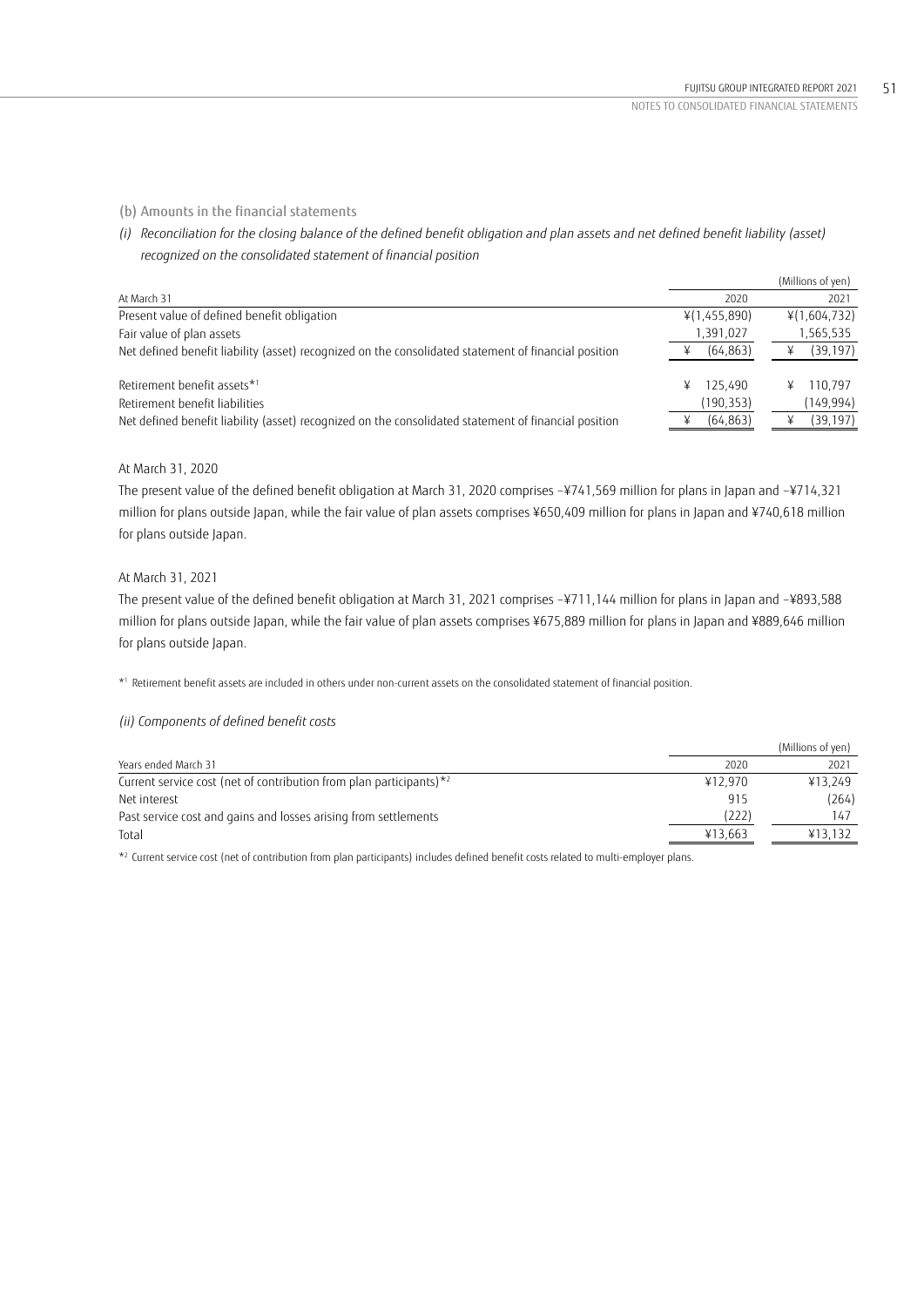*(iii) Reconciliation for beginning and ending balances of the defined benefit obligation and plan assets*

|                                                                            |              | (Millions of yen) |
|----------------------------------------------------------------------------|--------------|-------------------|
| Present value of defined benefit obligation                                | 2020         | 2021              |
| Opening balance                                                            | ¥(1,611,839) | ¥(1,455,890)      |
| Current service cost                                                       | (19, 496)    | (19, 574)         |
| Interest expense                                                           | (21, 491)    | (22,008)          |
| Remeasurements of the net defined benefit liability (asset)                |              |                   |
| Actuarial gains and losses arising from changes in financial assumptions   | 67,747       | (98, 761)         |
| Actuarial gains and losses arising from changes in demographic assumptions | (23, 571)    | 4,073             |
| Past service cost and gains and losses arising from settlements            | 222          | (147)             |
| Payments from the plan                                                     |              |                   |
| Payments from the employer                                                 | 9,672        | 7,097             |
| Payments from plan assets                                                  | 76,656       | 70,353            |
| Effects of business combinations and disposals                             | 3,275        | 3,348             |
| Effect of changes in foreign exchange rates                                | 62,935       | (93, 735)         |
| Transfer to liabilities directly associated with assets held for sale      |              | 512               |
| Closing balance                                                            | ¥(1,455,890) | ¥(1,604,732)      |
|                                                                            |              | (Millions of yen) |
| Fair value of plan assets                                                  | 2020         | 2021              |
| Opening balance                                                            | ¥1,502,620   | ¥1,391,027        |
| Interest income                                                            | 20,576       | 22,272            |
| Remeasurements of the net defined benefit liability (asset)                |              |                   |
| Return on plan assets, excluding amounts included in interest income       | (9,498)      | 100,284           |
| Contributions to the plan                                                  |              |                   |
| Contributions by the employer                                              | 14,217       | 15,435            |
| Contributions by the plan participants                                     | 6,526        | 6,325             |
| Payments from the plan                                                     |              |                   |
| Payments from plan assets                                                  | (76, 656)    | (70, 353)         |
| Effects of business combinations and disposals                             | (2,689)      | (2,628)           |
| Effect of changes in foreign exchange rates                                | (64,069)     | 103,581           |
| Transfer to liabilities directly associated with assets held for sale      |              | (408)             |
| Closing balance                                                            | ¥1,391,027   | ¥1,565,535        |
|                                                                            |              |                   |

*(iv) Components of fair value of plan assets*

|                                              |          |                                  |          | (Millions of yen)                |
|----------------------------------------------|----------|----------------------------------|----------|----------------------------------|
|                                              |          | 2020                             |          | 2021                             |
|                                              |          | Market price in an active market |          | Market price in an active market |
| At March 31                                  | Quoted   | Unguoted                         | Quoted   | Unquoted                         |
| Cash and cash equivalents                    | ¥ 63.799 | ¥                                | ¥ 59.506 | ¥                                |
| Equity instruments                           |          |                                  |          |                                  |
| Japan                                        | 30.084   | 11.939                           | 44,935   | 12,589                           |
| Outside Japan                                | 59,780   | 47.193                           | 22,679   | 81,935                           |
| Debt instruments                             |          |                                  |          |                                  |
| Japan                                        | 4.817    | 158,485                          | 5,008    | 146,366                          |
| Outside Japan                                | 425,319  | 82,693                           | 580,053  | 101,965                          |
| General accounts of life insurance companies |          | 251.673                          |          | 257,549                          |
| Liability Driven Investment (LDI)*           | 2,315    | 189,225                          | 5,043    | 190,571                          |
| Others                                       | 3,866    | 59,839                           | 6,924    | 50,412                           |
| Total                                        | ¥589.980 | ¥801.047                         | ¥724,148 | ¥841,387                         |

\* LDI represents a portfolio of investments that primarily consists of bonds and swap instruments, designated to match the plan assets with a change in the present value of the defined benefit obligation arising from a change in indices such as interest rates and inflation.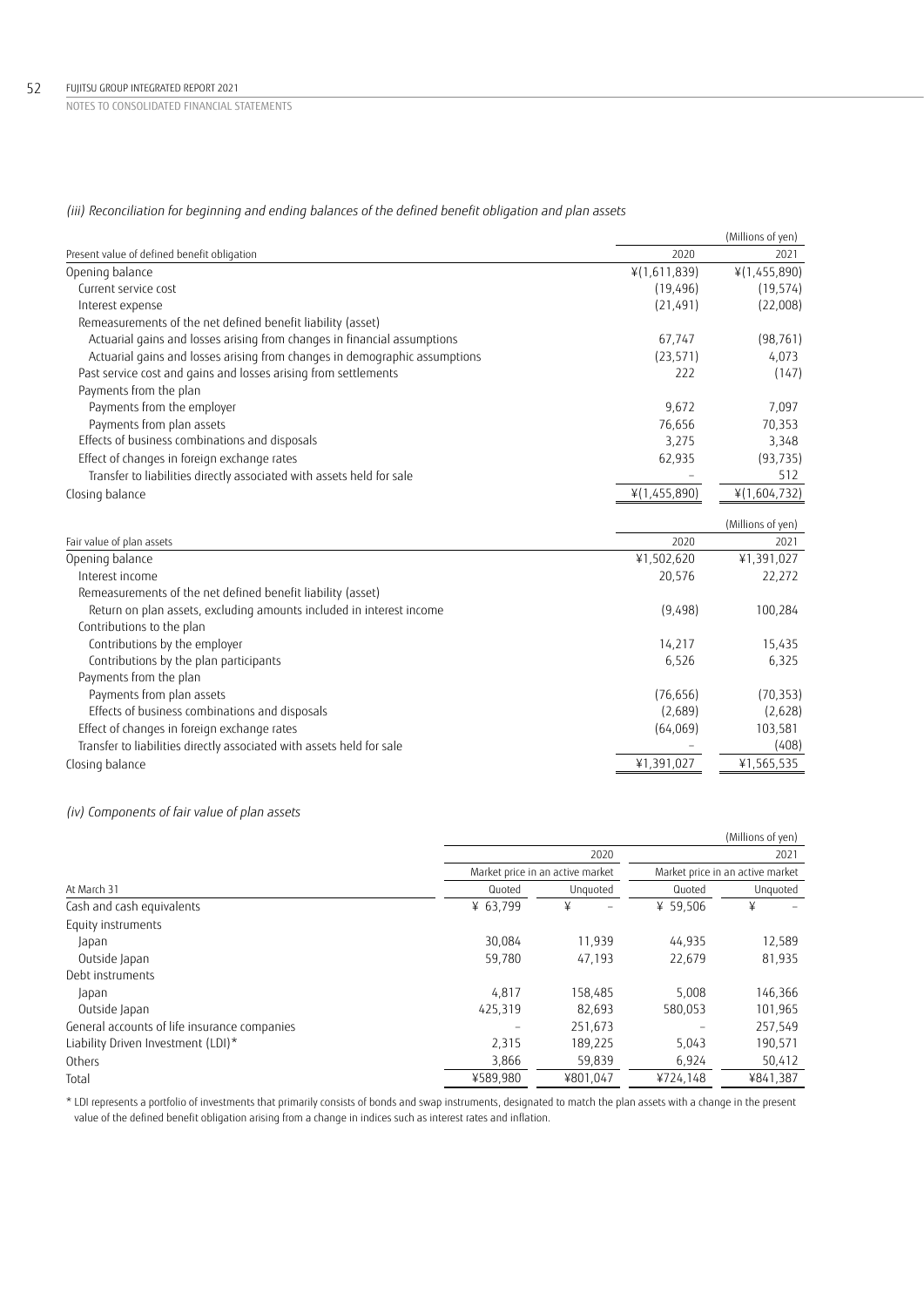### *(v) Significant actuarial assumptions used in calculating the present value of the defined benefit obligation*

|                       |                          | 2020                                       |                 | 2021                       |
|-----------------------|--------------------------|--------------------------------------------|-----------------|----------------------------|
| At March 31           | Plans in Japan           | Plans outside<br>$l$ apan $*$ <sup>1</sup> | Plans in Japan  | Plans outside<br>$Japan*1$ |
| Discount rate         | 0.49%                    | 2.55%                                      | 0.54%           | 2.15%                      |
| Life expectancy $*^2$ | 23.6 years               | 22.4 vears                                 | 23.6 years      | 22.4 years                 |
| Inflation rate        | $\overline{\phantom{0}}$ | 2.55%                                      | $\qquad \qquad$ | 3.20%                      |

\*1 Assumptions for plans outside Japan represent the assumptions for the defined benefit plan provided by a UK subsidiary.

\*2 Life expectancy is based on a male currently at age 60 for plans in Japan and on a male currently at age 65 for plans outside Japan.

### (c) Amount, timing, and uncertainty of future cash flows

#### *(i) Sensitivity analysis for significant actuarial assumptions*

The sensitivity analysis below shows the effect on the defined benefit obligation when one of the significant actuarial assumptions changes reasonably while holding all other assumptions constant. However, the change in assumptions would not necessarily occur in isolation from one another. A negative amount represents a decrease of the defined benefit obligation while a positive amount represents an increase of the defined benefit obligation.

|                 |                   |           | (Millions of yen) |
|-----------------|-------------------|-----------|-------------------|
| At March 31     |                   | 2020      | 2021              |
| Discount rate   | $0.1\%$ increase* | ¥(18,293) | ¥(21,159)         |
|                 | $0.1\%$ decrease* | 18.704    | 21,719            |
| Life expectancy | year increase     | 36,304    | 46,129            |
| Inflation rate  | 0.1% increase     | 6.270     | 9,133             |
|                 | 0.1% decrease     | (6.145)   | (8, 913)          |

\* For the defined benefit plan of a UK subsidiary, because the investments in the plan assets are managed matching the defined benefit obligation, the impact on the funded status arising from changes in the discount rate will be limited.

#### *(ii) Funding and performance policy of plan assets*

The Group funds the defined benefit plans, taking into consideration various factors such as the Company's financial condition, funded status of the plan assets, and actuarial calculations. The Fujitsu Corporate Pension Fund regularly reviews the amount of contributions, for example, by conducting an actuarial review every five years in accordance with the Defined-Benefit Corporate Pension Act.

The Group aims to increase the value of the plan assets by taking an acceptable range of risks to ensure benefits to pensioners (including deferred pensioners).

For management of the plan assets of the Fujitsu Corporate Pension Fund, asset management meetings are regularly held, participated by committee members elected from representatives and directors of the fund as well as the Company's representatives from the finance and HR departments. Risks are reduced by considering returns and risks of the investment assets and setting out the basic allocation of investment assets as well as adjusting rules (regarding the range of changes). The basic allocation of investment assets and the adjustment of rules are reviewed regularly, corresponding to the market environment and any changes in the funded status, so that the best investment balance is ensured.

FS invests in a portfolio that primarily consists of bonds and swap instruments, designated to match the plan assets with a change in the present value of the defined benefit obligation arising from a change in indices such as interest rates and inflation, to reduce market volatility risk.

#### *(iii) Expected contributions to defined benefit plans*

The Group expects contributions by the employer of ¥22,648 million to defined benefit plans for the year ending March 31, 2022.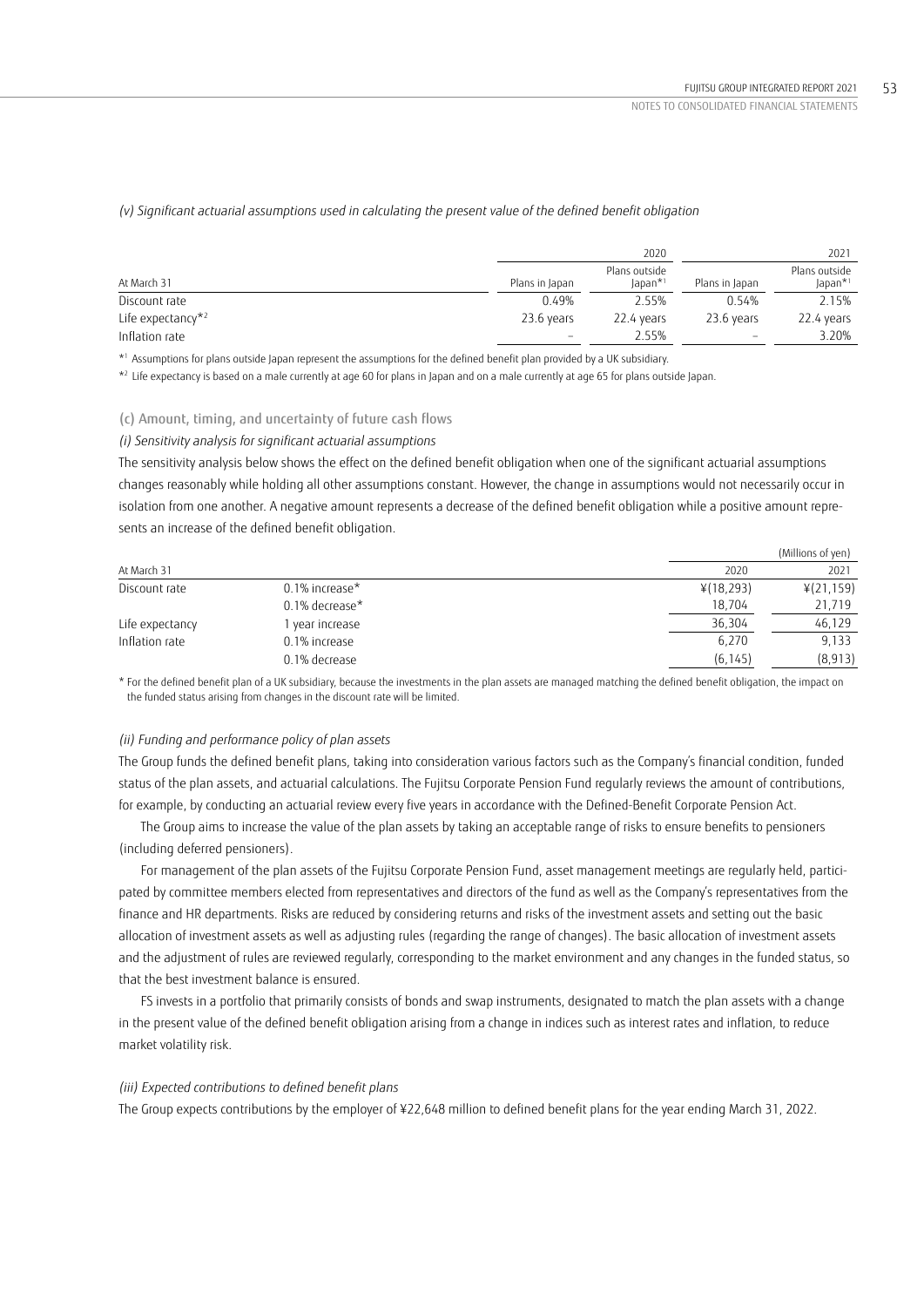#### 54 FUJITSU GROUP INTEGRATED REPORT 2021

NOTES TO CONSOLIDATED FINANCIAL STATEMENTS

## *(iv) Maturity profile of the defined benefit obligation*

| At March 31                                                 | 2020       | 2021       |
|-------------------------------------------------------------|------------|------------|
| Weighted average duration of the defined benefit obligation | 14.2 years | 14.4 years |

## **(3) Defined contribution plans and public plans**

|                                                   |         | (Millions of yen) |
|---------------------------------------------------|---------|-------------------|
| At March 31                                       | 2020    | 2021              |
| Expenses for defined contribution plans           | ¥20.314 | ¥19.766           |
| Expenses for risk-sharing corporate pension plan* | 33.348  | 27.957            |
| Expenses for public plans                         | 74.850  | 73.288            |

\* In addition to the standard contribution, risk reserve contributions of ¥9,763 million and ¥5,352 million were recorded for the years ended March 31, 2020 and 2021, respectively. For the year ending March 31, 2022, the Company expects to contribute ¥5,250 million in risk reserve contribution.

## **22. Cash Flow Information**

## **(1) Changes in liabilities arising from financing activities**

|                                                      |                         |                          |                   | (Millions of yen) |
|------------------------------------------------------|-------------------------|--------------------------|-------------------|-------------------|
|                                                      | Bonds and<br>Borrowings | Short-term<br>borrowings | Lease liabilities | Total             |
| Balance at March 31, 2019                            | ¥248,023                | ¥41,109                  | ¥ 27,079          | ¥ 316,211         |
| Cumulative effects of changes in accounting policies |                         |                          | 170,341           | 170,341           |
| Balance at April 1, 2019, as restated                | ¥248,023                | ¥41,109                  | ¥197,420          | ¥486,552          |
| Changes arising from cash flows                      | (80, 246)               | 18,589                   | (69, 673)         | (131, 330)        |
| Non-cash changes                                     |                         |                          |                   |                   |
| Acquisition or loss of control                       | (6)                     | (85)                     | (3,812)           | (3,903)           |
| Acquisition of right-of-use assets                   |                         |                          | 59,199            | 59,199            |
| Exchange differences on translation                  | (9)                     | (354)                    | (5,637)           | (6,000)           |
| Others                                               | 53                      |                          | 997               | 1,051             |
| Balance at March 31, 2020                            | ¥167,815                | ¥59,260                  | ¥178,494          | ¥405,569          |
| Changes arising from cash flows                      | (79, 828)               | 7,840                    | (68, 103)         | (140.091)         |
| Non-cash changes                                     |                         |                          |                   |                   |
| Acquisition or loss of control                       |                         | (798)                    | (3,362)           | (4, 160)          |
| Acquisition of right-of-use assets                   |                         |                          | 54,494            | 54,494            |
| Decrease due to cancellation, etc.                   |                         |                          | (9,261)           | (9,261)           |
| Exchange differences on translation                  | 42                      | 1,941                    | 7,334             | 9,317             |
| Others                                               | 31                      | 5                        | 421               | 457               |
| Balance at March 31, 2021                            | ¥ 88,060                | ¥68,248                  | ¥160,017          | ¥ 316,325         |
|                                                      |                         |                          |                   |                   |

Note: From the year ended March 31, 2020, the effect of applying IFRS 16 Leases is included in lease liabilities.

## **(2) Net proceeds from sale of subsidiaries and business**

For the year ended March 31, 2020

These net proceeds include proceeds of ¥44,340 million (net of cash and cash equivalents at the time of loss of control) resulting primarily from the transfer of the shares of Mie Fujitsu Semiconductor Limited, a domestic subsidiary of the Company, to United Microelectronics Corporation on October 1, 2019.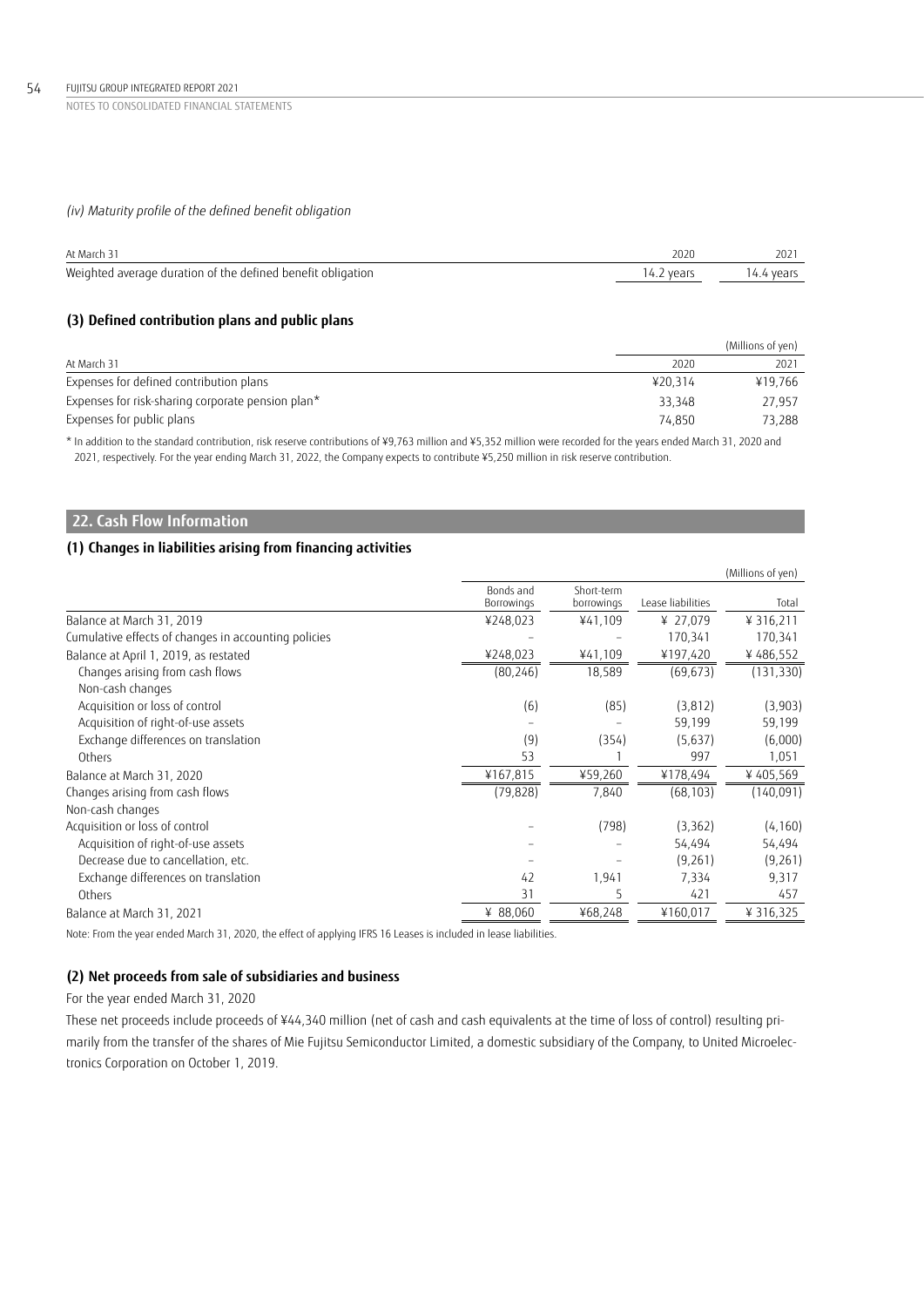## **23. Provisions**

|                                                   |                                |                                        |                                  |                                   |         | (Millions of yen) |
|---------------------------------------------------|--------------------------------|----------------------------------------|----------------------------------|-----------------------------------|---------|-------------------|
|                                                   | Provision for<br>restructuring | Provision for<br>product<br>warranties | Provision for<br>contract losses | Asset<br>retirement<br>obligation | Others  | Total             |
| Balance at March 31, 2020                         | ¥ 21,927                       | ¥9,479                                 | ¥ 20,116                         | ¥17,484                           | ¥13,415 | ¥82,421           |
| Balance at April 1, 2020                          | 21,927                         | 9,479                                  | 20,116                           | 17,484                            | 13,415  | 82,421            |
| Additional provisions made during<br>the year     | 14,948                         | 2,888                                  | 13,107                           | 4,442                             | 4,745   | 40,130            |
| Amounts used during the year                      | (18, 639)                      | (3,678)                                | (13, 547)                        | (789)                             | (2,560) | (39, 213)         |
| Change in scope of consolidation                  | (9)                            | (8)                                    | (2)                              | (198)                             |         | (217)             |
| Exchange differences on translation<br>and others | 1,353                          | 315                                    | 519                              | 1,605                             | 382     | 4,174             |
| Balance at March 31, 2021                         | ¥19,580                        | ¥8,996                                 | ¥ 20,193                         | ¥22,544                           | ¥15,982 | ¥ 87,295          |
|                                                   |                                |                                        |                                  |                                   |         | (Millions of yen) |
| At March 31                                       |                                |                                        |                                  |                                   | 2020    | 2021              |
| Current liabilities                               |                                |                                        |                                  |                                   | ¥51,769 | ¥60,680           |
| Non-current liabilities                           |                                |                                        |                                  |                                   | 30,652  | 26,615            |
| Total                                             |                                |                                        |                                  |                                   | ¥82,421 | ¥87,295           |

## Provision for restructuring

A provision is recognized at the estimated costs of restructuring such as personnel rationalization and disposal of business, only when the Group has a detailed formal plan and starts to implement the plan or announces its main features to those affected by the plan. Most of the expenditure is expected within 1 or 2 years.

#### Provision for product warranties

A provision for product warranties is recognized at the time of sale of the products at an amount that represents the estimated cost, based on past experience, to repair or exchange certain products within the warranty period. Most of the expenditure is expected within 5 years.

#### Provision for contract losses

A provision is recognized for losses on service contracts in which the Company undertakes an obligation to provide deliverables, such as turnkey contracts, if it is probable that the total estimated project costs exceed the total estimated project revenues. The timing of the expenditure is affected by future progress of the project and other factors.

#### Asset retirement obligation

A provision is made mainly for the estimated cost of restoring the leased site at the agreement of the lease, in accordance with the laws or contracts. The timing of the expenditure is affected by future business plans and other factors.

Provisions for environmental measures are included in "Others."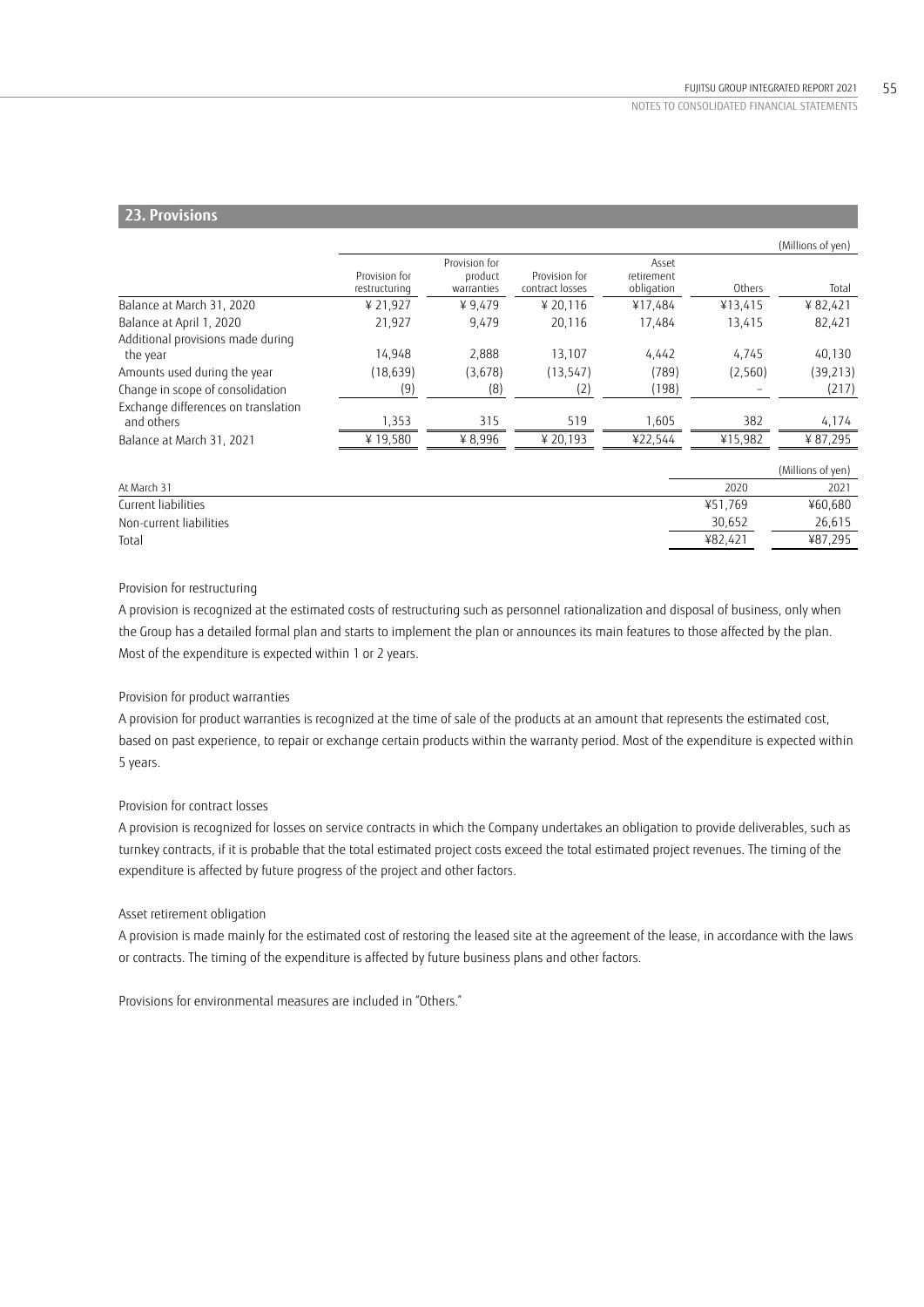## **24. Trade Payables and Other Payables**

## **(1) Trade payables**

|                  |          | (Millions of yen) |
|------------------|----------|-------------------|
| At March 31      | 2020     | 2021              |
| Accounts payable | ¥474.172 | ¥463,282          |
| Others           | 4.798    | 4.857             |
| Total            | ¥478.970 | ¥468,139          |

## **(2) Other payables**

|                        |          | (Millions of yen) |
|------------------------|----------|-------------------|
| At March 31            | 2020     | 2021              |
| Accrued expenses       | ¥288.439 | ¥270,532          |
| Accounts payable-other | 102.478  | 87,893            |
| Total                  | ¥390.917 | ¥358.425          |

## **25. Revenue**

## **(1) Classification of revenue**

The Group classifies its revenue by region based on the location of its customers. The relationship between revenue categorized by region and reportable segments is as follows.

In the year ended March 31, 2021, the Company revised its segment classifications in light of the significant changes in its business structure following progress on achieving business model transformation in its efforts to advance the concentration of management resources in Technology Solutions. The change primarily entailed the inclusion of the "Other/Elimination and Corporate" (excluding the elimination of intersegment transactions related to revenue) category in Technology Solutions.

In addition, the Company revised its geographical classifications in the year ended March 31, 2021. Northern & Western Europe (NWE), Central & Eastern Europe (CEE), and others, which were previously included in EMEIA (Europe, the Middle East, India, and Africa), have been reclassified and India has been included in Asia.

As a result of these changes, figures for the year ended March 31, 2020 have been adjusted to reflect the new classification.

Year ended March 31, 2020

|                                 |                         |                                |                     | (Millions of yen) |
|---------------------------------|-------------------------|--------------------------------|---------------------|-------------------|
| Revenue from external customers | Technology<br>Solutions | <b>Ubiquitous</b><br>Solutions | Device<br>Solutions | Total             |
| Japan                           | ¥2,278,103              | ¥252,251                       | ¥ 98,923            | ¥2,629,277        |
| NWE (Northern & Western Europe) | 361,171                 | 22,806                         | 3,390               | 387,367           |
| CEE (Central & Eastern Europe)  | 170,438                 | 81,525                         | 5,284               | 257,247           |
| Americas                        | 157,676                 | $\qquad \qquad$                | 40,946              | 198,622           |
| Asia                            | 113,380                 | 11.865                         | 140.706             | 265,951           |
| Oceania                         | 73,633                  |                                | 45                  | 73,678            |
| Others                          | 31,234                  | 8,796                          | 5,625               | 45,655            |
| Total                           | ¥3,185,635              | ¥377,243                       | ¥294,919            | ¥3,857,797        |
|                                 |                         |                                |                     |                   |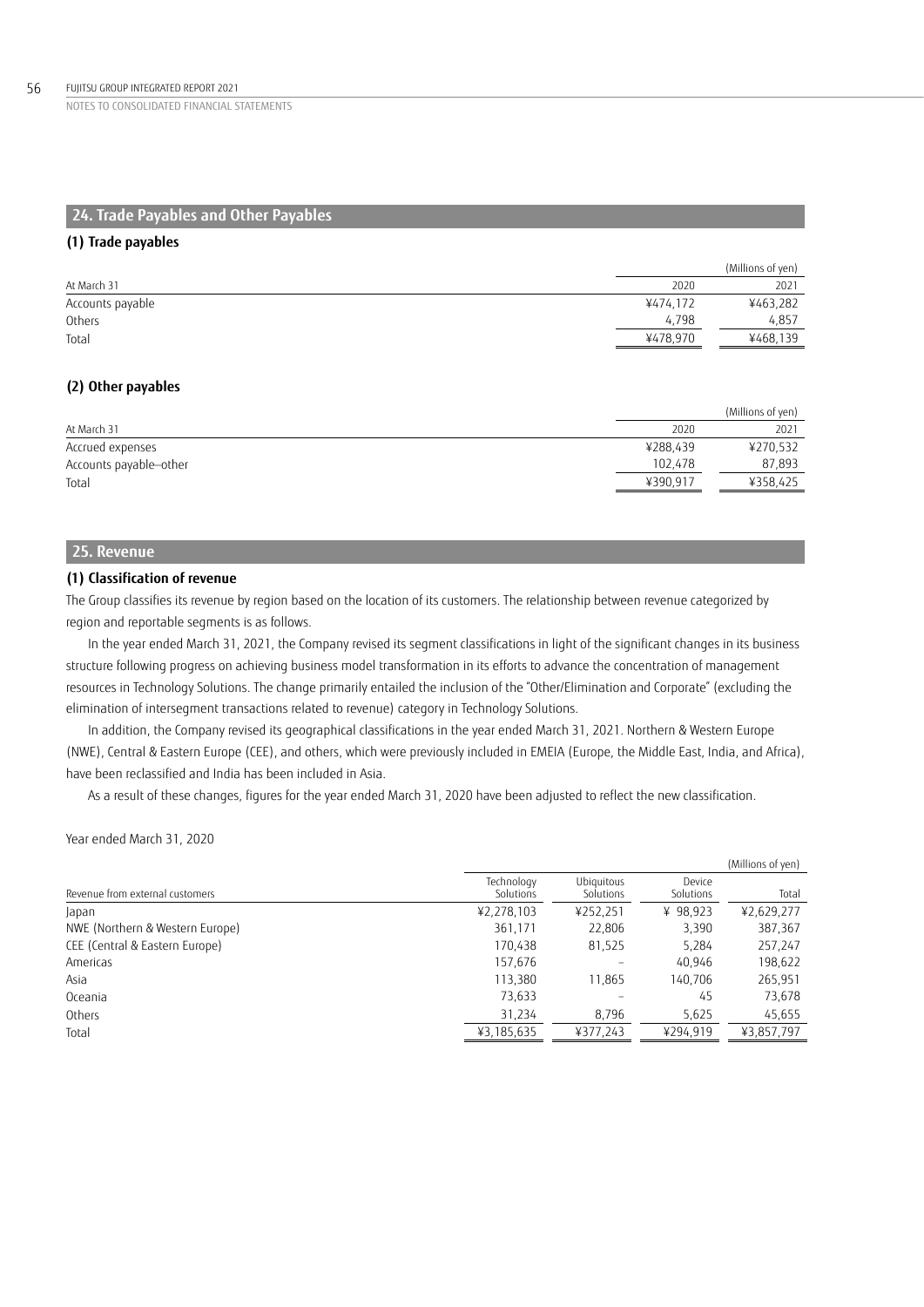Year ended March 31, 2021

|                                 |                         |                         |                     | (Millions of yen) |
|---------------------------------|-------------------------|-------------------------|---------------------|-------------------|
| Revenue from external customers | Technology<br>Solutions | Ubiauitous<br>Solutions | Device<br>Solutions | Total             |
| Japan                           | ¥2,167,552              | ¥182,966                | ¥ 67.099            | ¥2,417,617        |
| NWE (Northern & Western Europe) | 349.107                 | 20.124                  | 4.204               | 373,435           |
| CEE (Central & Eastern Europe)  | 169,302                 | 76.524                  | 5.697               | 251,523           |
| Americas                        | 134.492                 | 0                       | 38,487              | 172,979           |
| Asia                            | 99,058                  | 1.626                   | 165.373             | 266,057           |
| Oceania                         | 73.704                  | 0                       | 63                  | 73,767            |
| Others                          | 23,935                  | 6,749                   | 3,640               | 34,324            |
| Total                           | ¥3,017,150              | ¥287,989                | ¥284,563            | ¥3,589,702        |

Notes: 1. Includes revenues arising from leases for the years ended March 31, 2020 and 2021 because they are immaterial for the Group.

 2. NWE (Northern & Western Europe) includes the UK, Finland, Sweden, Denmark, Norway, Spain, Portugal, France, Belgium, Luxembourg, and the Netherlands. CEE (Central & Eastern Europe) includes Germany, Austria, Switzerland, Poland, and Russia.

3. Others includes Europe other than NWE and CEE, the Middle East, and Africa.

### **(2) Contract assets and contract liabilities**

Contract assets are primarily unbilled trade receivables related to revenue recognized based on measurement of progress toward complete fulfillment of performance obligations under service contracts in which the Company undertakes an obligation to provide deliverables, such as turnkey contracts. These are transferred to trade receivables when the customer accepts the deliverables.

The balances of contract assets at April 1, 2019, March 31, 2020 and 2021 are ¥107,719 million, ¥94,344 million and ¥101,941 million, respectively.

Contract liabilities primarily consist of prepayments received from customers under contracts to provide them with ongoing services. The balances of contract liabilities at April 1, 2019, March 31,2020 and 2021 are ¥166,313 million, ¥160,081 million and ¥162,577 million, respectively. In addition, the amounts of revenue recognized for the years ended March 31, 2020 and 2021, included in the balances of contract liabilities at April 1, 2019 and 2020 are ¥121,967 million and ¥109,294 million, respectively.

In the consolidated financial statements, contract assets are included within other current assets and contract liabilities are included within other current liabilities.

#### **(3) Performance obligations**

For details of the performance obligations for products and services in each reportable segment and the measurement method thereof, please refer to Note "3. Significant Accounting Policies."

The payment terms for respective performance obligations are mainly within one year, and there are no significant transactions with long-term prepayment or post-payment terms.

Transaction prices allocated to unsatisfied (or partially unsatisfied) performance obligations at March 31,2020 totaled ¥1,718,532 million. Of this amount, approximately 60% was expected to be recognized as earnings within one year. Transaction prices allocated to unsatisfied (or partially unsatisfied) performance obligations at March 31, 2021 totaled ¥1,775,708 million. Of this amount, approximately 63% is expected to be recognized as earnings within one year.

The Group does not apply the practical expedient in IFRS 15 Paragraph 121, and the above performance obligations amount includes the performance obligations included as components of contracts that have an original expected duration of one year or less. In addition, any consideration from contracts with customers that is not included in the transaction price is immaterial for the Group.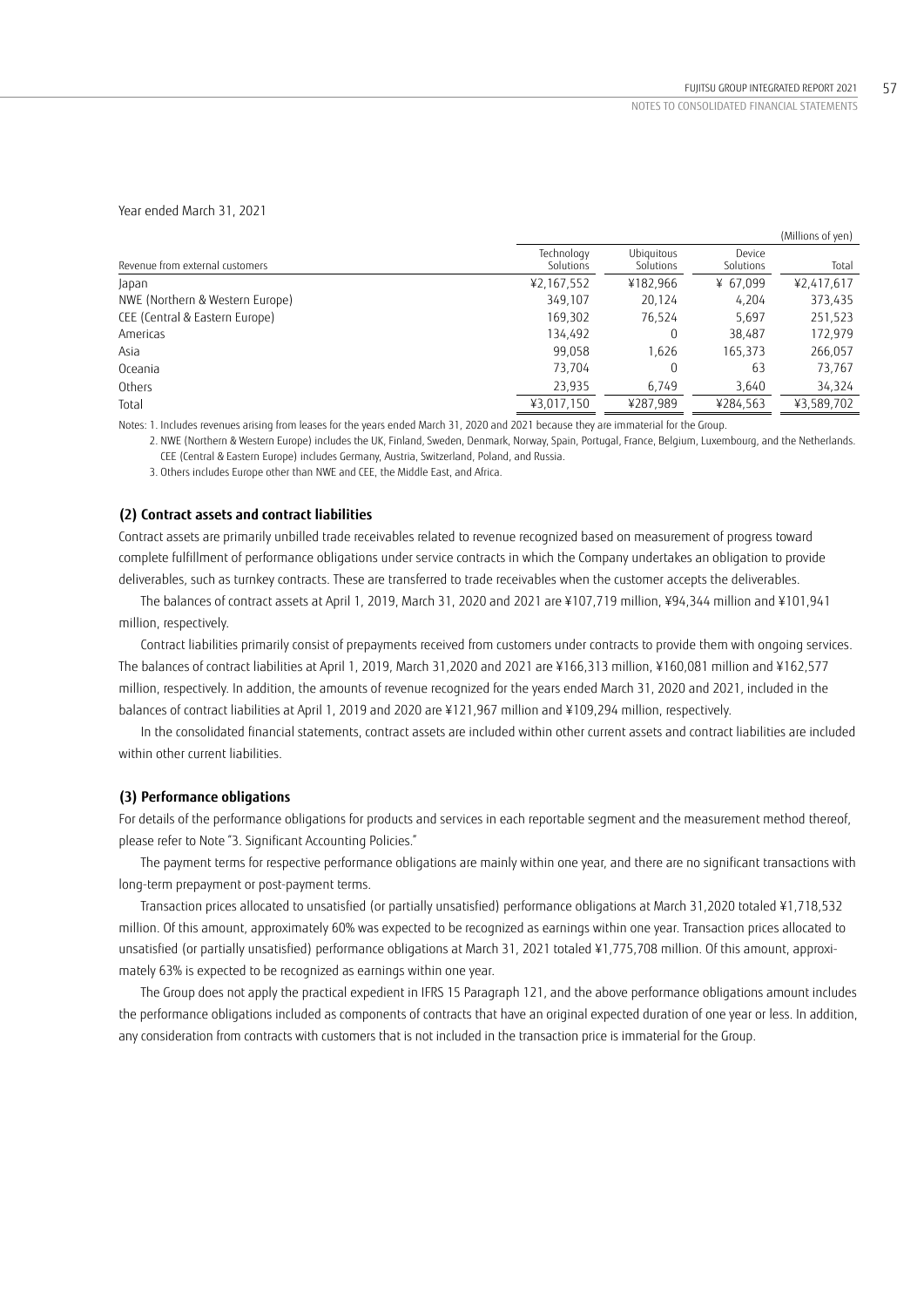| 26. Other Income and Expenses |         |                   |
|-------------------------------|---------|-------------------|
|                               |         | (Millions of yen) |
| Years ended March 31          | 2020    | 2021              |
| Other income                  | ¥19.258 | ¥46,748           |
| Other expenses                | ¥52.408 | ¥26,153           |

#### For the year ended March 31, 2020

The Group has included gain on sales of subsidiaries' stocks of ¥6,666 million, gain on sales of property, plant and equipment of ¥3,386 million, and income on government grants of ¥3,004 million under other income.

Main components of other expenses are the expenses related to the business model transformation amounting to ¥23,432 million. The expenses related to the business model transformation include ¥15,218 million related to the restructuring of manufacturing locations in Japan, such as for the restructuring of the electronic component business and improvement of efficiency of production systems for the system products business. In addition, the expenses related to the business model transformation include ¥8,214 million related to the restructuring of the business outside Japan centering on the North American business. Regarding the North American business, to strengthen its services business, the business portfolio was reviewed, and decisions were made to withdraw from the products business and eliminate overlap in the retail business within the Group. The expenses related to the business model transformation include impairment losses. The breakdown of other expenses by segment is ¥13,773 million for Technology Solutions, and ¥9,659 million for Ubiquitous Solutions and Device Solutions, respectively.

In addition to the above, the Group has included impairment losses of ¥10,450 million; which were not included in the business model transformation expenses; facility relocation and disposal expenses of ¥2,385 million and loss on disposal of property, plant and equipment of ¥2,242 million under other expenses.

### For the year ended March 31, 2021

Other income is mainly composed of a gain of ¥25,447 million related to the transfer of the mobile phone retail store business of Fujitsu Personal System Limited. The gain is included in the Ubiquitous Solutions segment.

In addition to the above, the Group has included income on government grants of ¥7,164 million and gain on sales of property, plant and equipment of ¥3,036 million under other income.

The Group has included business model transformation expenses of ¥6,464 million, loss on disposal of property, plant and equipment of ¥3,910 million, impairment losses of ¥3,465 million, and facility relocation and disposal expenses of ¥2,241 million under other expenses.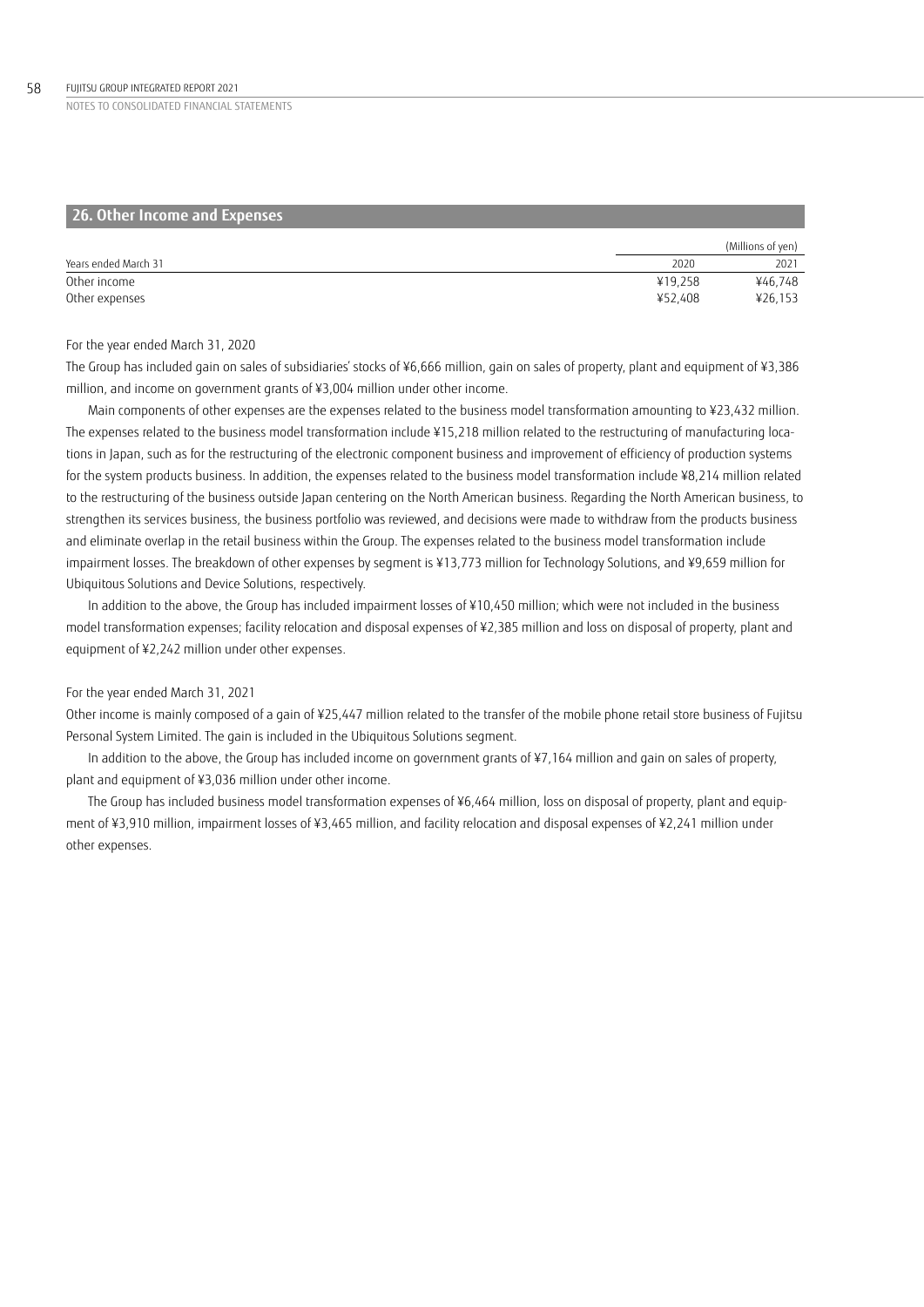## **27. Impairment of Non-Financial Assets**

#### **(1) Cash-generating unit (CGU)**

In principle, a cash-generating unit (CGU) is identified for business-use assets based on the units that the management uses to make decisions.

#### **(2) Impairment losses**

A breakdown of assets for which impairment losses were recognized is as follows. These impairment losses are included in "other expenses" in the consolidated statement of profit or loss.

|                                                       |                          | (Millions of yen) |
|-------------------------------------------------------|--------------------------|-------------------|
| Years ended March 31                                  | 2020                     | 2021              |
| Property, plant and equipment                         |                          |                   |
| Land                                                  | ¥ 2,684                  | ¥<br>182          |
| Buildings                                             | 9,395                    | 652               |
| Machinery and equipment, tools, fixtures and fittings | 3,092                    | 1,344             |
| Construction in progress                              | 15                       | 97                |
| Total property, plant and equipment                   | 15,186                   | 2,275             |
| Goodwill                                              | $\overline{\phantom{0}}$ |                   |
| Intangible assets                                     |                          |                   |
| Software                                              | 3,198                    | 553               |
| Others                                                | 582                      | 34                |
| Total intangible assets                               | 3,780                    | 587               |
| Others                                                |                          | 603               |
| Assets held for sale                                  | 8,649                    |                   |
| Total impairment losses                               | ¥27,615                  | ¥3,465            |

## For the year ended March 31, 2020

For buildings, the carrying amounts of those relevant CGUs were written down to the recoverable amount due to business withdrawal and other factors.

The breakdown of impairment losses by segment is described below.

In Technology Solutions, an impairment loss of ¥18,511 million was recorded. The major components were an impairment loss on the restructuring of business outside Japan centering on the North American business and an impairment loss on the restructuring of manufacturing locations in Japan, such as for an improvement of efficiency of production systems in the system products business. In Device Solutions, an impairment loss of ¥9,104 million was recorded in relation to the restructuring of manufacturing locations in Japan, which includes the restructuring of the electronic component business.

## For the year ended March 31, 2021

For Machinery and equipment, tools, fixtures and fittings, the carrying amounts of those relevant CGUs were written down to the recoverable amount due to business withdrawal and other factors.

The breakdown of impairment losses by segment is ¥3,326 million for Technology Solutions, ¥124 million for Ubiquitous Solutions, ¥15 million for Device Solutions.

#### **(3) Reversal of impairment losses**

In the year ended March 31, 2021, among business assets for which impairment losses had been recognized in previous fiscal years, the carrying amounts were reversed to the recoverable amounts for assets due to their sale. The Group recorded reversals of impairment losses of ¥97 million for land, ¥292 million for buildings, ¥360 million for machinery and equipment, tools, fixtures and fittings, and ¥9 million for software for the year ended March 31, 2021. The breakdown by segment is ¥592 million for Technology Solutions and ¥166 million for Ubiquitous Solutions. These reversals of impairment losses are included in other income in the consolidated statement of profit or loss.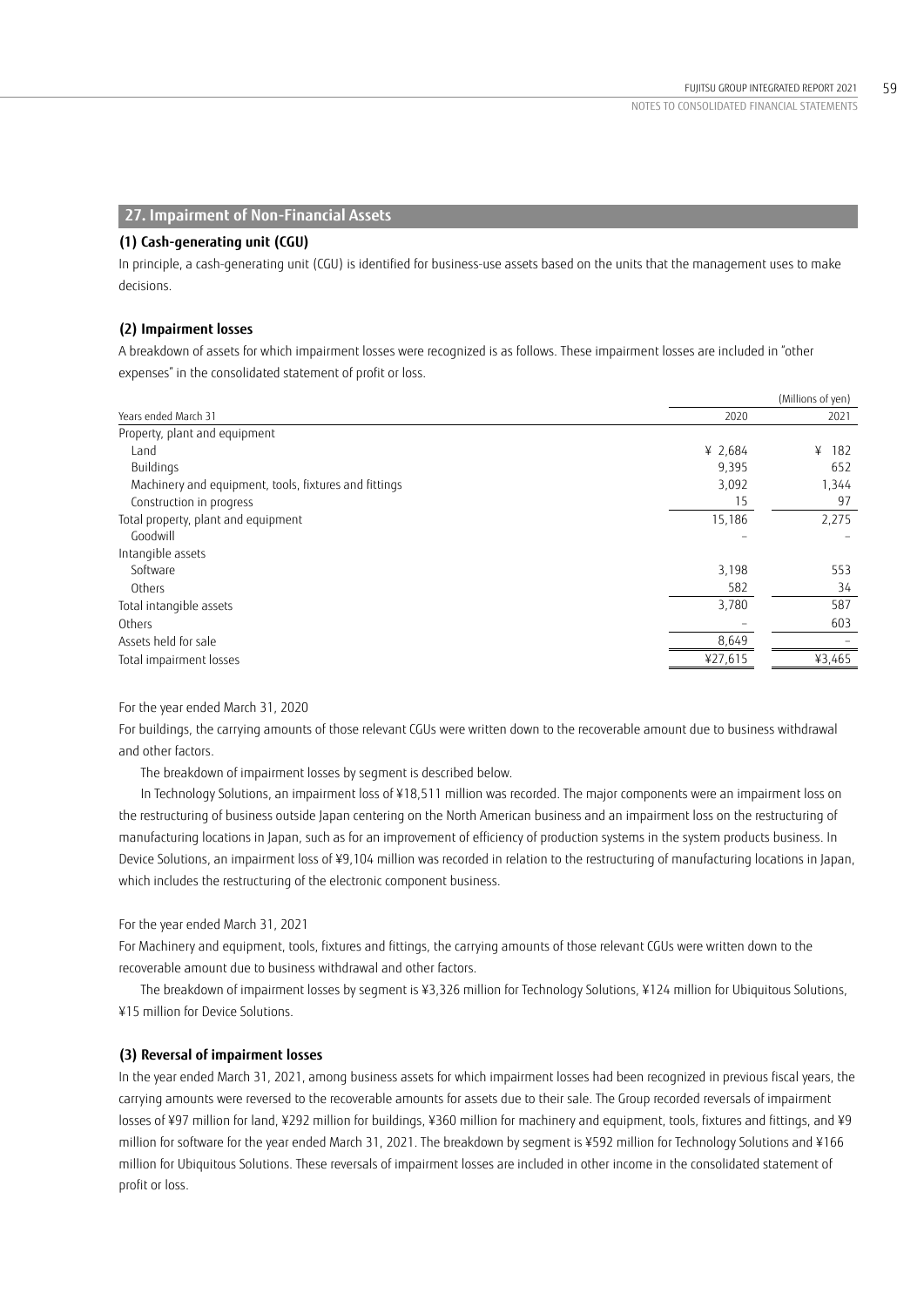### **(4) Goodwill impairment test**

Fujitsu Technology Solutions (Holding) B.V. (FTS) recognizes goodwill that consists primarily of the goodwill related to the product support business acquired from Siemens Business Services GmbH in April 2006.

The target business regions of FTS are Central & Eastern Europe (CEE) and a portion of Northern & Western Europe (NWE). Because the Group has adopted a business management structure based on country and region, it allocates goodwill to CGUs in eight countries and regions. The eight CGUs include Central Europe, comprising Germany, Switzerland and Austria, along with seven units that include the Netherlands, Belgium and Luxembourg, France, Spain and Portugal, and Poland (the "Other Countries and Regions").

Important goodwill allotted to each CGU was assigned to Central Europe.

|                             |         | (Millions of yen) |
|-----------------------------|---------|-------------------|
| At March 31                 | 2020    | 2021              |
| <b>FTS</b>                  |         |                   |
| Central Europe              | ¥12.066 | ¥13,110           |
| Other Countries and Regions | 2.914   | 3,155             |

An impairment loss on goodwill is recognized when the recoverable amount of the CGU is below its carrying amount. The recoverable amount is measured based on the value in use.

The value in use relating to the goodwill from Central Europe, which was important in the year ended March 31,2021, was calculated by discounting projected cash flows based on a three-year medium-term management plan and growth rate for subsequent periods incorporating future uncertainties to the present value. The recoverable amount for the year ended March 31, 2021 was well above the carrying amount of the CGU. The medium-term management plan is prepared to reflect the management's judgments for future forecasts and past data, using internal and external data.

The growth rate is determined by considering the long-term average growth rate of the market in each region to which the CGU belongs. The growth rate for the year ended March 31, 2020 and for the year ended March 31, 2021 was 0.5%. The discount rate is calculated based on a pre-tax weighted average capital cost of the CGU. The discount rates before taxes, which were used for the impairment tests of Central Europe in the year ended March 31, 2020 and the year ended March 31, 2021, were 7.0% and 8.1%, respectively.

As far as the growth rate and the discount rate used in calculating the recoverable amount change within a reasonable range, the recoverable amount is well above the carrying amount of the CGU, and the likelihood is considered remote that a significant impairment loss shall be recognized.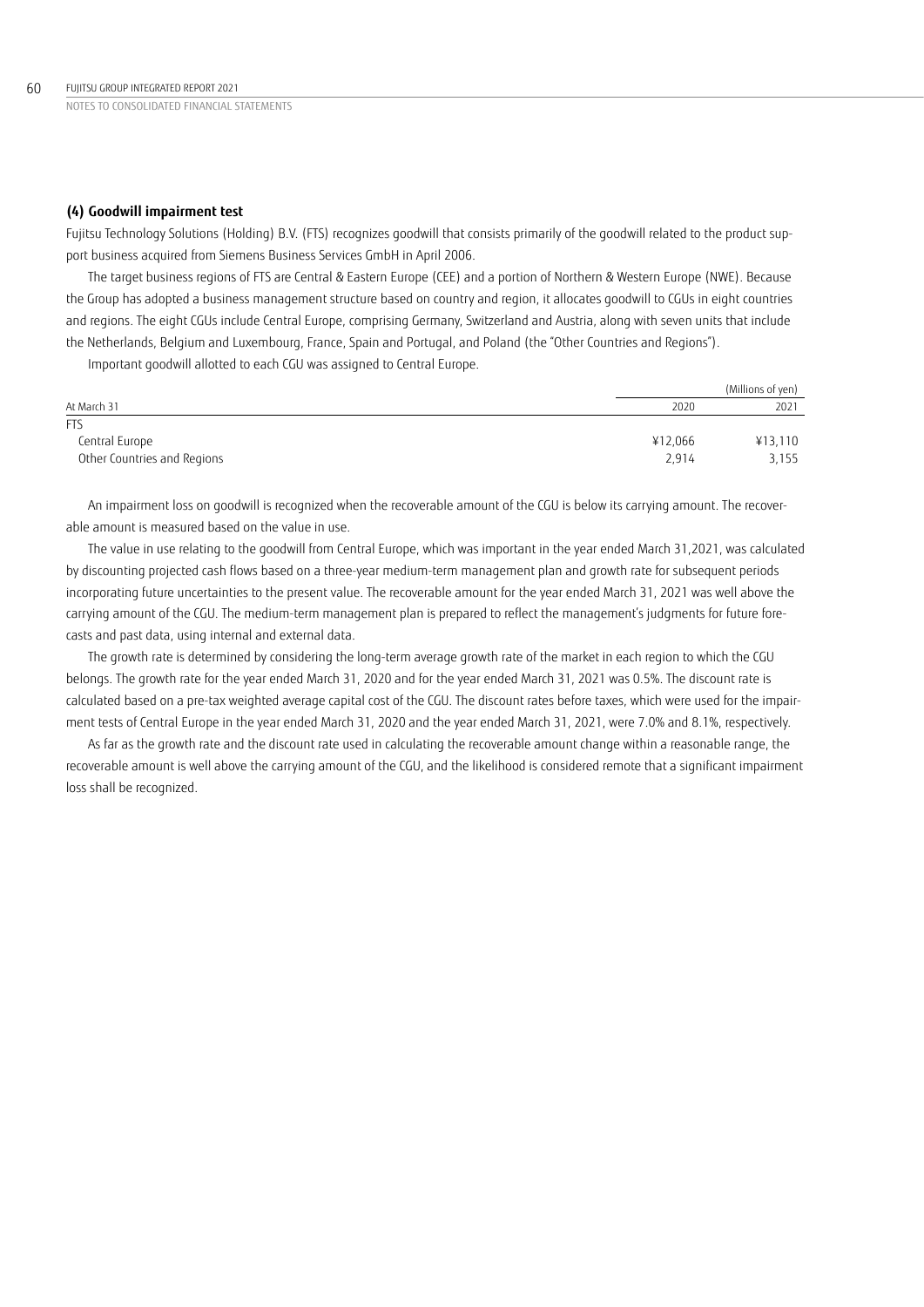## **28. Employee Expenses**

|            | (Millions of yen) |
|------------|-------------------|
| 2020       | 2021              |
| ¥ 952.421  | ¥ 962,056         |
| 67.325     | 60,855            |
| 195.654    | 184.910           |
| ¥1,215,400 | ¥1,207,821        |
|            |                   |

## **29. Financial Income and Financial Expenses**

Financial income

|                             |                          | (Millions of yen) |
|-----------------------------|--------------------------|-------------------|
| Years ended March 31        | 2020                     | 2021              |
| Interest income             | 42,307                   | ¥ 1,212           |
| Dividend income             | 2,997                    | 2,571             |
| Foreign exchange gains, net | $\overline{\phantom{m}}$ | 1,375             |
| Others                      | 2.077                    | 9.042             |
| Total                       | ¥7,381                   | ¥14,200           |

Financial expenses

|                              |        | (Millions of yen) |
|------------------------------|--------|-------------------|
| Years ended March 31         | 2020   | 2021              |
| Interest expense             | ¥4,185 | ¥3.047            |
| Foreign exchange losses, net | 63     |                   |
| Others                       | 846    | 948               |
| Total                        | ¥5,094 | ¥3.995            |

Interest income principally arose from financial assets and liabilities measured at amortized cost, and dividend income principally arose from financial assets measured at fair value through other comprehensive income. Interest expense principally arose from financial liabilities measured at amortized cost and lease liabilities. Interest expense on lease liabilities for the years ended March 31, 2020 and 2021 were ¥1,482 million and ¥1,776 million, respectively.

## **30. Discontinued Operations**

Not applicable.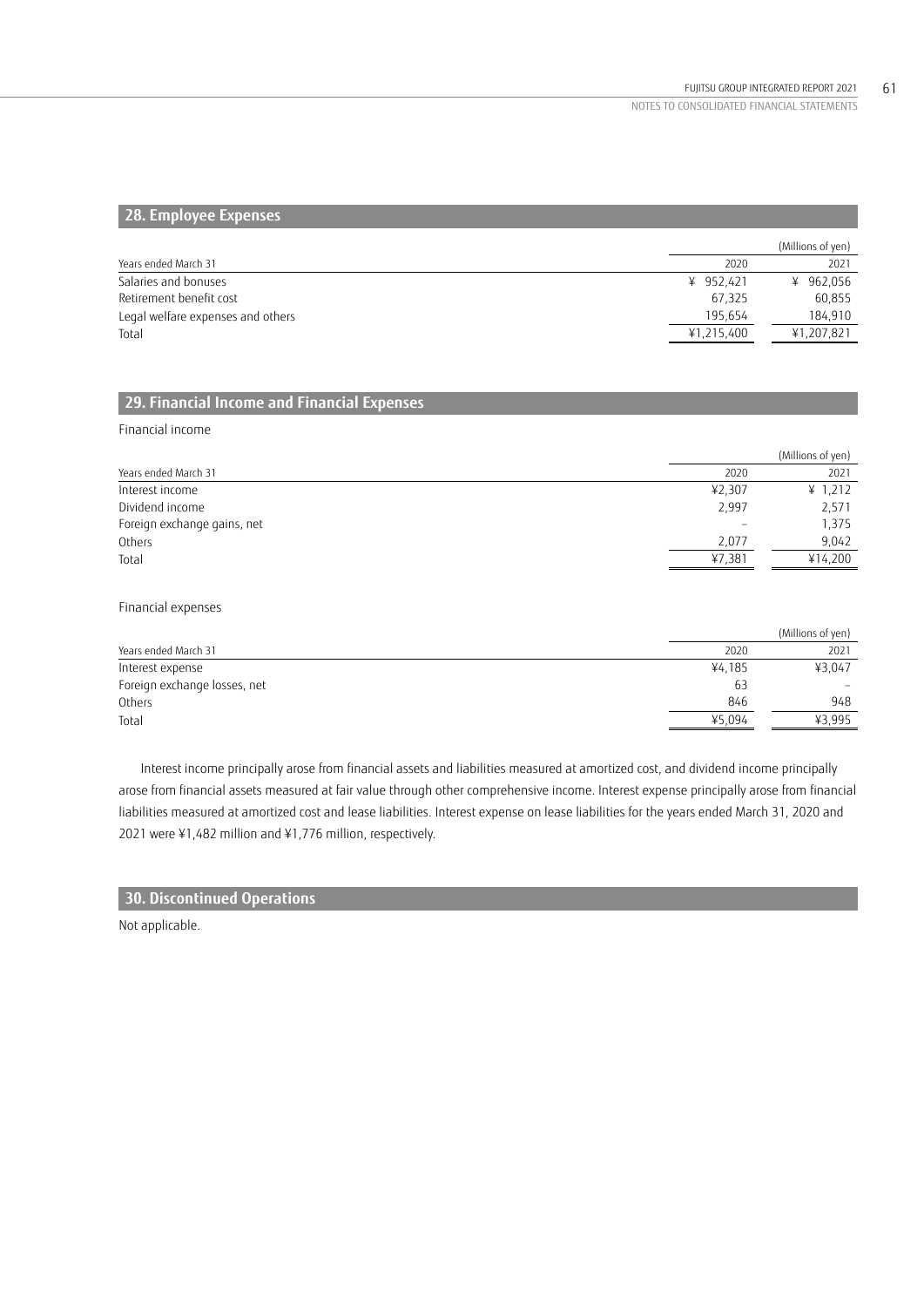## **31. Earnings per Share**

Calculation bases for basic earnings per share and diluted earnings per share

#### **(1) Basic earnings per share**

| Years ended March 31                                                                              | 2020     | 2021      |
|---------------------------------------------------------------------------------------------------|----------|-----------|
| Profit for the year attributable to ordinary equity holders of the parent (Millions of yen)       | ¥160.042 | ¥ 202.700 |
| Weighted average number of ordinary shares-basic (Thousands of shares)                            | 202.277  | 199,945   |
| Basic earnings per share (Yen)                                                                    | ¥ 791.20 | ¥1.013.78 |
| (2) Diluted earnings per share                                                                    |          |           |
| Years ended March 31                                                                              | 2020     | 2021      |
| Profit for the year attributable to ordinary equity holders of the parent (Millions of yen)       | ¥160.042 | ¥ 202,700 |
| Adjustment related to dilutive securities issued by subsidiaries and associates (Millions of yen) |          |           |
| Profit used to calculate diluted earnings per share (Millions of yen)                             | ¥160,042 | ¥ 202,700 |
| Weighted average number of ordinary shares-basic (Thousands of shares)                            | 202.277  | 199.945   |
| Adjustment by conditional issuable shares                                                         | 114      | 226       |
| Weighted average number of ordinary shares-diluted (Thousands of shares)                          | 202,391  | 200,171   |
| Diluted earnings per share (Yen)                                                                  | ¥ 790.76 | ¥1.012.63 |

## **32. Non-Cash Transactions**

|                                     |         | (Millions of yen) |
|-------------------------------------|---------|-------------------|
| Years ended March 31                | 2020    | 2021              |
| Acquisitions of right-of-use assets | ¥58.001 | ¥53,252           |

## **33. Share-Based Payment**

The Company has introduced a performance-based stock compensation plan (hereinafter "the Plan") for executive directors, executive officers, corporate executive officers, and employees that are at certain positions or higher at the Company and certain subsidiaries (hereinafter "Executives"). The Company intends to grant Executives medium- to long-term incentives for improving corporate value, and also will endeavor to further management from a shareholder's perspective.

The Company will present to Executives a Base Number of Shares in accordance with their respective rank, performance judging period (three years), and performance targets (revenue and operating profit). The number of shares is calculated by multiplying the Base Number of Shares by a coefficient according to the level of performance achievement for each fiscal year. When the performance judging period is over, the total number of shares is allocated to each applicable person.

The Plan is accounted for as an equity-settled share-based payment. The number of shares granted during the period, the weighted average of the fair value at grant date (weighted average fair value), and the expense arising from share-based payment included in the consolidated statement of profit or loss are as follows.

| Years ended March 31                                               | 2020   | 2021    |
|--------------------------------------------------------------------|--------|---------|
| Number of shares granted during the period (Thousands of shares)*1 |        | 174     |
| Weighted average fair value (Yen)                                  | ¥8.429 | ¥10.273 |
| Expense arising from share-based payment (Millions of yen) $*^2$   | 569    | 1.541   |
|                                                                    |        |         |

\*1 The Base Number of Shares is presented.

 $*$  Expense arising from share-based payment is included in selling, general and administrative expenses in the consolidated statement of profit or loss.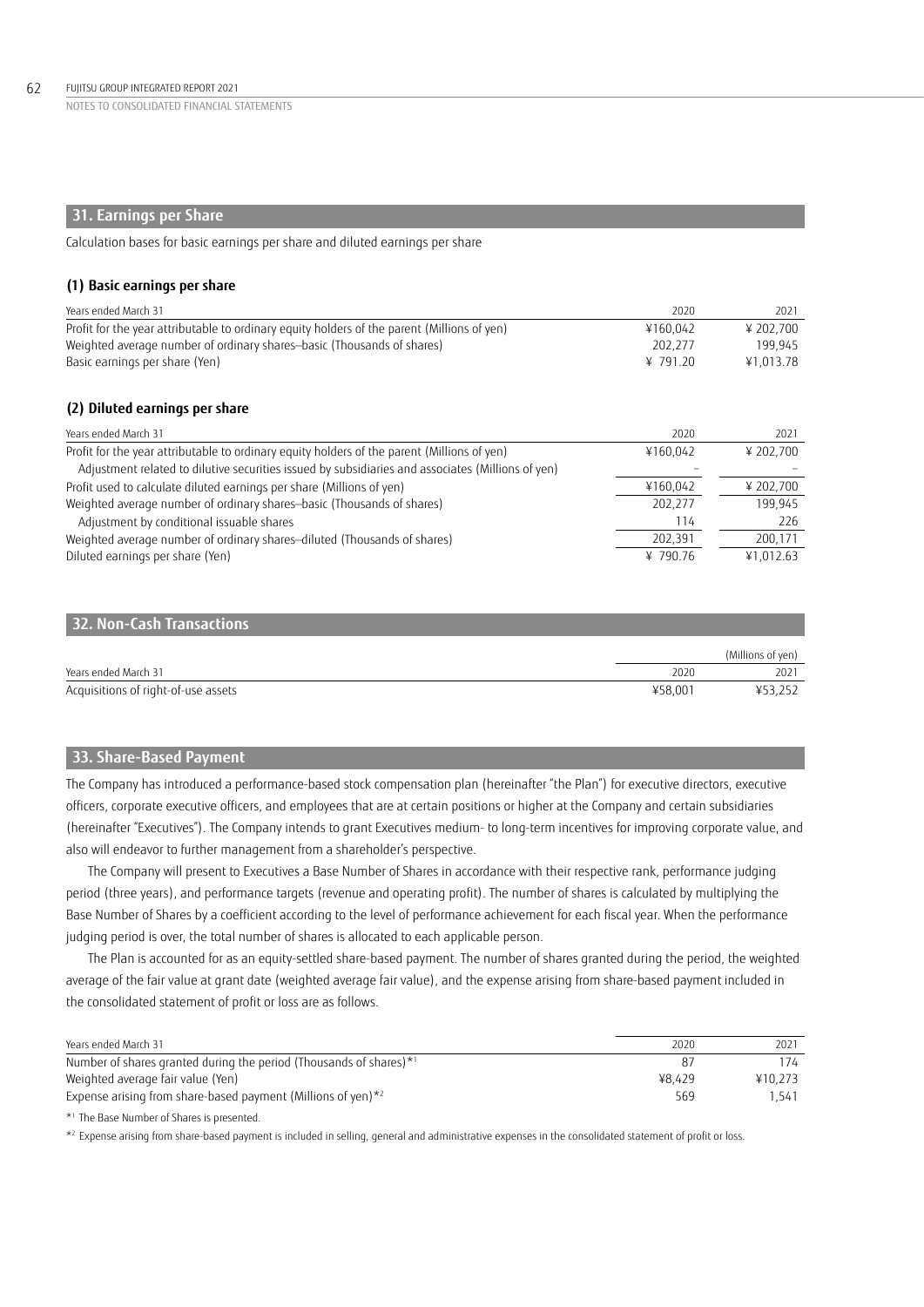## **34. Financial Instruments**

#### **(1) Capital management**

The fundamental principles of the Group's capital management are to provide a stable return to shareholders while a portion of retained earnings is used by the Company to strengthen its financial base and support new business development opportunities that will result in improved long-term performance.

In order to improve profitability and efficiency of invested capital for businesses, the Group places importance on operating profit margin and EPS (earnings per share) as management indicators.

#### **(2) Risk management**

The Group carries out its financial activities in accordance with the "Fujitsu Group Treasury Policy" and primarily obtains funds through bank borrowings and the issuance of corporate bonds based on funding requirements of its business activities. After the adequate liquidity for its business activities has been ensured, the Group invests temporary excess funds in financial assets with low risk. The Group utilizes derivative transactions only for hedging purposes and not for speculative or trading purposes.

Trade receivables and contract assets are exposed to customer credit risk. Additionally, some trade receivables from exports of products are denominated in foreign currencies and exposed to exchange rate fluctuation risk. Other financial assets are composed primarily of the certificates of deposit held for fund management and the shares issued by customers or other parties for the purpose of maintaining and strengthening the business relationship. Shares are exposed to market price fluctuation risk and financial risk of the company invested.

The Group also loans to business partners and other parties.

Trade payables and other payables are generally payable within one year. Some trade payables from imports of components are denominated in foreign currencies and exposed to exchange rate fluctuation risk. Borrowings and corporate bonds are mainly for the purpose of obtaining working capital and preparing capital expenditures. Because some of these have floating interest rates, they are exposed to interest rate fluctuation risk.

#### (a) Credit risk

The Group strives to mitigate collection risk in accordance with credit management standards and procedures in selling goods and services. A unit independent from the sales units assesses the credit standing of customers and manages collection dates and the balance outstanding for each customer to ensure smooth collection of trade receivables. Regarding loan receivables, the Group periodically assesses a debtor's financial condition and reviews the terms of the loan if needed.

The counterparties to derivative transactions are selected considering their credit risk.

The masimum amount of credit risks at March 31, 2021 equals the book value of financial assets on the consolidated statement of financial position that are exposed to credit risk.

|             |          |                    |         |                   |                  |                  |                   | (Millions of yen) |
|-------------|----------|--------------------|---------|-------------------|------------------|------------------|-------------------|-------------------|
|             |          |                    |         |                   | Overdue amounts  |                  |                   |                   |
| At March 31 | Total    | Within due<br>date | Total   | Within 30<br>davs | 31 to 60<br>days | 61 to 90<br>davs | 91 to 180<br>davs | Over 180<br>days  |
| 2020        | ¥876.427 | ¥846.719           | ¥29.708 | ¥16.344           | ¥4.358           | ¥1.910           | ¥2.053            | ¥5.043            |
| 2021        | 857.467  | 830.614            | 26.853  | 15.502            | 4.174            | 2.211            | 2.058             | 2,908             |

Credit risk exposure of trade accounts receivables is as follows.

The balances of allowance for doubtful accounts corresponding to trade accounts receivables at March 31, 2020 and 2021 are ¥4,947 million and ¥3,781 million, respectively.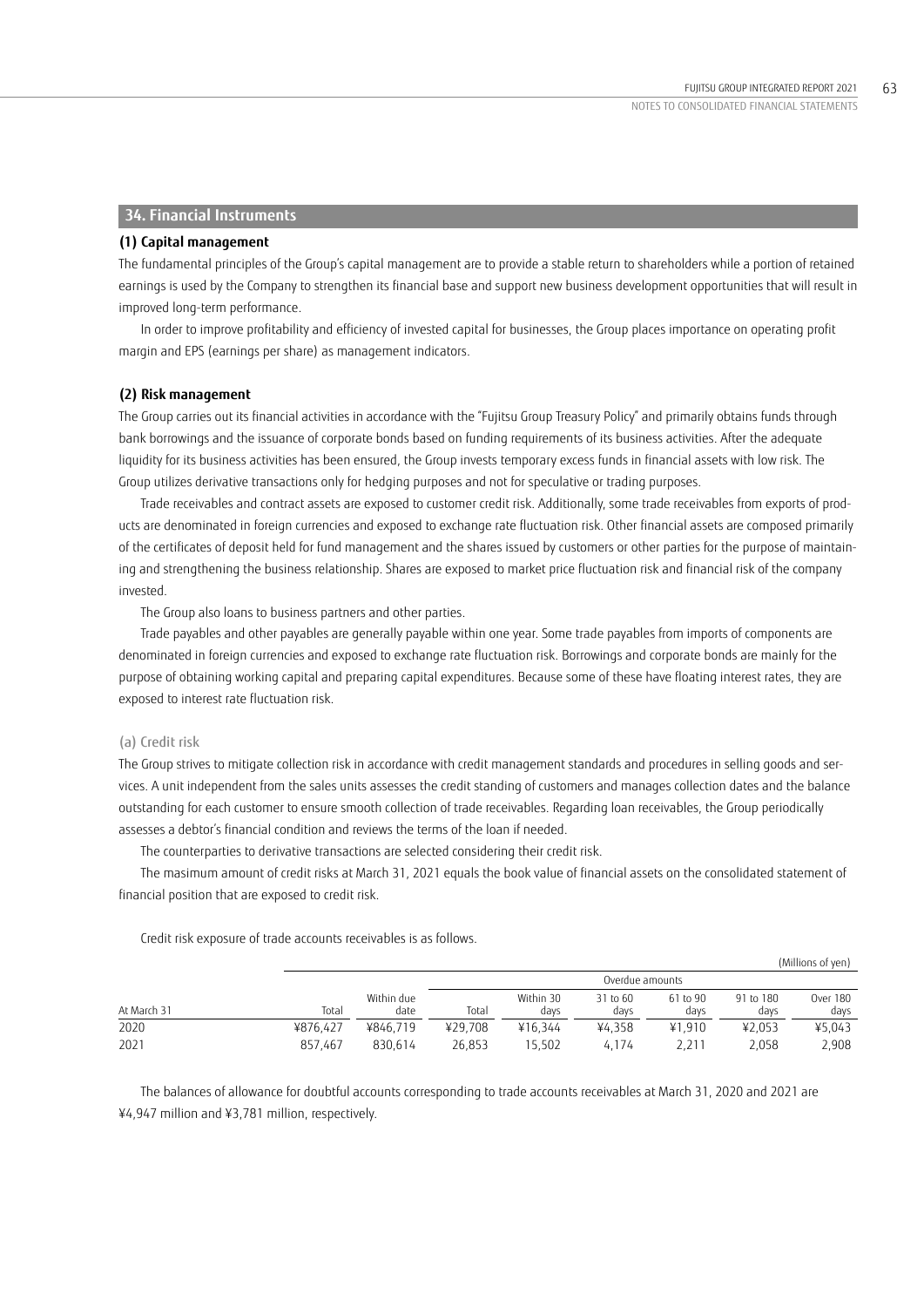Impairment is accounted for using the allowance for doubtful accounts, not directly reducing the carrying amount of financial assets. Changes in the allowance for doubtful accounts are presented below.

|                                                |                |                       | (Millions of yen) |
|------------------------------------------------|----------------|-----------------------|-------------------|
|                                                | Current assets | Non-current<br>assets | Total             |
| Balance at April 1, 2019                       | ¥7,653         | ¥1.732                | ¥ 9,385           |
| Additional provisions made during the year     | 1,938          | 700                   | 2,638             |
| Amounts used during the year                   | (580)          | (333)                 | (913)             |
| Unused amounts reversed during the year        | (1,023)        | (728)                 | (1,751)           |
| Change in scope of consolidation               | (2,737)        |                       | (2,737)           |
| Exchange differences on translation and others | (304)          |                       | (311)             |
| Balance at March 31, 2020                      | 4,947          | 1,364                 | 6,311             |
| Additional provisions made during the year     | 1,540          | 828                   | 2,368             |
| Amounts used during the year                   | (1,852)        | (149)                 | (2,001)           |
| Unused amounts reversed during the year        | (1, 108)       | (914)                 | (2,022)           |
| Exchange differences on translation and others | 254            |                       | 261               |
| Balance at March 31, 2021                      | ¥ 3,781        | ¥1,136                | 4.917             |

## (b) Liquidity risk

The Group prepares a cash flow projection and monitors its funding requirements. The Group also strives to diversify its sources of financing in order to reduce liquidity risk.

Contractual maturity analysis of financial liabilities is presented below.

The Group classifies financial liabilities that mature within one year as current liabilities.

|                          |                    |                          |               |             |             |           |                               | (Millions of yen) |
|--------------------------|--------------------|--------------------------|---------------|-------------|-------------|-----------|-------------------------------|-------------------|
| At March 31              | Carrying<br>amount | Contractual<br>cash flow | Within 1 year | $1-2$ years | $2-3$ years | 3-4 years | 4-5 years                     | Over 5 years      |
| 2020                     |                    |                          |               |             |             |           |                               |                   |
| Non-derivative financial |                    |                          |               |             |             |           |                               |                   |
| liabilities              |                    |                          |               |             |             |           |                               |                   |
| <b>Bonds</b>             | ¥ 74,957           | ¥ 75,000                 | ¥ 35,000      | ¥30,000     | ¥10,000     | ¥         | ¥<br>$\overline{\phantom{0}}$ | ¥                 |
| Borrowings               | 152,118            | 152,118                  | 104,442       | 20,197      | 25,182      | 182       | 182                           | 1,933             |
| Lease liabilities        | 178,494            | 200,108                  | 63,980        | 42,579      | 23,104      | 15,214    | 10,939                        | 44,292            |
| Derivative financial     |                    |                          |               |             |             |           |                               |                   |
| liabilities              | 705                | 705                      | 704           |             |             |           |                               |                   |
| 2021                     |                    |                          |               |             |             |           |                               |                   |
| Non-derivative financial |                    |                          |               |             |             |           |                               |                   |
| liabilities              |                    |                          |               |             |             |           |                               |                   |
| <b>Bonds</b>             | ¥ 39,989           | ¥ 40,000                 | ¥ 30,000      | ¥10,000     | ¥           | ¥         | ¥                             | ¥                 |
| Borrowings               | 116,319            | 116,319                  | 88,429        | 25,556      | 207         | 192       | 183                           | 1,752             |
| Lease liabilities        | 160,017            | 178,476                  | 57,402        | 37,261      | 20,425      | 13,873    | 10,283                        | 39,232            |
| Derivative financial     |                    |                          |               |             |             |           |                               |                   |
| liabilities              | 2,001              | 2,001                    | 1,994         | 7           |             |           |                               |                   |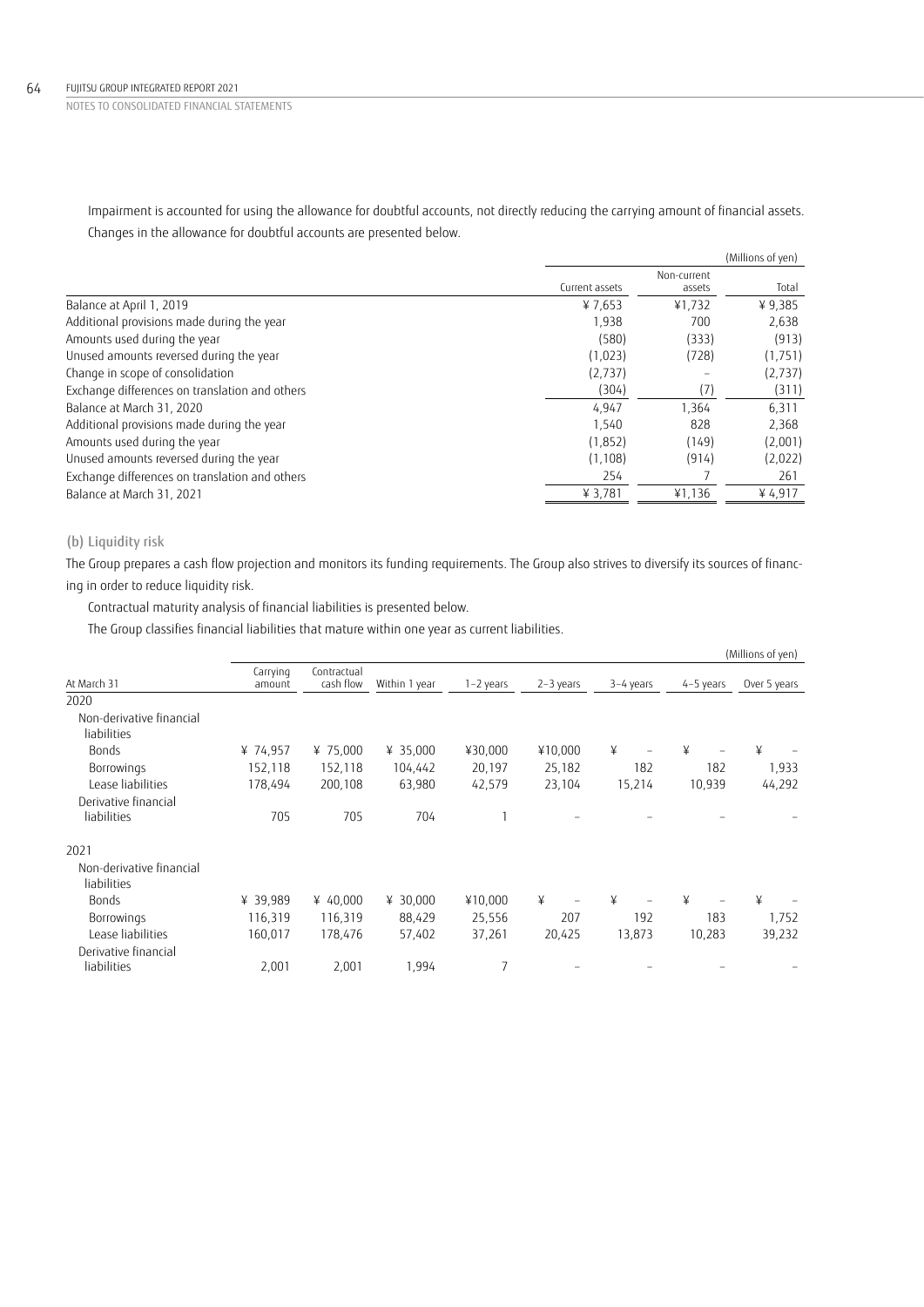### (c) Market risk

The Group utilizes foreign exchange forward contracts in respect to trade receivables and trade payables denominated in foreign currencies to mitigate the exchange rate fluctuation risk that is monitored by each currency respectively, currency swap contracts to mitigate the foreign currency exchange rate fluctuation risk of cash flows denominated in foreign currencies, and interest swap contracts in respect to borrowings and corporate bonds to mitigate interest rate fluctuation risk.

For the shares issued by customers or other parties, the Group regularly monitors their fair values and financial conditions of the issuers and reviews its investment on a regular basis, taking into account its relationship with the counterparties.

The Group enters into derivative transactions based on the Group policy. Following the policies approved by the Chief Financial Officer (CFO), the finance division undertakes particular transactions, records them, and confirms the balance of transactions with counterparties. In addition, the finance division reports on the content of the transactions undertaken and changes in the transaction balance to the CFO and the head of the accounting department.

### *(i) Foreign currency sensitivity analysis*

The following table represents the Group's sensitivity analysis for foreign currency risk exposures. The analysis shows the hypothetical impact on profit before income taxes in the consolidated statement of profit or loss that would result from a 1% appreciation of the Japanese yen against the US dollar for the recurring positions at the end of the year. The analysis calculated the impact on US dollardenominated assets and liabilities, and is based on the assumption that other factors such as the outstanding balance and interest rates are held constant.

|                                      |       | (Millions of ven) |
|--------------------------------------|-------|-------------------|
| Years ended March 31                 | 2020  | 2021              |
| Impact on profit before income taxes | ¥(299 | ا ب ب ۱           |

### *(ii) Interest rate sensitivity analysis*

The following table represents the hypothetical impact on the Group's profit before income taxes that is attributable to financial instruments which are exposed to the risk of fluctuations in interest rates in the case where the interest rate increases by 0.1%. The analysis is based on the assumption that all other variable factors, specifically foreign currency rates, are held constant.

|                                      |      | (Millions of yen) |
|--------------------------------------|------|-------------------|
| Years ended March 31                 | 2020 | 2021              |
| Impact on profit before income taxes |      | υC                |

### **(3) Hedge accounting**

### (a) Objective for derivative transactions

Derivative transactions consist primarily of exchange forward contracts for the purpose of hedging exchange rate fluctuation risk related to trade receivables and trade liabilities, currency swap contracts for the purpose of hedging exchange rate fluctuation risk related to foreign currency-denominated cash flow, and interest swap contracts for the purpose of hedging interest rate fluctuation risk related to borrowings and corporate bonds.

### (b) Policies for derivative transactions

The Group utilizes derivative transactions only for hedging purposes and not for speculative or trading purposes. Derivative transactions to increase market risks cannot be entered into. In addition, credit risks are considered in choosing a counterparty. Therefore, the Group recognizes that market risk and credit risk for derivative transactions are de minimis.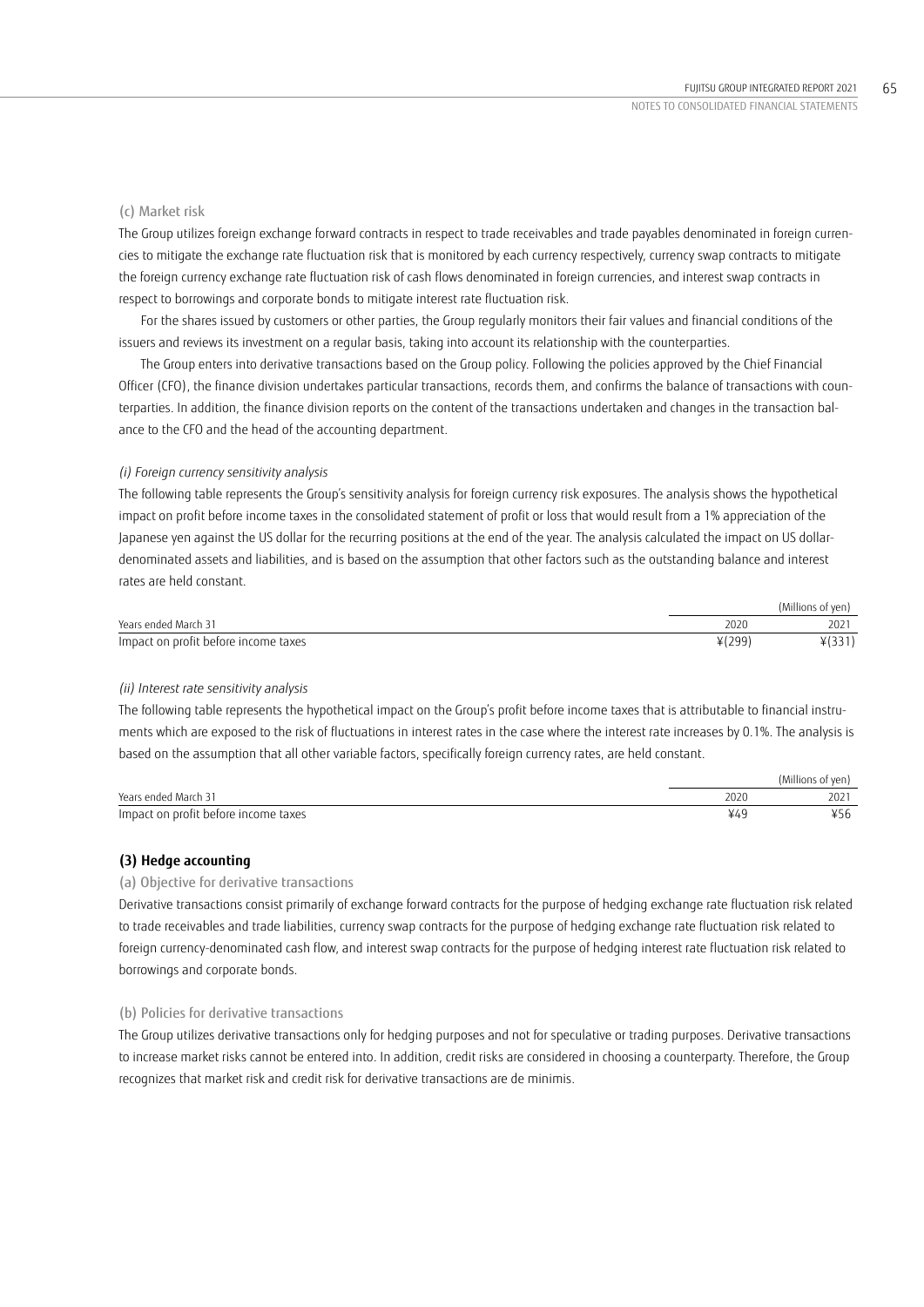## (c) Risk management structure for derivative transactions

The Group enters into derivative transactions based on regulations established by the Company. Based on policies approved by the Chief Financial Officer (CFO), the finance division undertakes particular transactions, records them, and confirms the balance of transactions with counterparties. In addition, the finance division reports on the content of transactions undertaken and changes in transaction balances to the CFO and the head of the accounting department.

## (d) Accounting treatment for derivative transactions

Derivatives are measured at fair value and any changes in the fair value are recognized in profit or loss. However, regarding cash flow hedges, if they satisfy the required conditions for hedge accounting, a gain or loss arising from any changes in the fair value of hedging instruments is deferred until the gain or loss arising from the hedged item is recognized in profit or loss.

## (e) The fair value of derivative transactions for which hedge accounting is applied Cash flow hedges

|                                                |      | (Millions of yen) |
|------------------------------------------------|------|-------------------|
| At March 31                                    | 2020 | 2021              |
| Currency: Forward foreign exchange transaction |      |                   |
| Sell (US dollar)                               | 430  | $*(353)$          |
| Total                                          | 430  | $*(353)$          |

## **(4) Fair value of financial instruments**

The fair value hierarchy has the following levels:

- Level 1 inputs are quoted prices (unadjusted) in active markets for identical assets or liabilities.
- Level 2 inputs are inputs other than quoted prices included within level 1 that are observable for assets or liabilities, either directly or indirectly.
- Level 3 inputs are unobservable inputs for assets or liabilities.

## (a) Financial assets and liabilities measured at fair value

*(i) Measurement method of fair value for financial assets and liabilities*

### Derivatives

The fair value is based on the prices provided by financial institutions and other appropriate valuation techniques based on information available.

## Equity securities

If a quoted price in an active market is available, the fair value is based on the quoted price. If a quoted price in an active market is not available, the fair value is estimated based on discounted future cash flow or other appropriate valuation method.

## Bonds (financial assets)

If a quoted price in an active market is available, the fair value is based on the quoted price. If a quoted price in an active market is not available, the fair value is estimated by an appropriate valuation method based on prices provided by transacting financial institutions.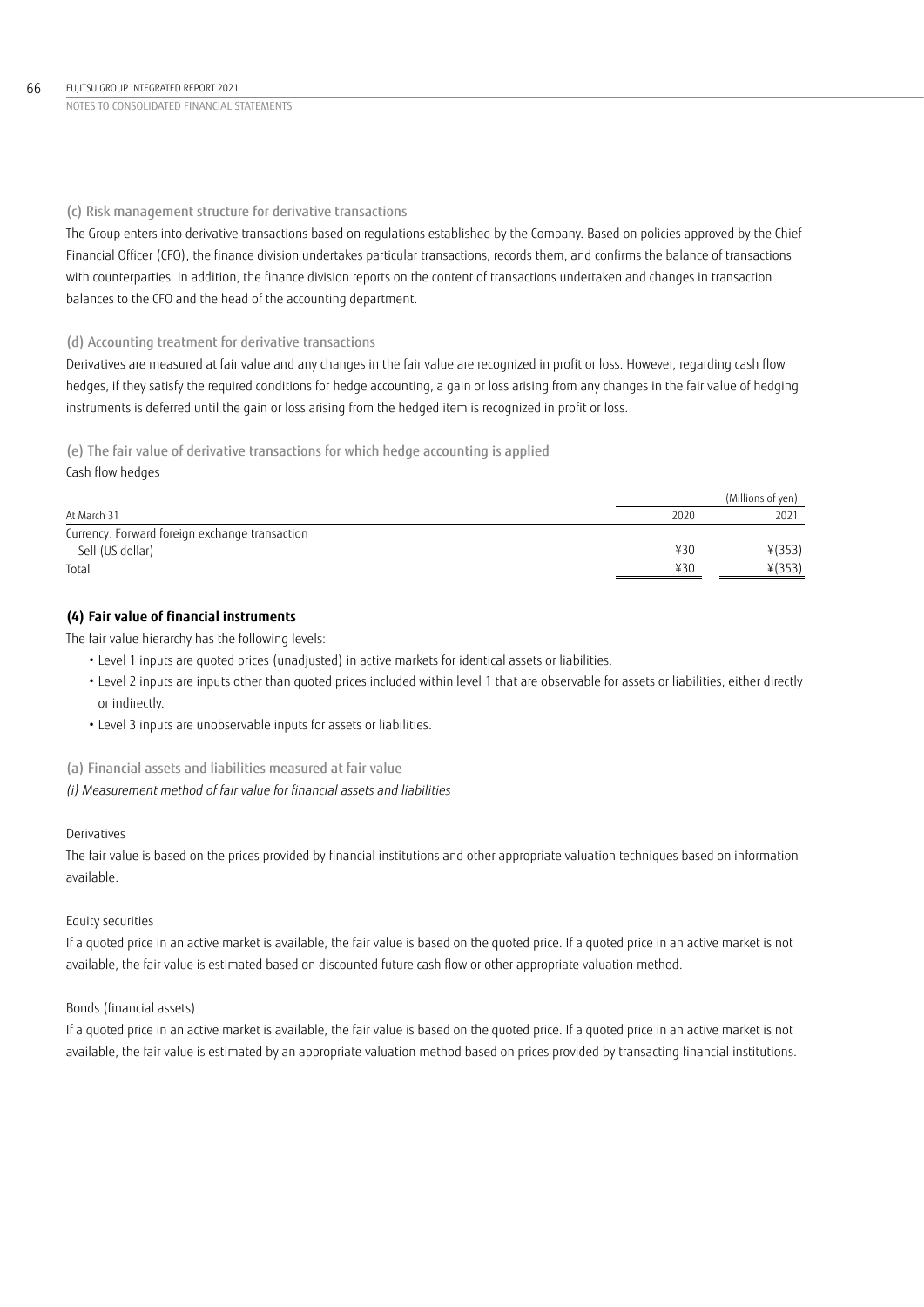|                                                                               |                 |                 |            |          | (Millions of yen) |
|-------------------------------------------------------------------------------|-----------------|-----------------|------------|----------|-------------------|
|                                                                               |                 |                 | Fair value |          |                   |
| At March 31                                                                   | Carrying amount | Total           | Level 1    | Level 2  | Level 3           |
| 2020                                                                          |                 |                 |            |          |                   |
| Assets                                                                        |                 |                 |            |          |                   |
| Financial assets measured at fair value<br>through profit or loss             |                 |                 |            |          |                   |
| Derivatives                                                                   | 1,171<br>¥      | 1,171<br>¥      | ¥          | 41,171   | ¥                 |
| <b>Bonds</b>                                                                  | 15,147          | 15,147          |            |          | 15,147            |
| Equity securities                                                             | 6,349           | 6,349           | 1,536      |          | 4,813             |
| Financial assets measured at fair value<br>through other comprehensive income |                 |                 |            |          |                   |
| Equity securities                                                             | 107,421         | 107,421         | 48,858     | 25       | 58,538            |
| Total                                                                         | ¥130,088        | ¥130,088        | ¥50,394    | ¥1,196   | ¥78,498           |
| Liabilities                                                                   |                 |                 |            |          |                   |
| Financial liabilities measured at fair<br>value through profit or loss        |                 |                 |            |          |                   |
| Derivatives                                                                   | 705<br>¥        | 705<br>¥        | ¥          | ¥ 705    | ¥                 |
| Total                                                                         | 705<br>¥        | $\angle$<br>705 | ¥          | ¥ 705    | ¥                 |
| 2021                                                                          |                 |                 |            |          |                   |
| Assets                                                                        |                 |                 |            |          |                   |
| Financial assets measured at fair value<br>through profit or loss             |                 |                 |            |          |                   |
| Derivatives                                                                   | ¥<br>600        | ¥<br>600        | ¥          | ¥<br>600 | ¥                 |
| <b>Bonds</b>                                                                  | 18,976          | 18,976          |            |          | 18,976            |
| Equity securities                                                             | 12,206          | 12,206          | 4,222      |          | 7,984             |
| Financial assets measured at fair value<br>through other comprehensive income |                 |                 |            |          |                   |
| Equity securities                                                             | 151,849         | 151,849         | 90,420     | 41       | 61,388            |
| Total                                                                         | ¥183,631        | ¥183,631        | ¥94,642    | 4641     | ¥88,348           |
| Liabilities                                                                   |                 |                 |            |          |                   |
| Financial liabilities measured at fair<br>value through profit or loss        |                 |                 |            |          |                   |
| Derivatives                                                                   | 2,001           | 2,001<br>¥      | ¥          | ¥2,001   | ¥                 |
| Total                                                                         | 2,001<br>¥      | ¥<br>2,001      | ¥          | ¥2,001   | ¥                 |

*(ii) Fair value hierarchy and comparison between carrying amount and fair value*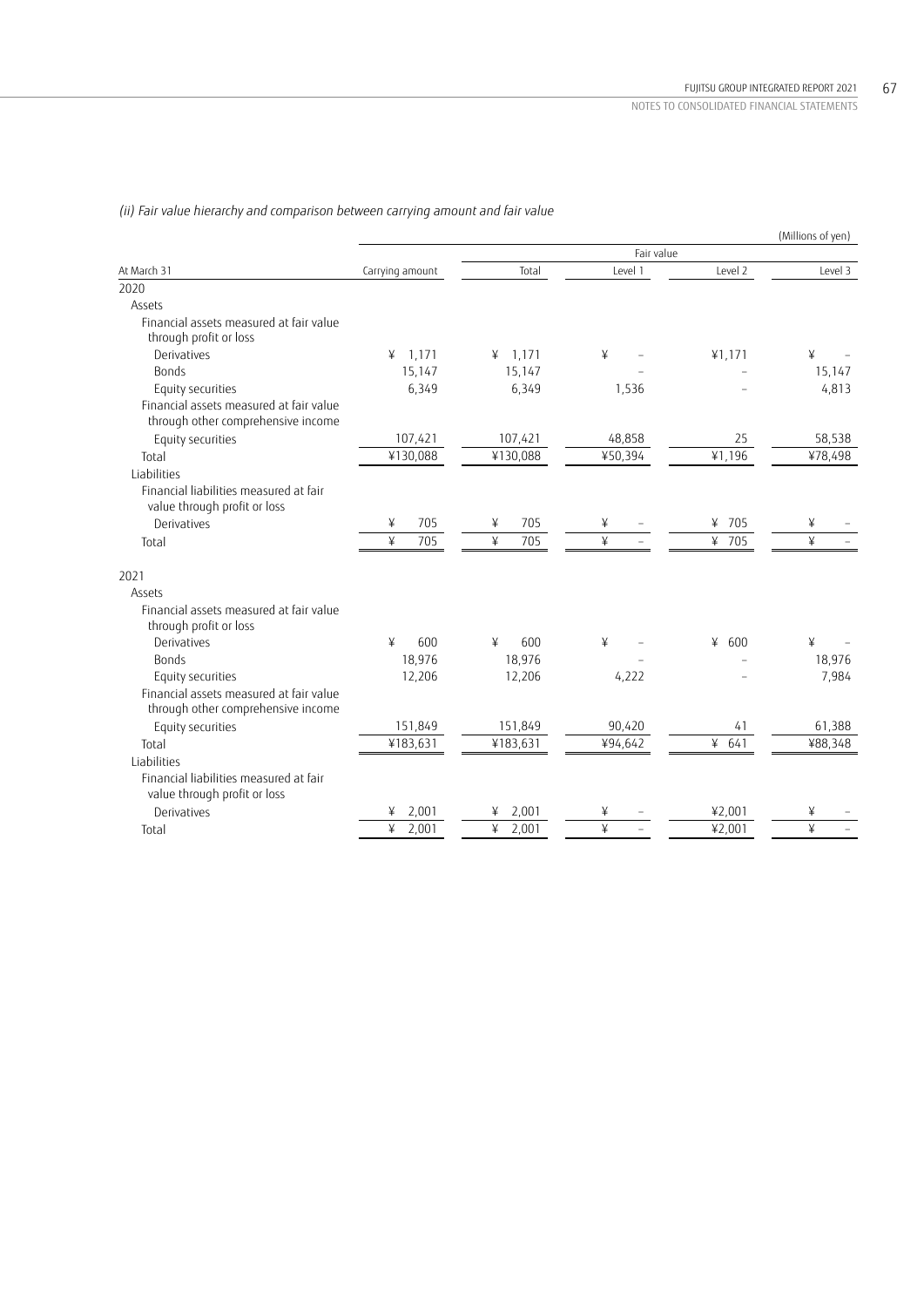|                                                                  | (Millions of yen) |
|------------------------------------------------------------------|-------------------|
|                                                                  | Carrying amount   |
| Balance at April 1, 2019                                         | ¥74,228           |
| Subtotal (Gains and losses)                                      |                   |
| Profit or loss                                                   | 484               |
| Other comprehensive income                                       | 578               |
| Purchases                                                        | 6,706             |
| Sales                                                            | (1,273)           |
| Settlements                                                      | (1,500)           |
| Others                                                           | (725)             |
| Balance at March 31, 2020                                        | 78,498            |
| Subtotal (Gains and losses)                                      |                   |
| Profit or loss                                                   | 4,170             |
| Other comprehensive income                                       | 114               |
| Purchases                                                        | 9,494             |
| Sales                                                            | (711)             |
| Settlements                                                      | (500)             |
| Transfers from investments accounted for using the equity method | 2,974             |
| Transfer from Level 3                                            | (5,268)           |
| Others                                                           | (423)             |
| Balance at March 31, 2021                                        | ¥88,348           |

*(iii) Reconciliation between the beginning and ending balance of financial assets measured at fair value using Level 3 inputs*

Gains and losses recognized in profit or loss are included in financial income or financial expenses in the consolidated statement of profit or loss. Gains and losses recognized in other comprehensive income are included in financial assets at fair value through other comprehensive income in the consolidated statement of comprehensive income.

(b) Financial assets and liabilities measured at amortized cost

*(i) Measurement method of fair value for financial assets and liabilities*

Bonds (financial assets)

If a quoted price in an active market is available, the fair value is based on the quoted price. If a quoted price in an active market is not available, the fair value is estimated by an appropriate valuation method based on prices provided by transacting financial institutions.

## Bonds (financial liabilities)

The fair value of bonds that have a market price is based on the market price. The fair value of bonds for which there is no market price is calculated by discounting the sum of future principal and interest payments to the present value at a rate taking into account the remaining term and the credit risk of bonds.

Long-term borrowings and lease liabilities (non-current liabilities)

The fair value of long-term borrowings and lease liabilities is calculated by discounting the sum of future principal and interest payments to the present value at the rate expected for another loan or lease transaction with the same conditions at the end of the year.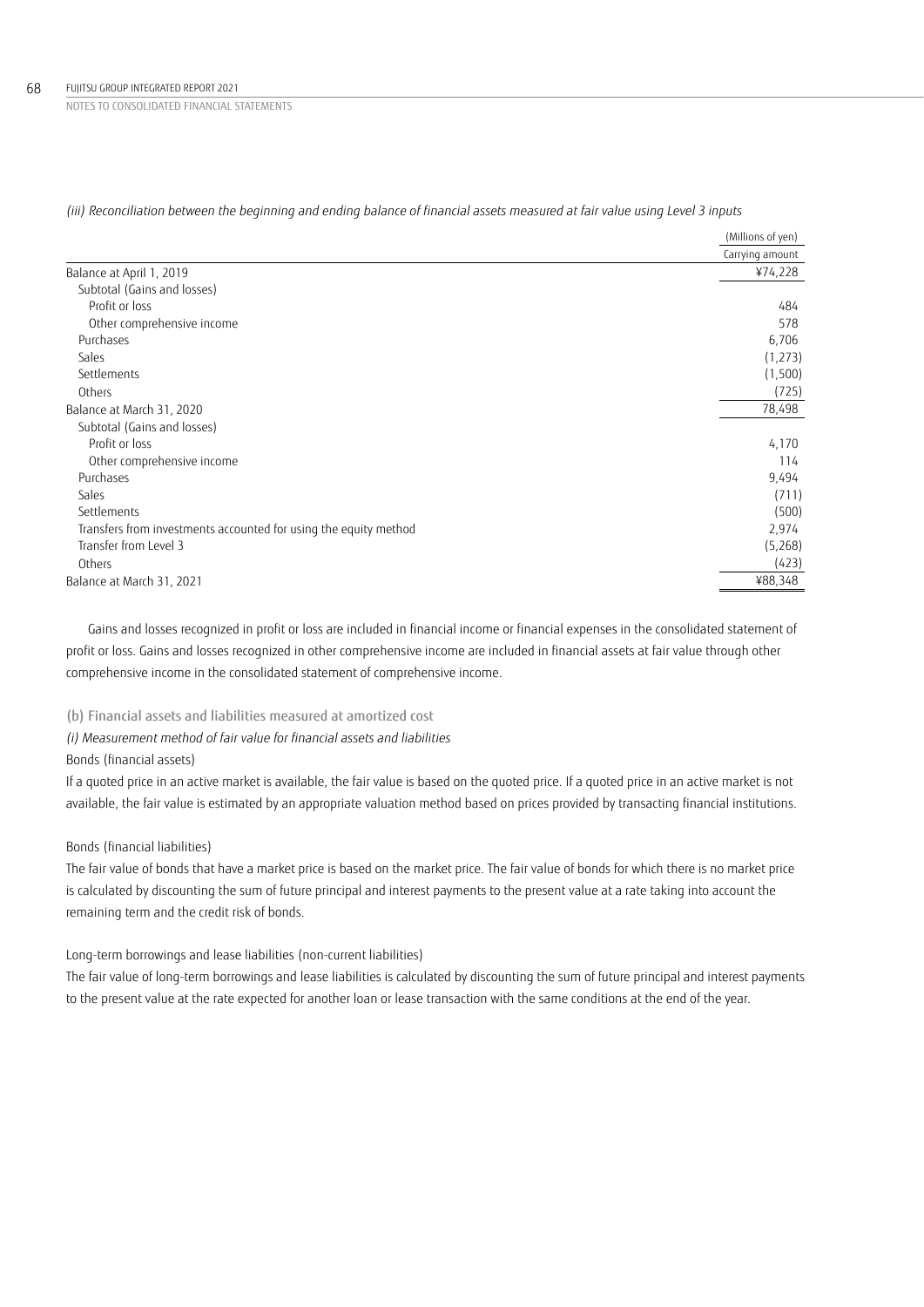(Millions of yen) Fair value At March 31 Level 2 Level 3 Level 3 Level 3 Level 3 Level 3 Level 3 Level 3 Level 3 Level 3 2020 Assets Financial assets measured at amortized cost Bonds ¥ 2,666 ¥ 2,598 ¥ – ¥ – ¥2,598 Total ¥ 2,666 ¥ 2,598 ¥ – ¥ – ¥2,598 Liabilities Financial liabilities measured at amortized cost Bonds (Non-current) ¥39,967 ¥40,223 ¥40,223 ¥ – ¥ – Long-term borrowings (Non-current) 47,676 47,768 – 47,768 – Total ¥87,643 ¥87,991 ¥40,223 ¥47,768 ¥ – 2021 Assets Financial assets measured at amortized cost Bonds ¥ 3,045 ¥ 3,039 ¥ – ¥ – ¥3,039 Total ¥ 3,045 ¥ 3,039 ¥ – ¥ – ¥3,039 Liabilities Financial liabilities measured at amortized cost Bonds (Non-current) ¥ 9,992 ¥10,051 ¥10,051 ¥ – ¥ – Long-term borrowings (Non-current)  $\frac{27,889}{\frac{437,881}{96}}$   $\frac{27,943}{\frac{437,994}{960}}$   $\frac{-}{\frac{410,051}{960}}$   $\frac{27,943}{\frac{427,943}{9600}}$ Total ¥37,881 ¥37,994 ¥10,051 ¥27,943 ¥ –

*(ii) Fair value hierarchy and comparison between carrying amount and fair value*

The disclosure for the current portion of financial assets and liabilities measured at amortized cost is omitted in this note because the carrying amount is a reasonable approximation of its fair value.

"Cash and cash equivalents," "Trade receivables" and "Other receivables" are classified as financial assets measured at amortized cost, which are included within current assets."Trade payables" and "Other payables" are classified as financial liabilities measured at amortized cost, which are included within current liabilities.

Financial assets measured at fair value and Financial assets measured at amortized cost mainly comprise "Other investments."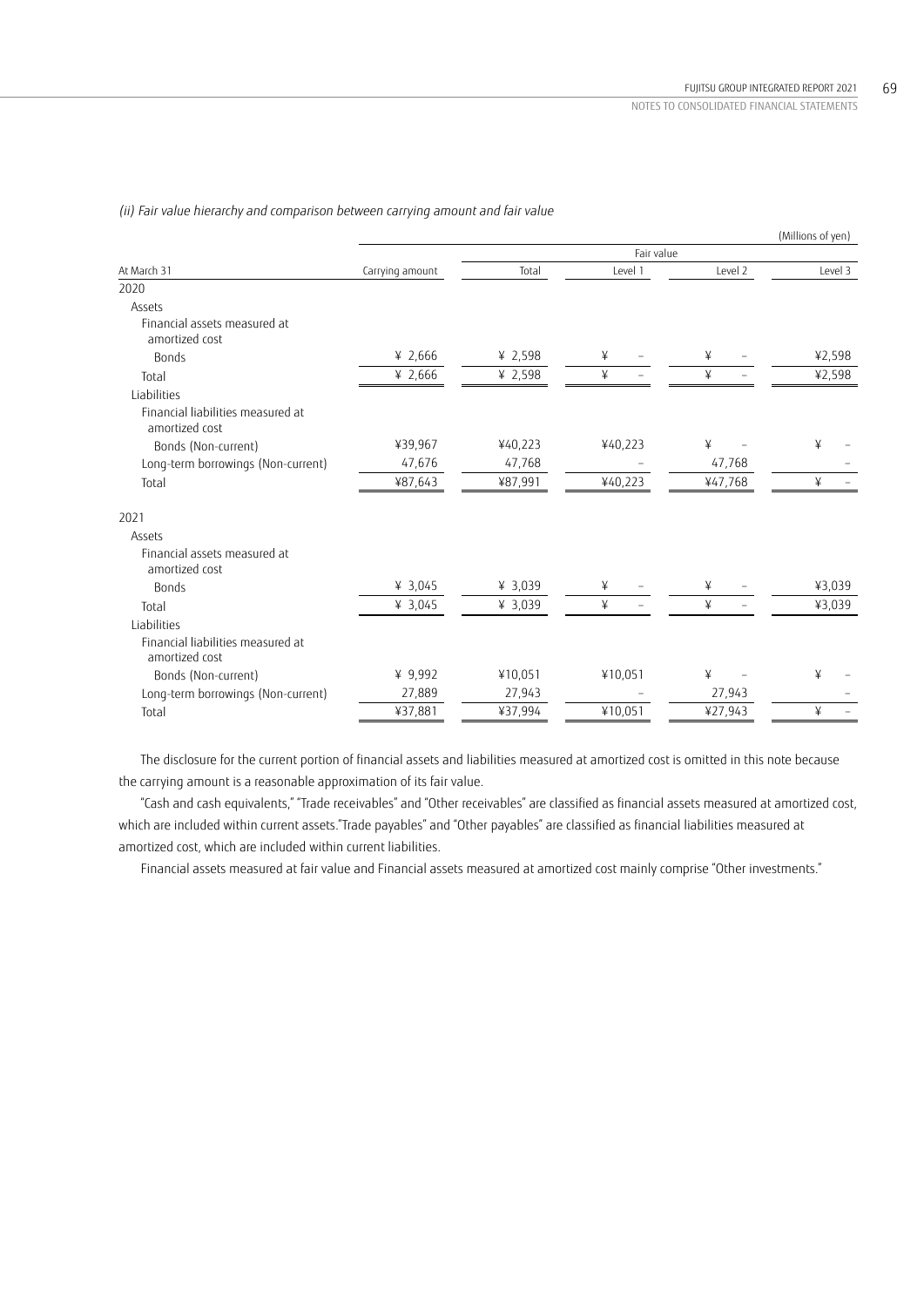## **35. Leases**

The Group's lease transactions primarily comprise lease agreements for offices.

### **(1) Breakdown of carrying amount of right-of-use assets included in property, plant and equipment**

|                                                       |           | (Millions of yen) |
|-------------------------------------------------------|-----------|-------------------|
| At March 31                                           | 2020      | 2021              |
| Land                                                  | ¥ $1.154$ | 1.081             |
| Buildings                                             | 135,513   | 117,222           |
| Machinery and equipment, tools, fixtures and fittings | 31,565    | 33.704            |
| Total                                                 | ¥168,232  | ¥152.007          |

The total amounts for acquisitions of right-of-use assets were ¥58,001 million and ¥53,252 million for the years ended March 31, 2020 and 2021, respectively.

## **(2) Maturity analysis of lease liabilities**

|                   |                    |                          |               |           |               |             |           | (Millions of yen) |
|-------------------|--------------------|--------------------------|---------------|-----------|---------------|-------------|-----------|-------------------|
| At March 31, 2020 | Carrying<br>amount | Contractual<br>cash flow | Within 1 year | 1-2 years | $2 - 3$ years | 3-4 years   | 4-5 years | Over 5 years      |
| Lease liabilities | ¥178.494           | ¥200.108                 | ¥63.980       | ¥42.579   | ¥23.104       | ¥15.214     | ¥10.939   | ¥44.292           |
|                   |                    |                          |               |           |               |             |           | (Millions of yen) |
| At March 31, 2021 | Carrying<br>amount | Contractual<br>cash flow | Within 1 year | 1-2 years | $2-3$ years   | $3-4$ years | 4-5 years | Over 5 years      |
| Lease liabilities | ¥160.017           | ¥178.476                 | ¥57,402       | ¥37,261   | ¥20.425       | ¥13.873     | ¥10.283   | ¥39,232           |

## **(3) Breakdown of expenses of leases**

|                                                                               | (Millions of yen) |         |  |
|-------------------------------------------------------------------------------|-------------------|---------|--|
| Years ended March 31                                                          | 2020              | 2021    |  |
| Depreciation of right-of-use assets included in property, plant and equipment |                   |         |  |
| Land                                                                          | ¥<br>-110         | 114     |  |
| Buildings                                                                     | 50.697            | 49,154  |  |
| Machinery and equipment, tools, fixtures and fittings                         | 13.406            | 13.255  |  |
| Total                                                                         | ¥64.213           | ¥62.523 |  |
| Interest expense on leases                                                    | ¥ 1,482           | ¥ 1.776 |  |
|                                                                               |                   |         |  |

## **(4) Cash outflows**

|                                             |      | (Millions of ven) |
|---------------------------------------------|------|-------------------|
| Years ended March 31                        | 2020 | 2021              |
| Total cash outflows from lease transactions | ¥69. | ¥68.103           |

## **(5) Leases not yet commenced to which the lessee is committed**

The amounts not included in the measurement of lease liabilities comprised lease transactions for which use has not yet commenced despite lease contracts already being concluded, and totaled ¥43,915 million and ¥25,718 million at March 31, 2020 and 2021, respectively. The amount at March 31, 2021 includes amounts related to properties that the Company will have right-of-use after completion in the year ending March 31, 2022.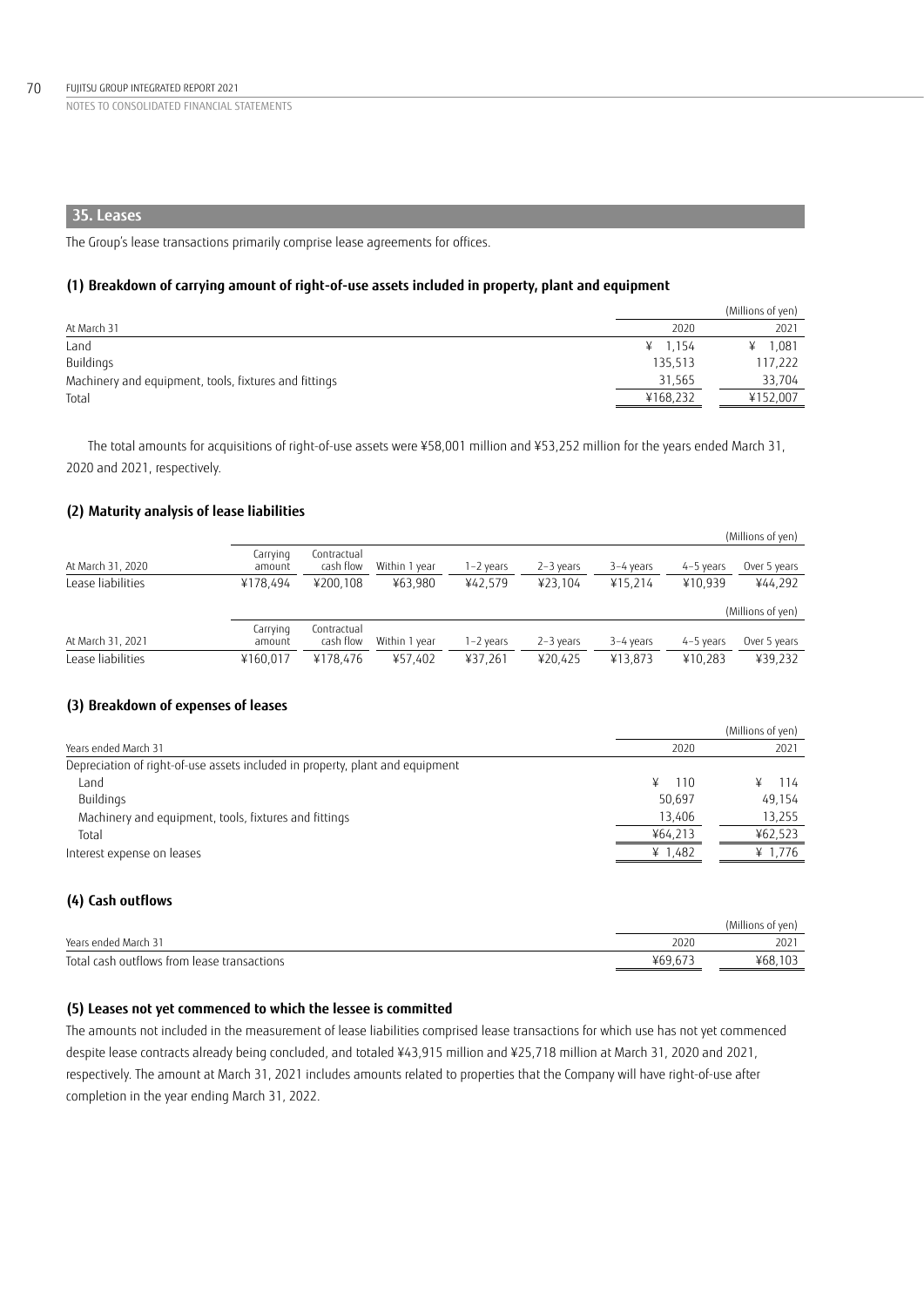(Millions of yen)

NOTES TO CONSOLIDATED FINANCIAL STATEMENTS

# **36. Related Parties**

## **(1) Related-party transactions**

Year ended March 31, 2020

|                           |                                     |                                                                                                             |                                                  | Transaction           |                   |
|---------------------------|-------------------------------------|-------------------------------------------------------------------------------------------------------------|--------------------------------------------------|-----------------------|-------------------|
| Class of company          | Name                                | Relationship with related parties                                                                           | Details of the transaction                       | amount                | Balance           |
| Associate                 | Fujitsu Client<br>Computing Limited | Consigned manufacturing of PCs<br>included in system business<br>sold by the Group                          | Purchases and consignment<br>of PC manufacturing | ¥293.359              | ¥47,873           |
| Year ended March 31, 2021 |                                     |                                                                                                             |                                                  |                       |                   |
|                           |                                     |                                                                                                             |                                                  |                       | (Millions of yen) |
| Class of company          | Name                                | Relationship with related parties                                                                           | Details of the transaction                       | Transaction<br>amount | Balance           |
| Associate                 | Fujitsu Client<br>Computing Limited | Consigned manufacturing of PCs<br>included in system business<br>sold by the Group                          | Purchases and consignment<br>of PC manufacturing | ¥228,706              | ¥48.763           |
|                           |                                     | Alexan Tagaira attaca i Italia di dinama deglera lla basa persona di basterono basa di dei desafo logicale. |                                                  |                       |                   |

Note: Transactions listed above generally have terms of business based on arm's length.

## **(2) Key management personnel compensation**

|                                      |      | (Millions of yen) |
|--------------------------------------|------|-------------------|
| Years ended March 31                 | 2020 | 2021              |
| Base compensation                    | ¥502 | ¥401              |
| Bonuses                              | 108  | 120               |
| Performance-based stock compensation | רל   | 208               |
| Total                                | ¥665 | 4729              |

# **37. Collateral**

## **(1) Collateral assets**

|                           |               | (Millions of yen) |
|---------------------------|---------------|-------------------|
| At March 31               | 2020          | 2021              |
| Cash and cash equivalents | $\mathsf{Y}-$ | ¥ 65              |
| Intangible assets         |               | 516               |
| Total                     | $\mathbf{y}$  | $458^{\circ}$     |

## **(2) Secured debts**

|                   |                          | (Millions of yen) |
|-------------------|--------------------------|-------------------|
| At March 31       | 2020                     | 2021              |
| Other obligations | $\pm -$                  | 14                |
| Provision         | $\overline{\phantom{a}}$ | 961. ا            |
| Total             | $+ -$                    | ¥1,975            |
|                   |                          |                   |